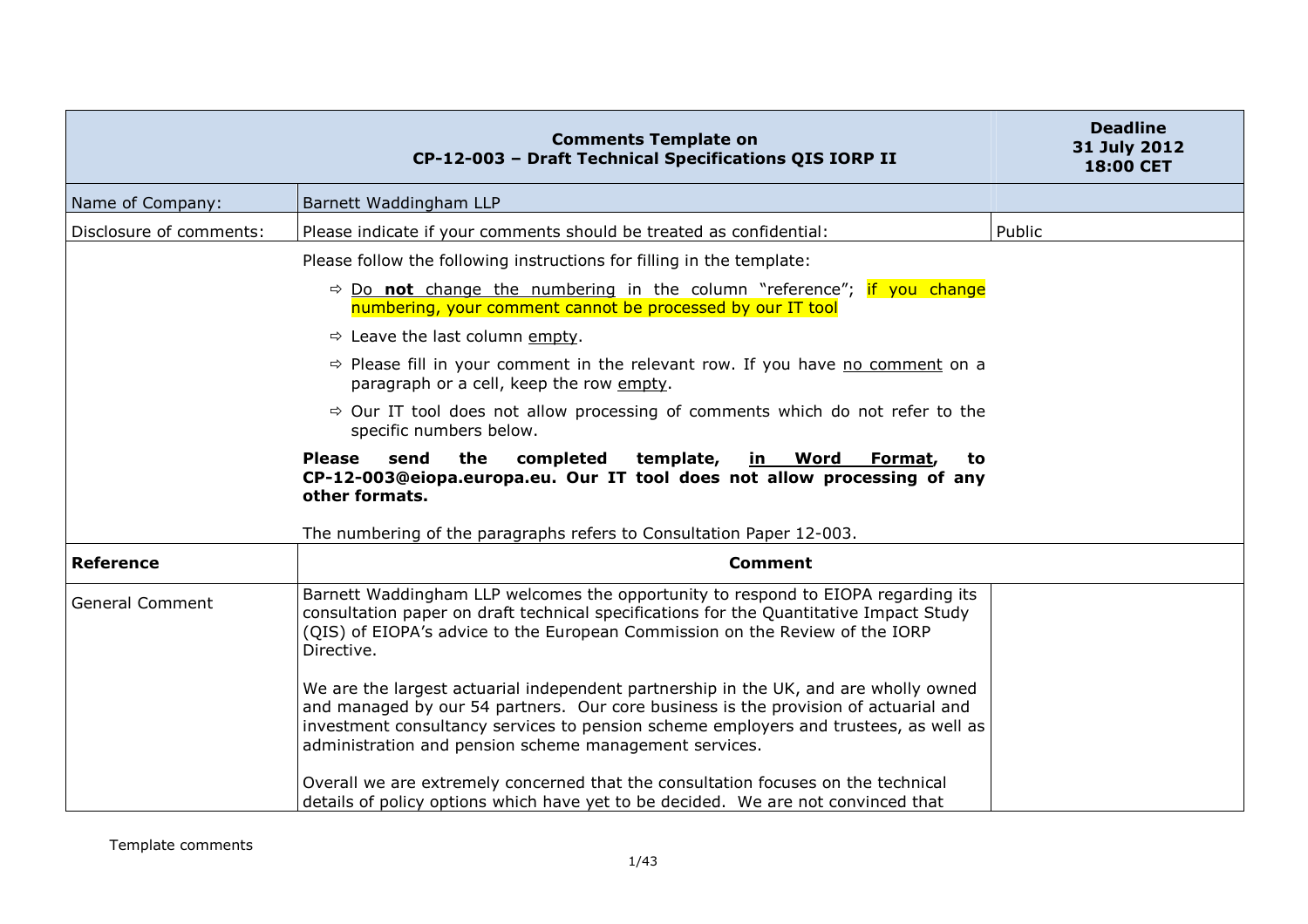|                  | <b>Comments Template on</b><br>CP-12-003 - Draft Technical Specifications QIS IORP II                                                                                                                                                                                                                                                                                                                                                                                                                                                                                                                                                                                                                                                                                                   | <b>Deadline</b><br>31 July 2012<br>18:00 CET |
|------------------|-----------------------------------------------------------------------------------------------------------------------------------------------------------------------------------------------------------------------------------------------------------------------------------------------------------------------------------------------------------------------------------------------------------------------------------------------------------------------------------------------------------------------------------------------------------------------------------------------------------------------------------------------------------------------------------------------------------------------------------------------------------------------------------------|----------------------------------------------|
|                  | EIOPA and the European Commission have sufficiently demonstrated the need, and<br>rationale, for the holistic balance sheet and capital requirement approach. While we<br>have provided responses to the questions asked, we do not agree with the principles<br>underpinning the QIS and urge EIOPA to go back to first principles and design an<br>IORPs directive specifically for pension schemes. Calculation details should not be the<br>focus at such an early stage, before due attention has been given to alternatives and<br>the impact on IORPs in terms of increased capital requirements.                                                                                                                                                                                |                                              |
|                  | We do not believe that results provided by supervisory authorities based on aggregate<br>data will be sufficient to assess the impact of policy options, while the cost to an IORP<br>of participating in the study voluntarily will be out of reach of all but the very largest<br>pension schemes. The majority of defined benefit pension schemes in the UK are<br>below around £20m in size and these schemes are unable to have the resources<br>necessary to undertake the QIS, let alone provide this information on a regular basis.<br>The benefit to small IORPs of the proposals is likely to be significantly outweighed by<br>the costs of compliance and we urge EIOPA to consider raising the threshold for<br>compliance from the current IORP directive's 100 members. |                                              |
|                  | Finally, we are disappointed that a full consultation period is not available given the<br>length and technical nature of the consultation. We understand that the<br>implementation of Solvency II for insurers has so far taken 5 QISs and a number of<br>public consultations and would urge EIOPA and the European Commission not to rush<br>to implement a new IORP Directive without giving the proposals the same level of<br>scrutiny.                                                                                                                                                                                                                                                                                                                                          |                                              |
| Q <sub>1</sub> . | We consider that the QIS exercise will not address fundamental questions of policy, such as the<br>impact on capital requirements for IORPs. We are concerned that attention is being given to in-<br>depth technical specifications without consideration of the big picture - the practical impact on<br>IORPs. The QIS exercise as drafted simply asks the wrong questions. The impact of higher-level<br>options should be considered first, then employing an iterative process to examine the details. A<br>single QIS as drafted will be insufficient and produce meaningless results.                                                                                                                                                                                           |                                              |
|                  | As noted in our general comment, we still hold the opinion that EIOPA and the European                                                                                                                                                                                                                                                                                                                                                                                                                                                                                                                                                                                                                                                                                                  |                                              |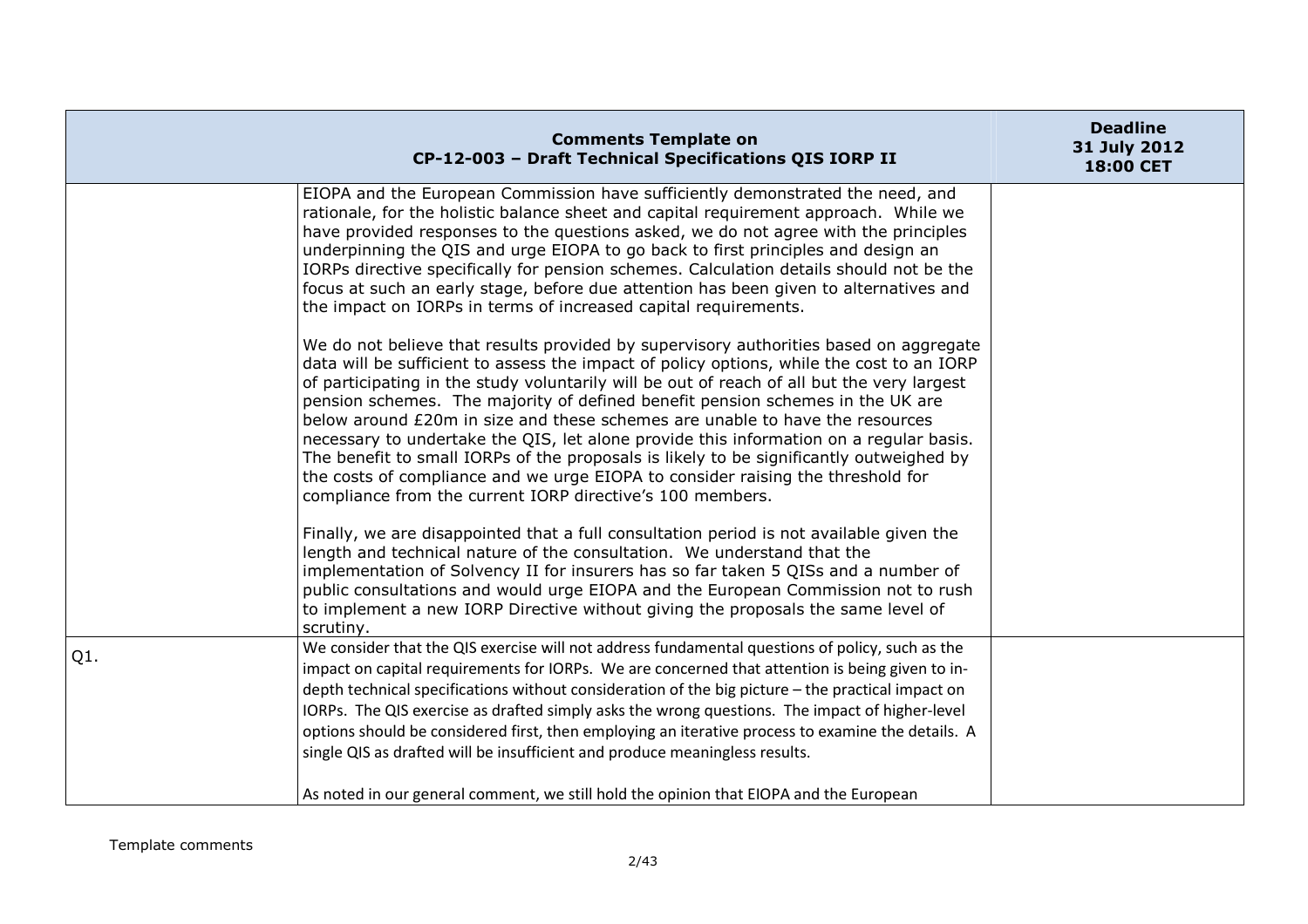|                  | <b>Comments Template on</b><br>CP-12-003 - Draft Technical Specifications QIS IORP II                                                                                                                                                                                                                                                                                                                                      | <b>Deadline</b><br>31 July 2012<br>18:00 CET |
|------------------|----------------------------------------------------------------------------------------------------------------------------------------------------------------------------------------------------------------------------------------------------------------------------------------------------------------------------------------------------------------------------------------------------------------------------|----------------------------------------------|
|                  | Commission need to present a stronger case for change.                                                                                                                                                                                                                                                                                                                                                                     |                                              |
| Q <sub>2</sub> . | We do not believe that aggregate data held by supervisors will include sufficient detail to<br>calculate these items, and therefore the results of the QIS will be misleading.                                                                                                                                                                                                                                             |                                              |
|                  | We have particular concerns with the security mechanisms. There can be no one-size-fits-all<br>model for sponsor support as individual circumstances - such as group structure, legal form,<br>industry - will all have an impact. While the calculation is possible, it is not going to result in a<br>meaningful number.                                                                                                 |                                              |
| Q3.              | The document as drafted is immensely long and technical, and not likely to be understandable to<br>the vast majority of IORPs. While advisers can interpret the document, this is going to give rise to<br>costs for IORPs.                                                                                                                                                                                                |                                              |
|                  | In terms of the document's structure, the section on proportionality would be better placed<br>towards the beginning of the document, and would benefit from clarification - in particular are<br>IORPs required to undertake the full and simplified calculations before deciding which to use, or<br>whether to exclude that item on the grounds of materiality. The document could also better<br>highlight key points. |                                              |
|                  | The document is rife with insurance jargon, due to large parts of it having been transposed from<br>Solvency II without sufficient consideration. EIOPA should translate this to equivalent pension<br>scheme concepts, and, where there is no equivalent concept, consider removing that portion.                                                                                                                         |                                              |
| Q4.              | We are concerned that supervisory authorities hold insufficient detail to participate in the study<br>fully. Aggregate data will not, for instance, contain information about conditional benefits to<br>inform policy options. Undertaking a QIS on this basis will not accurately represent the impact<br>and the results will be misleading.                                                                            |                                              |
|                  | IORPs will need to seek professional advice in dealing with some more complex benefits and<br>calculations. Also, IORPs will not currently hold all the necessary data. We believe this will create<br>a barrier for all but the very largest IORPs who might otherwise wish to participate in the QIS.                                                                                                                    |                                              |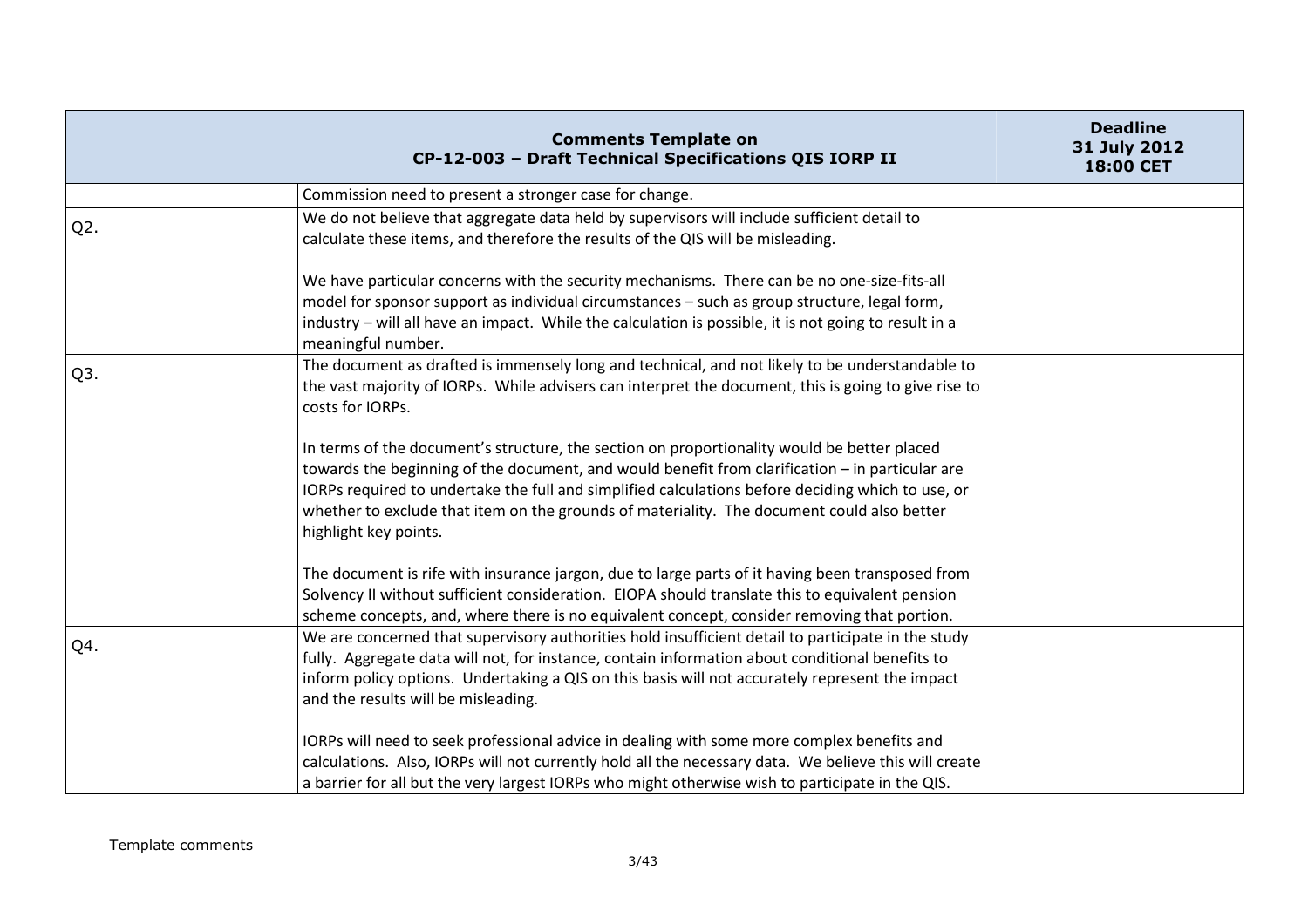|     | <b>Comments Template on</b><br>CP-12-003 - Draft Technical Specifications QIS IORP II                                                                                                                                                                                                                                                                                                                                                                   | <b>Deadline</b><br>31 July 2012<br>18:00 CET |
|-----|---------------------------------------------------------------------------------------------------------------------------------------------------------------------------------------------------------------------------------------------------------------------------------------------------------------------------------------------------------------------------------------------------------------------------------------------------------|----------------------------------------------|
|     | Applying these calculations will consume heavy resources and without visible benefit to individual<br>IORPs.                                                                                                                                                                                                                                                                                                                                            |                                              |
|     | We consider that the timescale for the QIS should be extended to maximise participation, and to<br>encourage use of the full specifications as compared to the simplifications. EIOPA will need to<br>publish the final specifications and associated spreadsheets well in advance of the start of the<br>exercise. We are also concerned that EIOPA has not allowed itself sufficient time for consultation,<br>and to analyse the results of the QIS. |                                              |
| Q5. | While we note that EIOPA will provide spreadsheets to assist with some of the calculations, EIOPA<br>or supervisory authorities will likely need to provide additional or country-specific guidance to<br>IORPs (EIOPA has noted that roll-forward methodologies will be one area where such advice is<br>required).                                                                                                                                    |                                              |
|     | Also, while it is possible to undertake the calculations as drafted, we believe that the results will<br>be meaningless for the reasons set out in our responses to other questions.                                                                                                                                                                                                                                                                    |                                              |
|     | EIOPA needs to clarify the purpose of the holistic balance sheet and who it is intended for use by.<br>This will impact on the appropriateness, or otherwise, of some of the concepts and parameters.<br>For example, the allowance for salary increases should only be made if the IORP is to be assumed<br>to continue as a going concern.                                                                                                            |                                              |
| Q6. | We would like confirmation of how the 8% risk margin has been derived and what it is intended to<br>represent. We do not believe this figure has any realistic basis.                                                                                                                                                                                                                                                                                   |                                              |
| Q7. | EIOPA should bear in mind that the latest available tables and improvement rates may not<br>necessarily be appropriate and proportionate given the nature of the IORP. Expert judgement will<br>be required here, particularly in estimating the future trend in mortality rates : in the UK there is<br>no single published set of future improvements. This could lead to variations between IORPs.                                                   |                                              |
|     | EIOPA should note that the frequency of publication and sophistication of mortality tables may be<br>different between countries, and that this may lead to inconsistencies in the reported<br>information.                                                                                                                                                                                                                                             |                                              |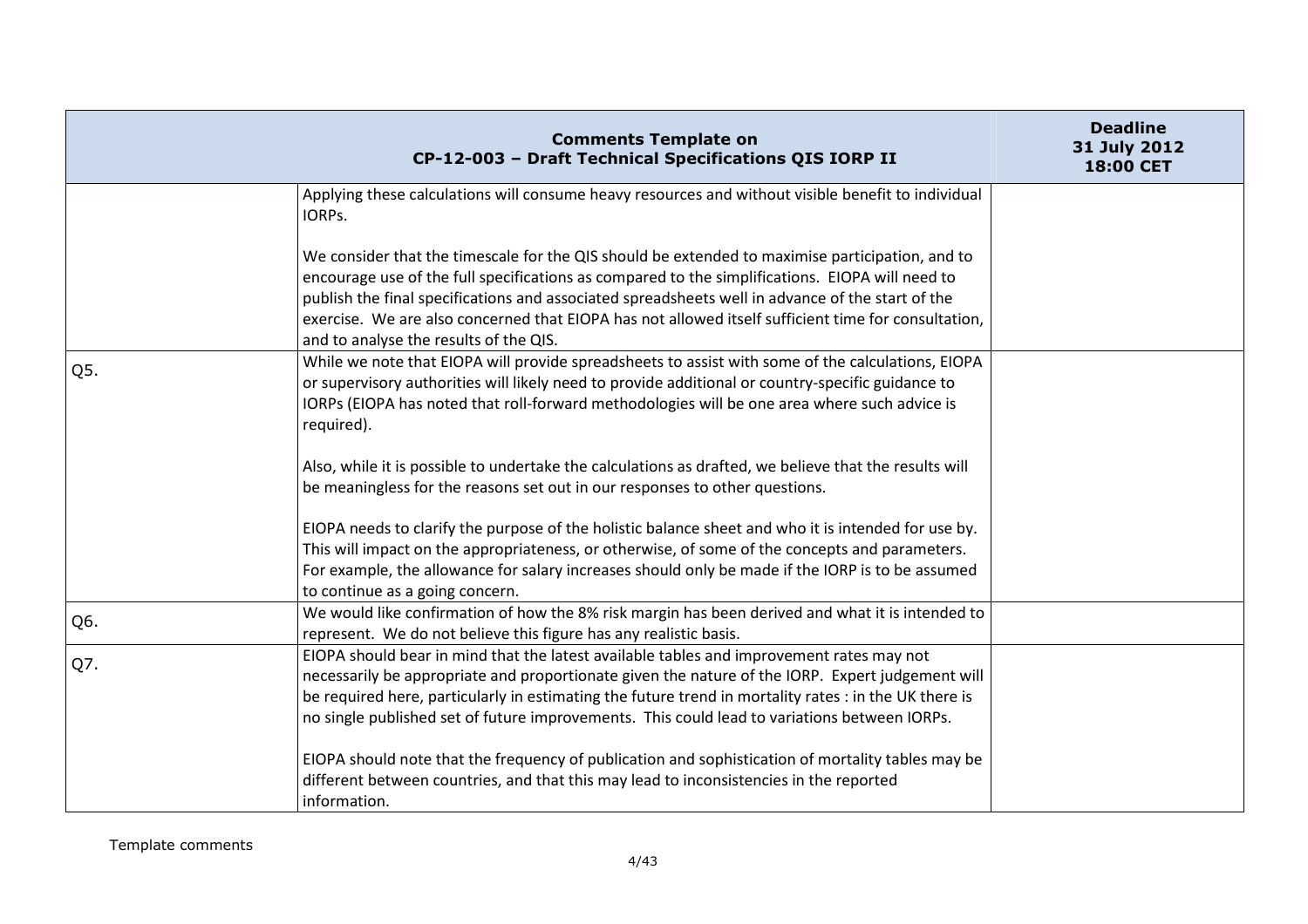|      | <b>Comments Template on</b><br>CP-12-003 - Draft Technical Specifications QIS IORP II                                                                                                                                                                                                                                                                                                                                                                                                                 | <b>Deadline</b><br>31 July 2012<br>18:00 CET |
|------|-------------------------------------------------------------------------------------------------------------------------------------------------------------------------------------------------------------------------------------------------------------------------------------------------------------------------------------------------------------------------------------------------------------------------------------------------------------------------------------------------------|----------------------------------------------|
| Q8.  | We have made comments on specific sections below where clarification is requested.                                                                                                                                                                                                                                                                                                                                                                                                                    |                                              |
| Q9.  | We believe clarification is required on when a reduction in benefits can be taken into account. It<br>is not clear from the consultation document whether this adjustment will apply to circumstances<br>common in the UK. We note that if this adjustment cannot be made, then sponsor support may<br>never be sufficient to balance the holistic balance sheet due to the adjustment for default.<br>The possibility to reduce benefits in the event of sponsor default should apply in the case of |                                              |
| Q10. | sponsor support in general.<br>Further consideration needs to be given to individual IORPs' circumstances, for example:<br>Multi-employer pension schemes<br>٠<br>The definition of sponsor<br>Sponsors which are non-profit making                                                                                                                                                                                                                                                                   |                                              |
|      | We note the need to consult further on specific parameters such as the recovery rate and would<br>point to this as an example of why the timetable for implementation of a revised IORP directive is<br>too short.                                                                                                                                                                                                                                                                                    |                                              |
| Q11. | We believe these parameters will very much depend on an individual IORP's circumstances and<br>that they will vary by member state, by industry or by legal status of sponsor. We consider that<br>the valuation of sponsor support, despite its importance in the holistic balance sheet, is given in<br>insufficient detail when compared with the valuation of technical provisions. The parameters<br>given are arbitrary and will present a misleading picture.                                  |                                              |
| Q12. | We do not agree with the methodology presented. Such an approach will not take into account<br>variations by (for example) member state, industry, type of sponsor or economic conditions. As<br>such we cannot suggest any appropriate parameters.                                                                                                                                                                                                                                                   |                                              |
| Q13. | We do not believe the matching premium, as drafted, will be of any benefit to IORPs due to the<br>stringent conditions which apply, for example ringfencing. We believe Annex 2 should be<br>rewritten to allow IORPs to make allowance for the matching premium where the IORP's<br>Statement of Investment Principles or equivalent can demonstrate that part of the asset portfolio<br>is intended to match part of the liability cashflows to a reasonable degree.                                |                                              |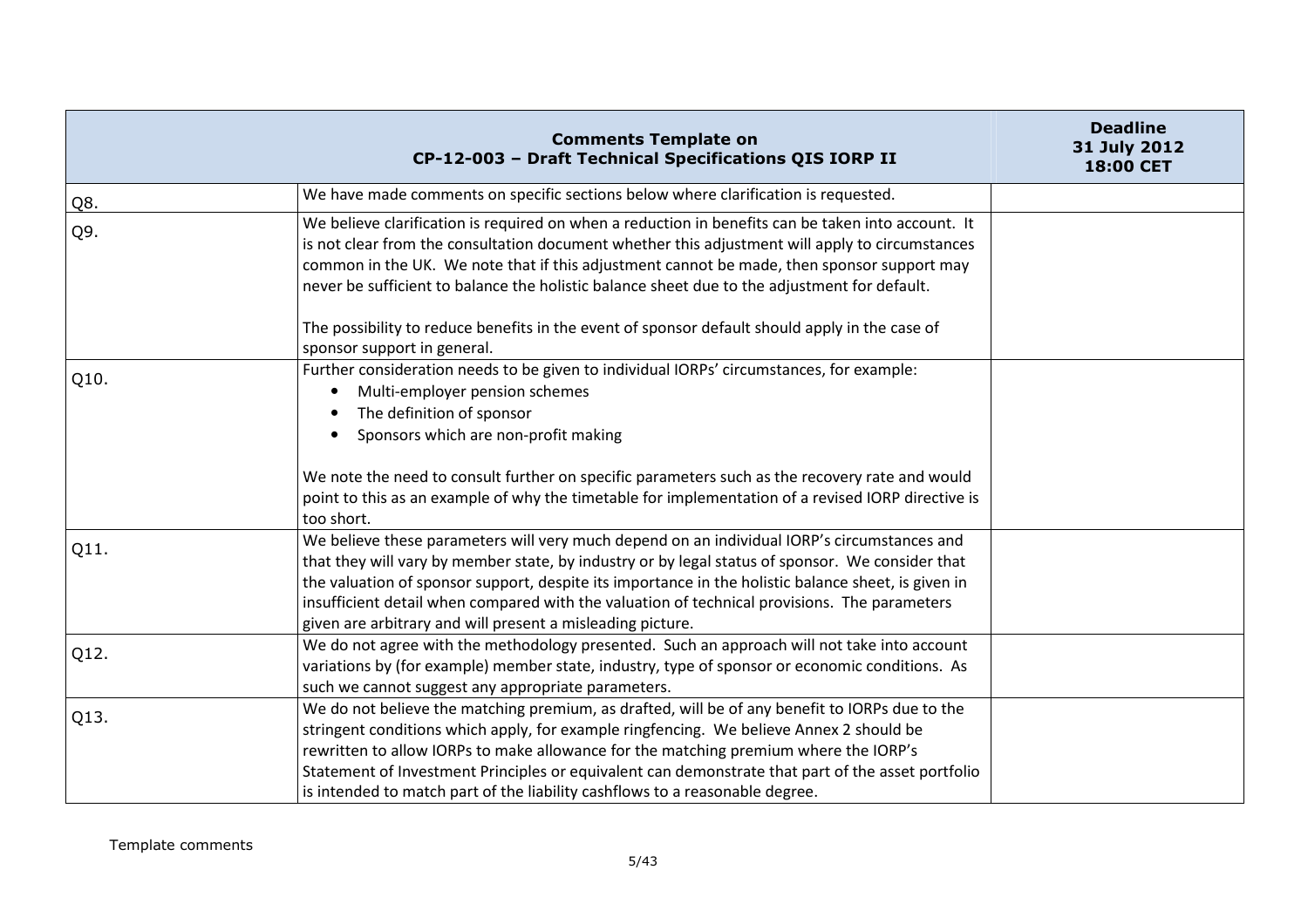|      | <b>Comments Template on</b><br>CP-12-003 - Draft Technical Specifications QIS IORP II                                                                                                                                                                                                                                                                                                                                                                 | <b>Deadline</b><br>31 July 2012<br>18:00 CET |
|------|-------------------------------------------------------------------------------------------------------------------------------------------------------------------------------------------------------------------------------------------------------------------------------------------------------------------------------------------------------------------------------------------------------------------------------------------------------|----------------------------------------------|
| Q14. | We are unsure what purpose the Level B technical provisions will serve, and as such it is difficult<br>to comment on an appropriate treatment. We do however believe that the assumed growth rate<br>on equity-like investments should be revised upwards, and that special account needs to be taken<br>of alternative forms of investment such as target return funds or with-profit funds.                                                         |                                              |
| Q15. | We do not believe that specifying a fixed inflation rate and salary growth assumption is consistent<br>with the idea of a market-consistent valuation. We are also unclear in what circumstances salary<br>growth should be taken into account. In most cases in the UK, accrued benefits would not be<br>considered to include future salary inflation. Should this perhaps be included for the Level B<br>technical provisions only, or not at all? |                                              |
|      | Clarification is needed as to what the fixed inflation assumption represents (i.e. whether different<br>assumptions should be made for non-HICP inflation indices), and sponsors of IORPs will be in the<br>best position to judge a future salary growth assumption.                                                                                                                                                                                 |                                              |
| Q16. | Much of this language, and the techniques in this section, appear to be cut-and-paste from<br>Solvency II. As such, and being full of insurance jargon, it will be new to IORPs and EIOPA should<br>revisit this section to couch it in terms more appropriate to pension schemes.                                                                                                                                                                    |                                              |
|      | We believe that while the calculations can be performed, the results of such submissions will be<br>meaningless - particularly where based on aggregate data.                                                                                                                                                                                                                                                                                         |                                              |
| Q17. | We are concerned that the operational risk module may apply to pure defined contribution<br>schemes, and yet such schemes are excluded from the QIS. We are not sure whether the<br>operational risk module is intended to cover regulatory risk. This has been a source of<br>considerably increased costs in the UK in the recent past, and it seems the revised IORP directive<br>itself will add to this.                                         |                                              |
|      | The expenses, revision and catastrophe modules are likely to be immaterial for most IORPs and<br>should be removed. Consideration should be given to combining the health module with<br>disability and morbidity, and the longevity component with the mortality component as these<br>factors are linked in IORP benefit structures to the extent that considering them separately is<br>likely to give misleading results.                         |                                              |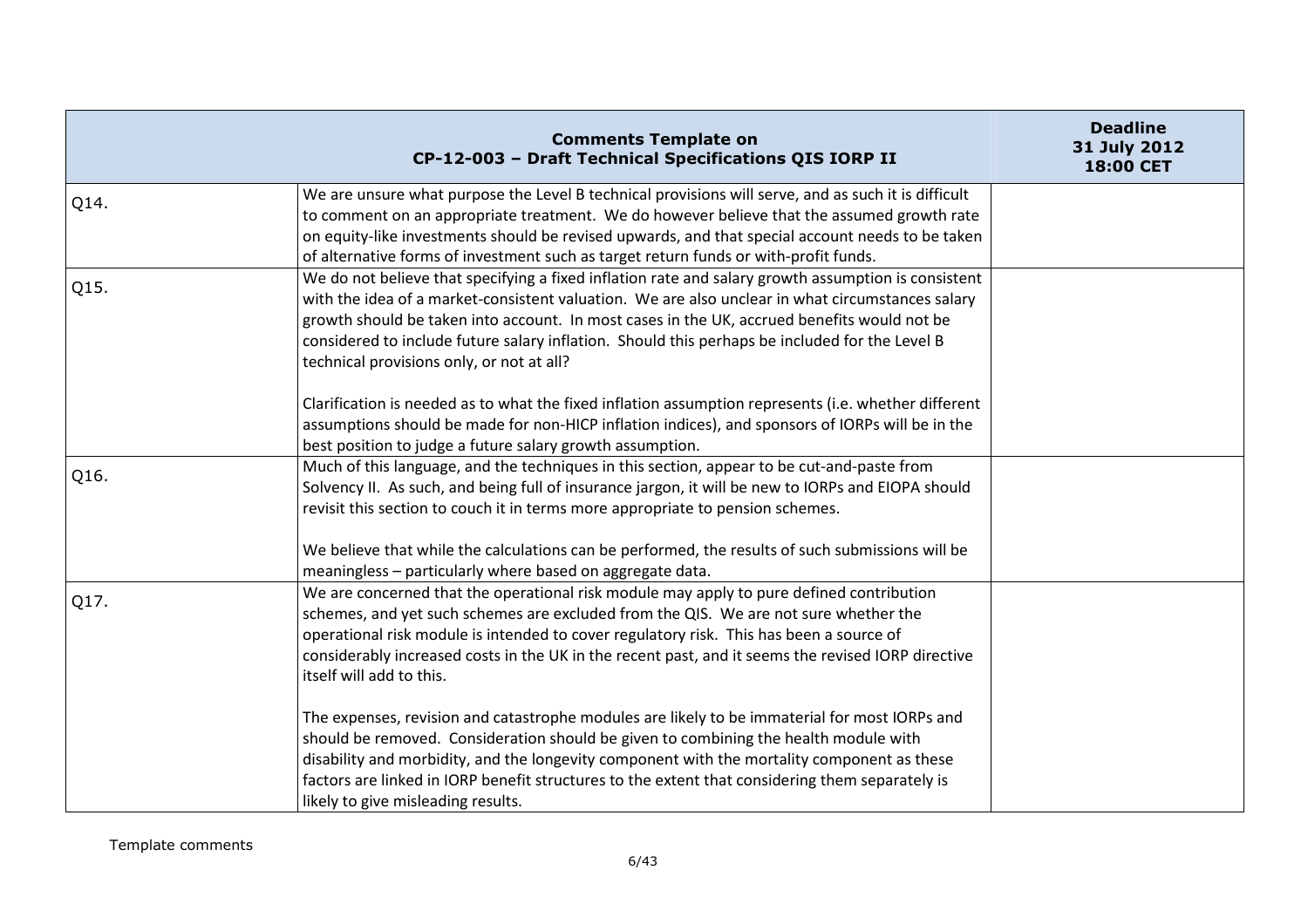|        | <b>Comments Template on</b><br>CP-12-003 - Draft Technical Specifications QIS IORP II                                                                                                                                                                                                                                                                                                                                                       | <b>Deadline</b><br>31 July 2012<br>18:00 CET |
|--------|---------------------------------------------------------------------------------------------------------------------------------------------------------------------------------------------------------------------------------------------------------------------------------------------------------------------------------------------------------------------------------------------------------------------------------------------|----------------------------------------------|
|        | Inflation risk should be included. This is a large part of pension liability risk in the UK.                                                                                                                                                                                                                                                                                                                                                |                                              |
| Q18.   | The calculations are unclear and may give rise to double-counting. We believe further attention<br>should be given to the interaction of the various factors, for example with regard to IORPs'<br>investment strategies and the need to impose a floor on individual mechanisms.                                                                                                                                                           |                                              |
| Q19.   | Further attention needs to be given to what the operational risk module is aiming to cover, for<br>example regulatory risk.                                                                                                                                                                                                                                                                                                                 |                                              |
| Q20.   | We would hope that the proportionality section gives IORPs the flexibility to adopt alternative<br>simplifications if appropriate, for example to exclude certain modules or risks. However, it would<br>be helpful for EIOPA to clarify this. We would also like EIOPA to clarify the process needed to<br>adopt an alternative simplification as the level of detail suggested in the proportionality section<br>seems unduly burdensome. |                                              |
| Q21.   | In the UK, most IORPs need to pay a levy to a pension protection scheme which is based, in part,<br>on the estimated probability of default of the sponsor. This would be more appropriate than a<br>blanket 4.175% probability of default for all unrated sponsors.                                                                                                                                                                        |                                              |
| Q22.   | This module appears to cover simply the option to leave an IORP or opt back in. In the UK, more<br>valuable or frequently-used options are to retire at a different date, or exchange pension for a<br>lump sum or different form of pension.                                                                                                                                                                                               |                                              |
| Q23.   | EIOPA should note that it may be difficult for IORPs to meet some of the conditions in these<br>sections and Annex 4 in relation to historic policies, for example pre-1997 contracts of insurance<br>in the UK, and should permit flexibility.                                                                                                                                                                                             |                                              |
| I.1.1. | We believe a certain level of national guidance will be required in order for IORPs to<br>fulfil their duties under such a regime.                                                                                                                                                                                                                                                                                                          |                                              |
| I.1.2. |                                                                                                                                                                                                                                                                                                                                                                                                                                             |                                              |
| I.1.3. |                                                                                                                                                                                                                                                                                                                                                                                                                                             |                                              |
| I.1.4. |                                                                                                                                                                                                                                                                                                                                                                                                                                             |                                              |
| I.1.5. |                                                                                                                                                                                                                                                                                                                                                                                                                                             |                                              |
| I.2.1. |                                                                                                                                                                                                                                                                                                                                                                                                                                             |                                              |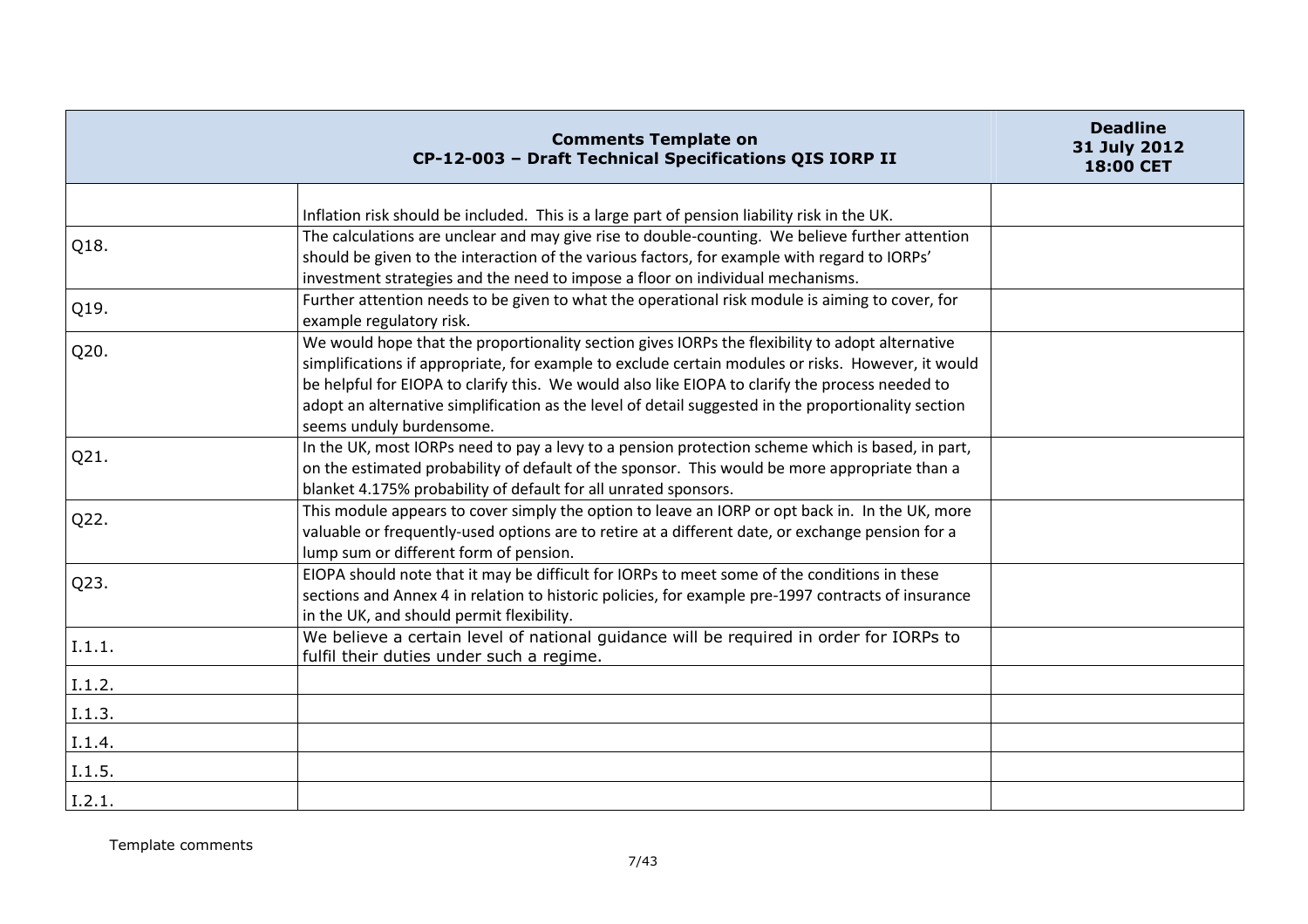|                | <b>Comments Template on</b><br>CP-12-003 - Draft Technical Specifications QIS IORP II                                                                                                            | <b>Deadline</b><br>31 July 2012<br>18:00 CET |
|----------------|--------------------------------------------------------------------------------------------------------------------------------------------------------------------------------------------------|----------------------------------------------|
| $\vert$ I.2.2. |                                                                                                                                                                                                  |                                              |
| I.2.3.         |                                                                                                                                                                                                  |                                              |
| I.2.4.         |                                                                                                                                                                                                  |                                              |
| I.2.5.         |                                                                                                                                                                                                  |                                              |
| I.2.6.         |                                                                                                                                                                                                  |                                              |
| I.3.1.         |                                                                                                                                                                                                  |                                              |
|                | We believe that consideration of the wider implications, including funding obligations, is essential<br>to the continued provision of quality pensions in Europe and urge EIOPA and the European |                                              |
| I.3.2.         | Commission to consider this further.                                                                                                                                                             |                                              |
| I.4.1.         |                                                                                                                                                                                                  |                                              |
| I.4.2.         |                                                                                                                                                                                                  |                                              |
| I.4.3.         |                                                                                                                                                                                                  |                                              |
| I.4.4.         |                                                                                                                                                                                                  |                                              |
| I.4.5.         | We would like EIOPA to publish their analysis of why these technical specifications are considered<br>appropriate given the differences between insurance companies and pension schemes.         |                                              |
| I.4.6.         |                                                                                                                                                                                                  |                                              |
| I.4.7.         |                                                                                                                                                                                                  |                                              |
| I.4.8.         |                                                                                                                                                                                                  |                                              |
| I.4.9.         |                                                                                                                                                                                                  |                                              |
| I.4.10.        |                                                                                                                                                                                                  |                                              |
|                | If an inflation risk module is to be considered, appropriate allowance should be made for IORPs'                                                                                                 |                                              |
|                | investments in index-linked assets which aim to match the benefit cashflows.                                                                                                                     |                                              |
| I.4.11.        | We note that these specifications should not be read as proposals for future measures and<br>question the value of a QIS if this is the case.                                                    |                                              |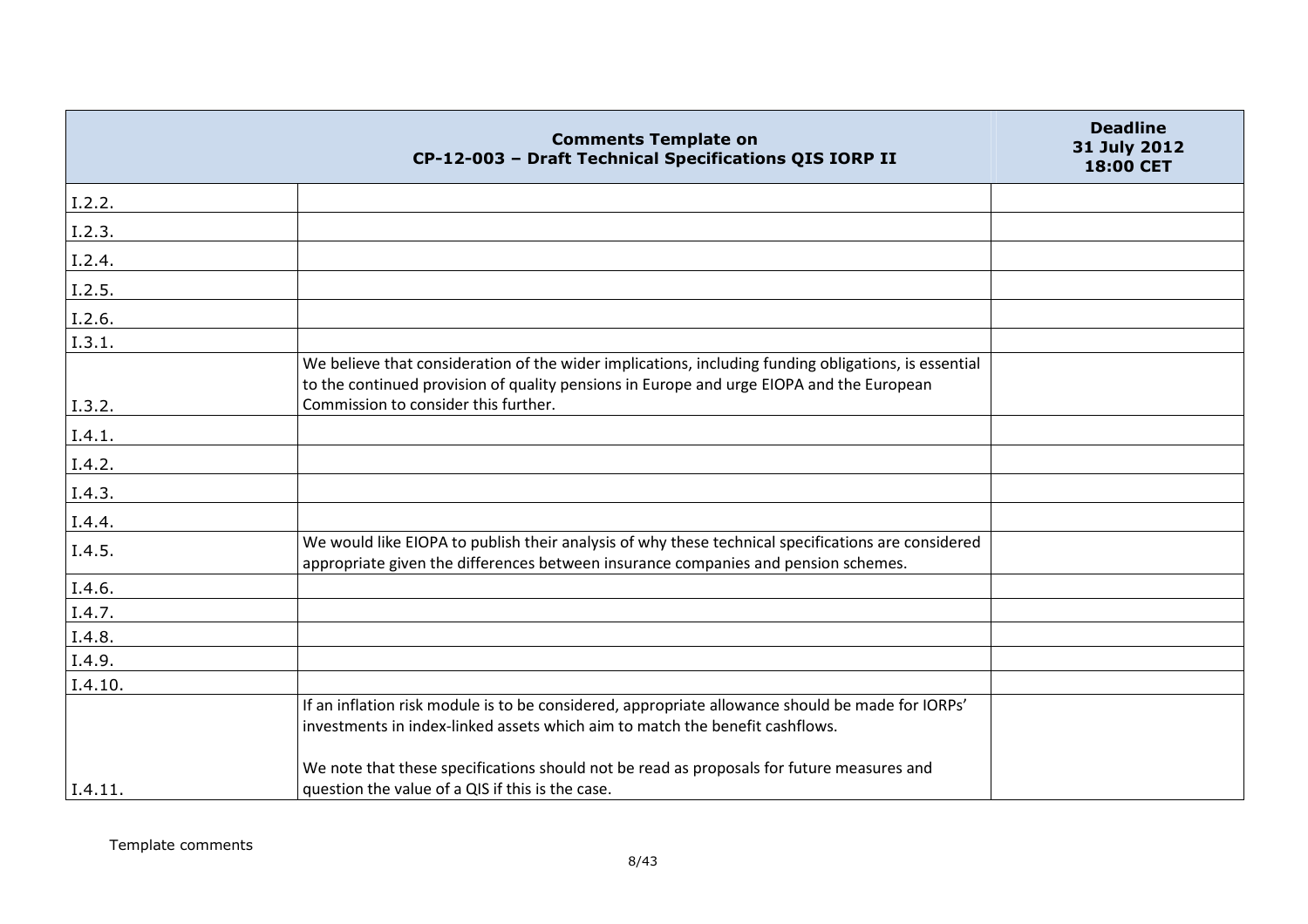|         | <b>Comments Template on</b><br>CP-12-003 - Draft Technical Specifications QIS IORP II                                                                                                                                                                    | <b>Deadline</b><br>31 July 2012<br>18:00 CET |
|---------|----------------------------------------------------------------------------------------------------------------------------------------------------------------------------------------------------------------------------------------------------------|----------------------------------------------|
| I.4.12. |                                                                                                                                                                                                                                                          |                                              |
| I.4.13. |                                                                                                                                                                                                                                                          |                                              |
| I.4.14. |                                                                                                                                                                                                                                                          |                                              |
| I.4.15. |                                                                                                                                                                                                                                                          |                                              |
| I.4.16. | We expect that stochastic valuations will be very much the exception.                                                                                                                                                                                    |                                              |
| I.4.17. | We note that the accuracy required for the QIS is lower than would be expected for supervisory<br>reporting and consider that this means that the true impact, particularly the costs to IORPs of<br>compliance, will be understated in the QIS.         |                                              |
| I.4.18. |                                                                                                                                                                                                                                                          |                                              |
| I.4.19. | We note that EIOPA's method for estimating lower confidence levels will necessarily be<br>approximate, and consider that this means that the results will be arbitrary and meaningless.                                                                  |                                              |
| I.4.20. |                                                                                                                                                                                                                                                          |                                              |
| I.4.21. |                                                                                                                                                                                                                                                          |                                              |
| I.4.22. |                                                                                                                                                                                                                                                          |                                              |
| I.5.1.  |                                                                                                                                                                                                                                                          |                                              |
| I.5.2.  | We note that the default options should not be read as proposals for future measures and<br>question the value of a QIS if this is the case.                                                                                                             |                                              |
| I.5.3.  |                                                                                                                                                                                                                                                          |                                              |
| I.5.4.  |                                                                                                                                                                                                                                                          |                                              |
| L.5.5.  |                                                                                                                                                                                                                                                          |                                              |
| I.5.6.  |                                                                                                                                                                                                                                                          |                                              |
| I.5.7.  | Consideration should be given to innovative investment strategies with, for example, targets that<br>reference bank base rates or inflation. The asset allocation of such funds can vary widely and at<br>short notice, without any strategic benchmark. |                                              |
| I.5.8.  |                                                                                                                                                                                                                                                          |                                              |
| I.6.1.  | EIOPA must publish the questionnaire and spreadsheet well in advance of the QIS commencing to                                                                                                                                                            |                                              |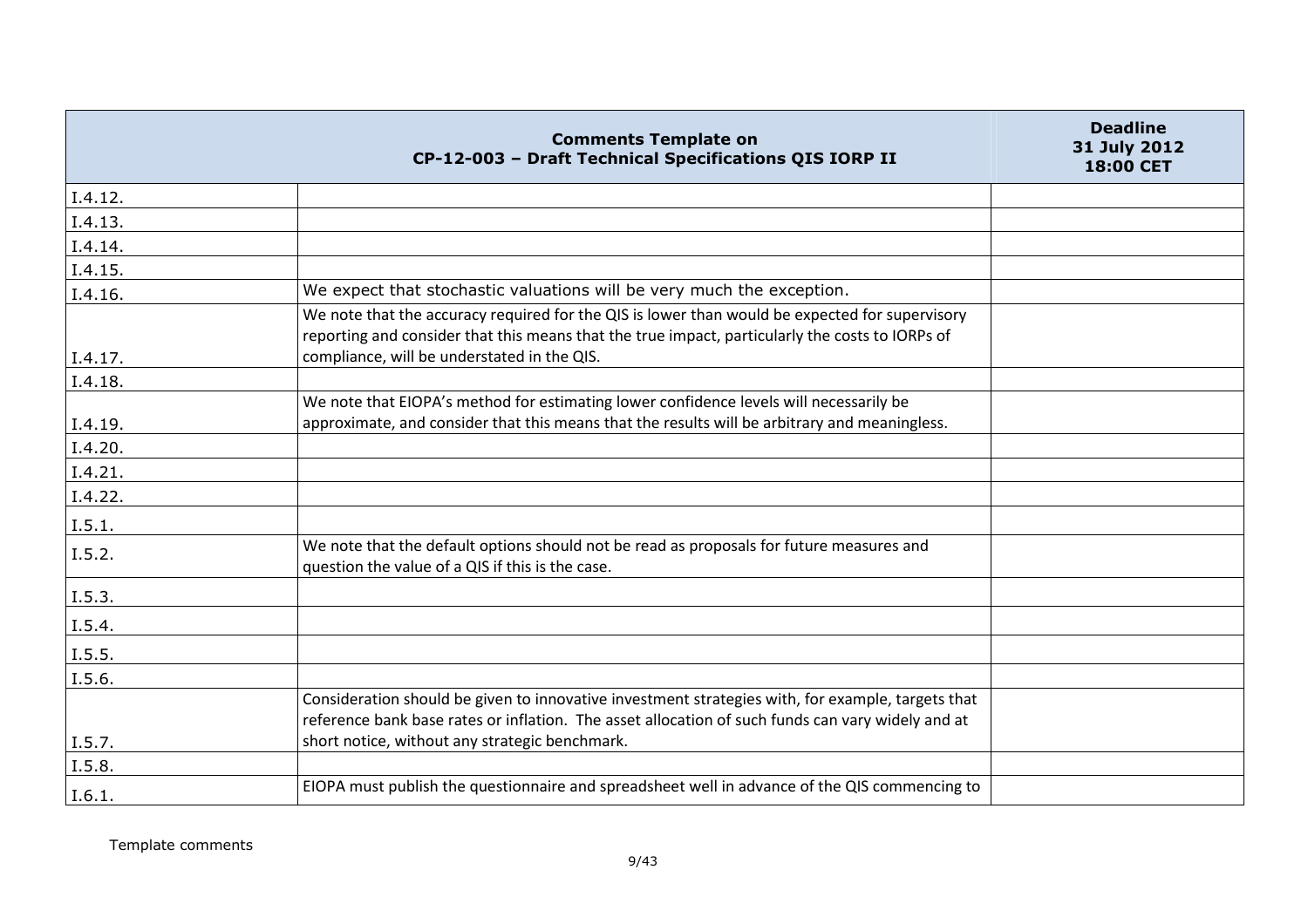|        | <b>Comments Template on</b><br>CP-12-003 - Draft Technical Specifications QIS IORP II                                                                                                                                                                                                                                                                                         | <b>Deadline</b><br>31 July 2012<br>18:00 CET |
|--------|-------------------------------------------------------------------------------------------------------------------------------------------------------------------------------------------------------------------------------------------------------------------------------------------------------------------------------------------------------------------------------|----------------------------------------------|
|        | enable IORPs to become familiar with their content. The questionnaire could include an estimate<br>of IORPs' costs of completing the QIS.                                                                                                                                                                                                                                     |                                              |
| I.6.2. |                                                                                                                                                                                                                                                                                                                                                                               |                                              |
| I.6.3. |                                                                                                                                                                                                                                                                                                                                                                               |                                              |
| I.7.1. |                                                                                                                                                                                                                                                                                                                                                                               |                                              |
| I.7.2. |                                                                                                                                                                                                                                                                                                                                                                               |                                              |
| I.7.3. |                                                                                                                                                                                                                                                                                                                                                                               |                                              |
| I.7.4. | In the UK, the Pensions Regulator intends to perform the QIS based on aggregate data. We<br>believe this will not be sufficient to give a full picture of the impact on IORPs, but although the<br>Pensions Regulator and the UK Government are urging IORPs to perform the QIS, we believe the<br>time and cost involved will be prohibitive for the vast majority of IORPs. |                                              |
| I.7.5. |                                                                                                                                                                                                                                                                                                                                                                               |                                              |
| I.8.1. | We urge EIOPA to analyse and publish the impact on individual IORPS as well as the aggregate<br>picture.                                                                                                                                                                                                                                                                      |                                              |
| I.8.2. | We believe the impact on future contribution requirements should also be considered in detail.                                                                                                                                                                                                                                                                                |                                              |
| I.8.3. | We believe that any supervisory options, such as a minimum capital requirement, are best left to<br>supervisory authorities in each country rather than being enshrined in immutable legislation.                                                                                                                                                                             |                                              |
| I.8.4. |                                                                                                                                                                                                                                                                                                                                                                               |                                              |
| I.8.5. |                                                                                                                                                                                                                                                                                                                                                                               |                                              |
| I.8.6. | EIOPA's approach here sounds sensible and we would stress that this process should not be<br>rushed, and should include sufficient opportunity for public consultation.                                                                                                                                                                                                       |                                              |
| I.9.1. |                                                                                                                                                                                                                                                                                                                                                                               |                                              |
| I.9.2. |                                                                                                                                                                                                                                                                                                                                                                               |                                              |
| I.9.3. | We hope that, given the breadth of the QIS and that EIOPA recognises that IORPs may not be<br>familiar with the concepts, any new supervisory regime is not rushed in before all parties reach an                                                                                                                                                                             |                                              |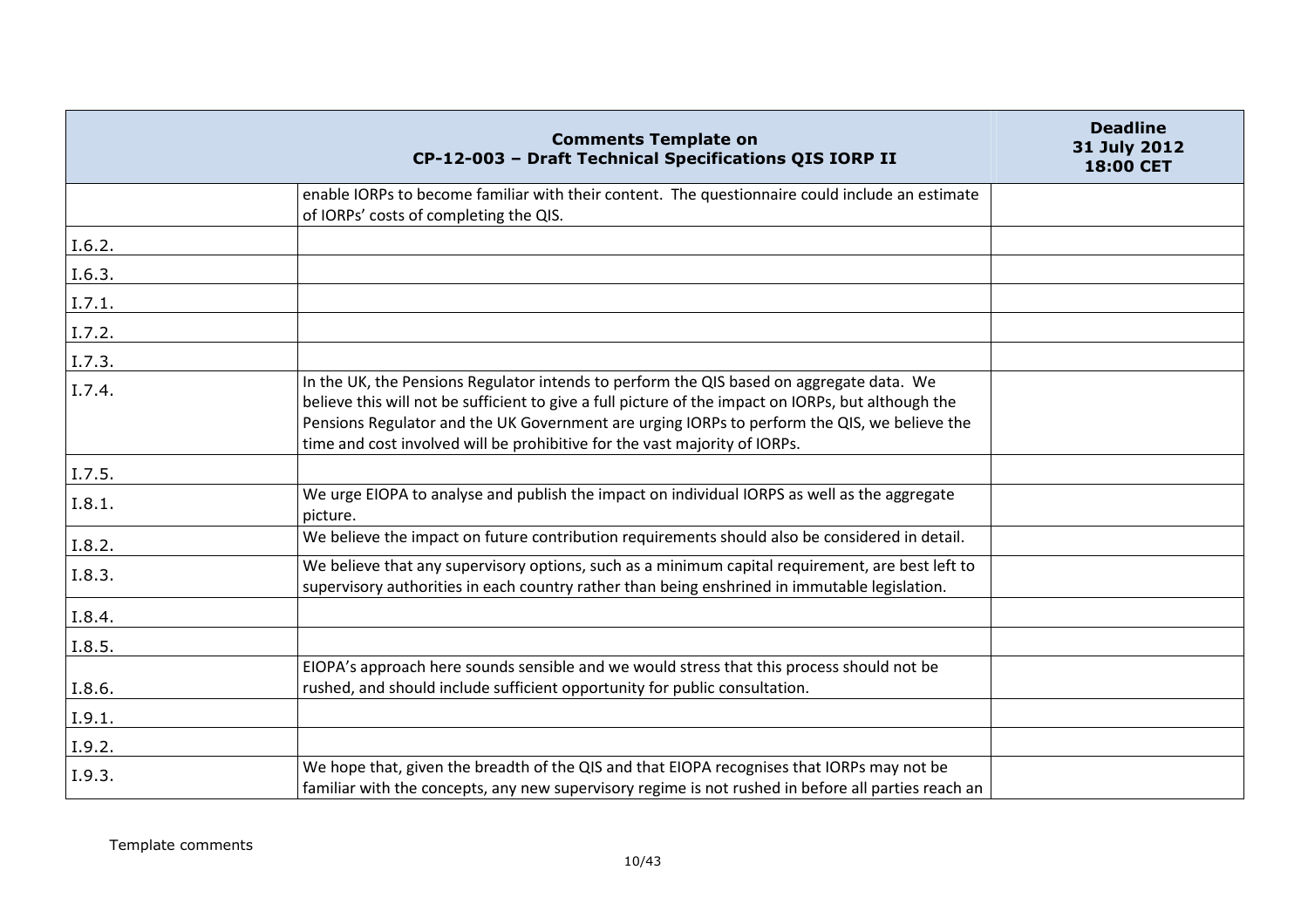|          | <b>Comments Template on</b><br>CP-12-003 - Draft Technical Specifications QIS IORP II                                                                                                                                                                                                                                                                                                            | <b>Deadline</b><br>31 July 2012<br>18:00 CET |
|----------|--------------------------------------------------------------------------------------------------------------------------------------------------------------------------------------------------------------------------------------------------------------------------------------------------------------------------------------------------------------------------------------------------|----------------------------------------------|
|          | understanding. The European Commission's timetable for IORPs seems overly ambitious given                                                                                                                                                                                                                                                                                                        |                                              |
|          | the decade it has taken to develop Solvency II, and EIOPA should advise the European Commission<br>that its targets are unachievable if the policy options are to be properly tested.                                                                                                                                                                                                            |                                              |
| I.10.1.  | As mentioned in I.9.3., the external timetable is unjustifiably short.                                                                                                                                                                                                                                                                                                                           |                                              |
| I.10.2.  |                                                                                                                                                                                                                                                                                                                                                                                                  |                                              |
| I.10.3.  |                                                                                                                                                                                                                                                                                                                                                                                                  |                                              |
| I.10.4   |                                                                                                                                                                                                                                                                                                                                                                                                  |                                              |
| I.11.1   |                                                                                                                                                                                                                                                                                                                                                                                                  |                                              |
| HBS.1.1. |                                                                                                                                                                                                                                                                                                                                                                                                  |                                              |
| HBS.2.1. |                                                                                                                                                                                                                                                                                                                                                                                                  |                                              |
| HBS.2.2. |                                                                                                                                                                                                                                                                                                                                                                                                  |                                              |
| HBS.2.3. |                                                                                                                                                                                                                                                                                                                                                                                                  |                                              |
| HBS.2.4. |                                                                                                                                                                                                                                                                                                                                                                                                  |                                              |
| HBS.2.5. |                                                                                                                                                                                                                                                                                                                                                                                                  |                                              |
| HBS.2.6. |                                                                                                                                                                                                                                                                                                                                                                                                  |                                              |
|          | EIOPA should clarify whether ancillary pension scheme benefits such as enhanced pensions on ill-<br>health retirement, and contribution waivers in the event of long-term sickness, should be<br>included under the defined benefit or health benefit segments. We believe it would be an<br>appropriate simplification to permit these benefits to be considered as part of the defined benefit |                                              |
| HBS.2.7. | segment where they are material.                                                                                                                                                                                                                                                                                                                                                                 |                                              |
| HBS.2.8. | We assume that this definition means that defined benefit schemes offering a defined<br>contribution underpin should be considered under the defined benefit segment.                                                                                                                                                                                                                            |                                              |
|          | The use of the extrapolation method set out in section 2.8 to derive the risk-free yield curve<br>means that the best estimate will not necessarily be market-consistent, particularly in countries<br>other than the UK where the last liquid point is shorter. The use of a fixed inflation assumption is                                                                                      |                                              |
| HBS.3.1. | also not consistent with a market consistent basis.                                                                                                                                                                                                                                                                                                                                              |                                              |
| HBS.3.2. |                                                                                                                                                                                                                                                                                                                                                                                                  |                                              |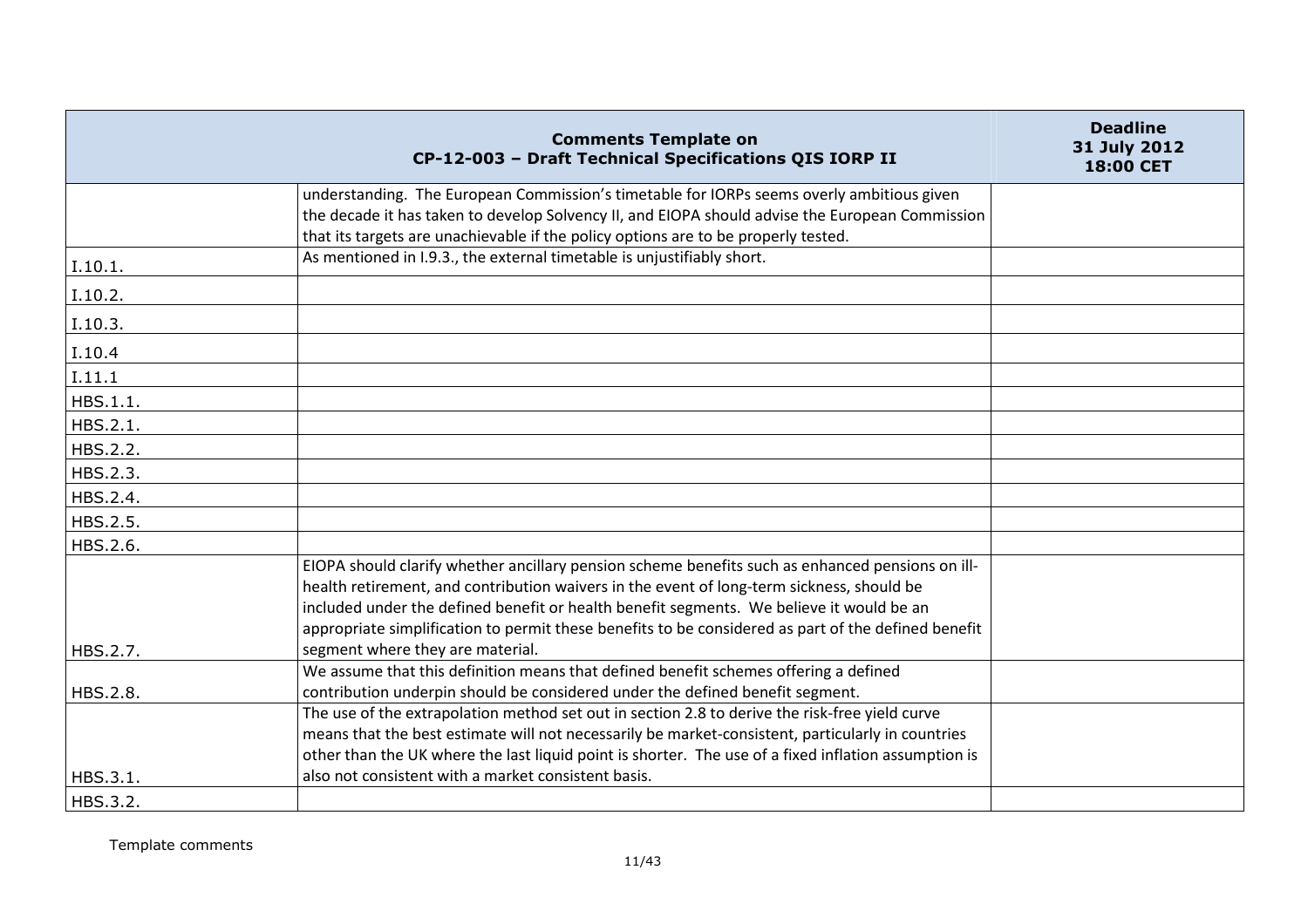|           | <b>Comments Template on</b><br>CP-12-003 - Draft Technical Specifications QIS IORP II                  | <b>Deadline</b><br>31 July 2012<br>18:00 CET |
|-----------|--------------------------------------------------------------------------------------------------------|----------------------------------------------|
|           | EIOPA should reconsider what it means by « best estimate » in connection with IORPS. We                |                                              |
|           | consider that level A technical provisions represent an unduly prudent estimate of future              |                                              |
| HBS.3.3.  | cashflows. Level B would be closer to a « best estimate ».                                             |                                              |
| HBS.3.4.  |                                                                                                        |                                              |
| HBS.3.5.  |                                                                                                        |                                              |
| HBS.3.6.  |                                                                                                        |                                              |
| HBS.3.7.  |                                                                                                        |                                              |
| HBS.3.8.  |                                                                                                        |                                              |
|           | It would be useful for IORPs to know what level of detail is required for such a demonstration. We     |                                              |
| HBS.3.9.  | assume that professional advice will suffice.                                                          |                                              |
| HBS.3.10. |                                                                                                        |                                              |
| HBS.3.11. |                                                                                                        |                                              |
| HBS.3.12. |                                                                                                        |                                              |
| HBS.3.13. |                                                                                                        |                                              |
| HBS.3.14. |                                                                                                        |                                              |
| HBS.3.15. |                                                                                                        |                                              |
| HBS.3.16. |                                                                                                        |                                              |
| HBS.3.17. |                                                                                                        |                                              |
|           | Again, it would be useful for IORPs to know what level of detail is required for such                  |                                              |
|           | demonstrations. For example, it is common practice in the UK to use industry-wide mortality            |                                              |
|           | tables developed by the Actuarial Profession, making adjustments for the IORP's known, or              |                                              |
|           | perceived, characteristics. For small pension schemes, an investigation into the scheme's              |                                              |
|           | mortality experience may not be statistically significant. It should be sufficient for an IORP to rely |                                              |
|           | on a mortality assumption recommended by an adviser without needing to understand the way              |                                              |
| HBS.3.18. | such a table was constructed or undertake an investigation which would add little value.               |                                              |
| HBS.3.19. |                                                                                                        |                                              |
| HBS.3.20. |                                                                                                        |                                              |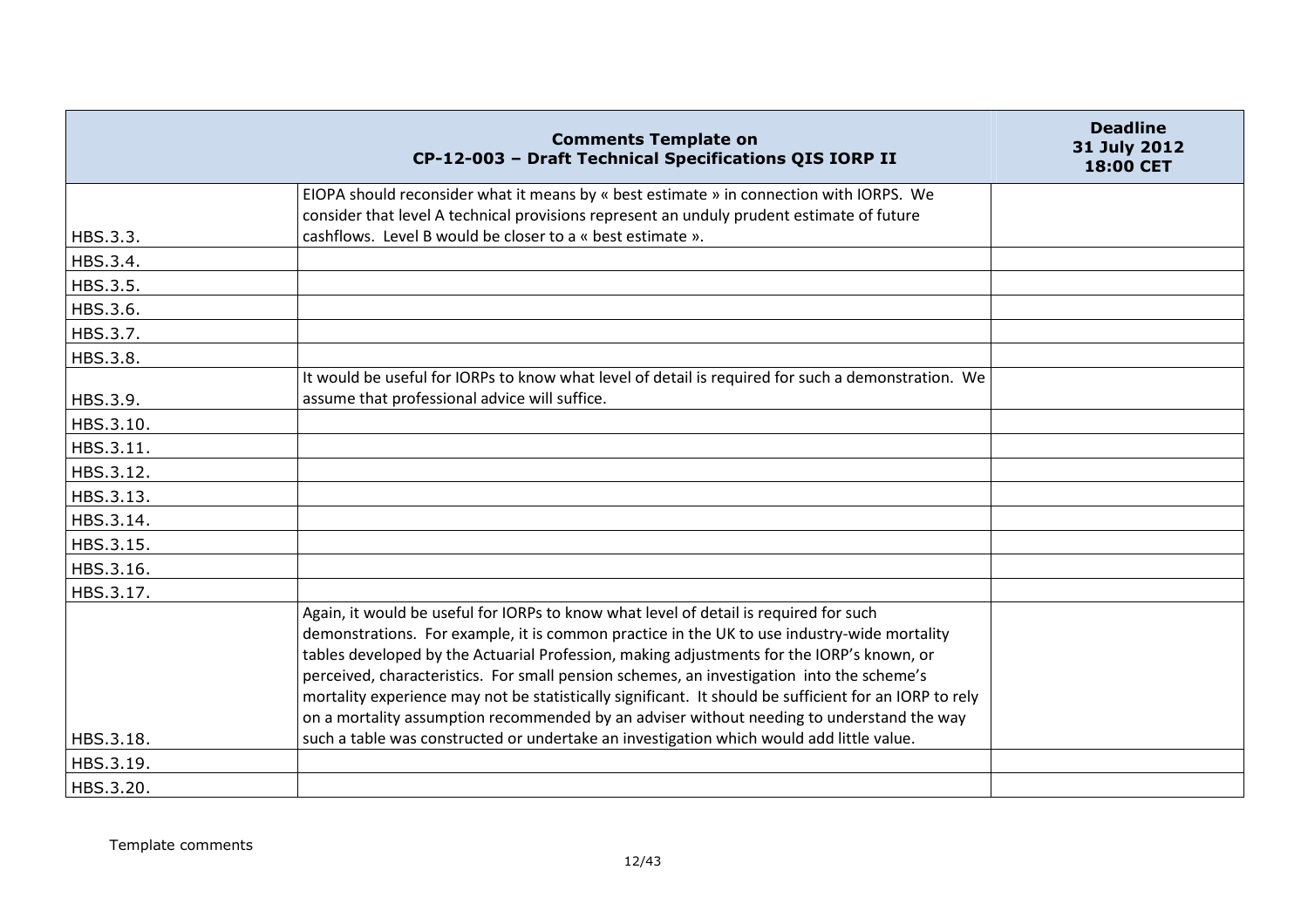|           | <b>Comments Template on</b><br>CP-12-003 - Draft Technical Specifications QIS IORP II                                                                                                                                      | <b>Deadline</b><br>31 July 2012<br>18:00 CET |
|-----------|----------------------------------------------------------------------------------------------------------------------------------------------------------------------------------------------------------------------------|----------------------------------------------|
|           | It would be useful to clarify the position where there is little or no past experience of a particular<br>option, i.e. can the likelihood of exercising the option be assumed to be nil - this would fit with<br>HBS.3.19. |                                              |
| HBS.3.21. | The definition of « contractual options » needs to be clarified to establish whether this relates to<br>the IORP's governing documentation or the beneficiary's employment contract with the sponsor,<br>or both.          |                                              |
| HBS.3.22. |                                                                                                                                                                                                                            |                                              |
| HBS.3.23. |                                                                                                                                                                                                                            |                                              |
| HBS.3.24. |                                                                                                                                                                                                                            |                                              |
| HBS.3.25. |                                                                                                                                                                                                                            |                                              |
| HBS.3.26. |                                                                                                                                                                                                                            |                                              |
| HBS.3.27. |                                                                                                                                                                                                                            |                                              |
| HBS.3.28. | Again, it would be useful for IORPs to know what level of detail is required for such verification.                                                                                                                        |                                              |
| HBS.3.29. |                                                                                                                                                                                                                            |                                              |
| HBS.4.1.  | If cash-flow projections are to reflect expected realistic future economic developments, we<br>consider that market-consistent inflation assumptions should be made.                                                       |                                              |
|           | We believe that the last sentence should end with «  which are appropriate and proportionate<br>given the nature of the IORP. »                                                                                            |                                              |
|           | EIOPA should note that the frequency of publication and sophistication of mortality tables may be<br>different between countries, and that this may lead to inconsistencies in the reported                                |                                              |
| HBS.4.2.  | information.                                                                                                                                                                                                               |                                              |
| HBS.4.3.  |                                                                                                                                                                                                                            |                                              |
| HBS.4.4.  |                                                                                                                                                                                                                            |                                              |
| HBS.4.5.  |                                                                                                                                                                                                                            |                                              |
| HBS.4.6.  |                                                                                                                                                                                                                            |                                              |
| HBS.4.7.  |                                                                                                                                                                                                                            |                                              |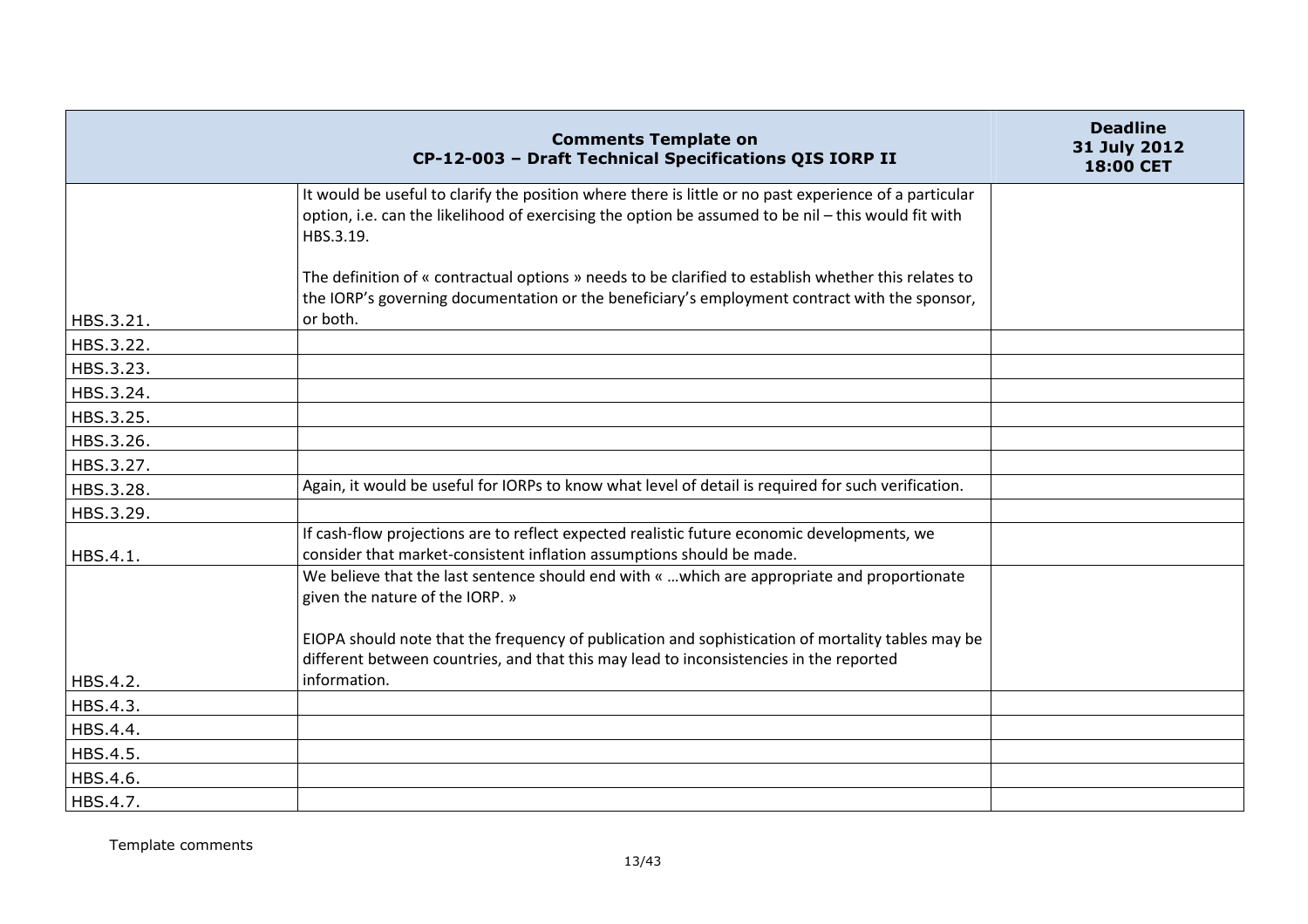|           | <b>Comments Template on</b><br>CP-12-003 - Draft Technical Specifications QIS IORP II                                                                                                                                                                                                                                                                                                                                                                                                                                                                                                                                                                                                                                                                                                                                                                                 | <b>Deadline</b><br>31 July 2012<br>18:00 CET |
|-----------|-----------------------------------------------------------------------------------------------------------------------------------------------------------------------------------------------------------------------------------------------------------------------------------------------------------------------------------------------------------------------------------------------------------------------------------------------------------------------------------------------------------------------------------------------------------------------------------------------------------------------------------------------------------------------------------------------------------------------------------------------------------------------------------------------------------------------------------------------------------------------|----------------------------------------------|
| HBS.4.8.  |                                                                                                                                                                                                                                                                                                                                                                                                                                                                                                                                                                                                                                                                                                                                                                                                                                                                       |                                              |
| HBS.4.9.  |                                                                                                                                                                                                                                                                                                                                                                                                                                                                                                                                                                                                                                                                                                                                                                                                                                                                       |                                              |
| HBS.4.10. |                                                                                                                                                                                                                                                                                                                                                                                                                                                                                                                                                                                                                                                                                                                                                                                                                                                                       |                                              |
| HBS.4.11. |                                                                                                                                                                                                                                                                                                                                                                                                                                                                                                                                                                                                                                                                                                                                                                                                                                                                       |                                              |
| HBS.4.12. |                                                                                                                                                                                                                                                                                                                                                                                                                                                                                                                                                                                                                                                                                                                                                                                                                                                                       |                                              |
| HBS.4.13. |                                                                                                                                                                                                                                                                                                                                                                                                                                                                                                                                                                                                                                                                                                                                                                                                                                                                       |                                              |
| HBS.4.14. |                                                                                                                                                                                                                                                                                                                                                                                                                                                                                                                                                                                                                                                                                                                                                                                                                                                                       |                                              |
| HBS.4.15. |                                                                                                                                                                                                                                                                                                                                                                                                                                                                                                                                                                                                                                                                                                                                                                                                                                                                       |                                              |
| HBS.4.16. | It is common in the UK for expenses to be accounted for as part of the future contributions due<br>each year, rather than a reserve being held in the technical provisions, or alternatively for the<br>sponsoring employer to meet expense costs entirely outside of the IORP. Where the sponsoring<br>employer meets the costs directly, the IORP may not have sufficient information to estimate the<br>future expenses and may choose not to include them in the HBS, leading to inconsistency<br>between schemes. We note that the International Accounting Standards Board has recently<br>dropped a proposal to include the capitalised value of expenses in pension scheme liabilities and<br>we would encourage EIOPA to reconsider whether this allowance is necessary. Alternatively,<br>EIOPA could include an option to present the HBS net of expenses. |                                              |
| HBS.4.17. |                                                                                                                                                                                                                                                                                                                                                                                                                                                                                                                                                                                                                                                                                                                                                                                                                                                                       |                                              |
| HBS.4.18. |                                                                                                                                                                                                                                                                                                                                                                                                                                                                                                                                                                                                                                                                                                                                                                                                                                                                       |                                              |
| HBS.4.19. |                                                                                                                                                                                                                                                                                                                                                                                                                                                                                                                                                                                                                                                                                                                                                                                                                                                                       |                                              |
| HBS.4.20. |                                                                                                                                                                                                                                                                                                                                                                                                                                                                                                                                                                                                                                                                                                                                                                                                                                                                       |                                              |
| HBS.4.21. | Please clarify whether investment management expenses should be included here.                                                                                                                                                                                                                                                                                                                                                                                                                                                                                                                                                                                                                                                                                                                                                                                        |                                              |
| HBS.4.22. |                                                                                                                                                                                                                                                                                                                                                                                                                                                                                                                                                                                                                                                                                                                                                                                                                                                                       |                                              |
| HBS.4.23. |                                                                                                                                                                                                                                                                                                                                                                                                                                                                                                                                                                                                                                                                                                                                                                                                                                                                       |                                              |
| HBS.4.24. |                                                                                                                                                                                                                                                                                                                                                                                                                                                                                                                                                                                                                                                                                                                                                                                                                                                                       |                                              |
| HBS.4.25. |                                                                                                                                                                                                                                                                                                                                                                                                                                                                                                                                                                                                                                                                                                                                                                                                                                                                       |                                              |
| HBS.4.26. |                                                                                                                                                                                                                                                                                                                                                                                                                                                                                                                                                                                                                                                                                                                                                                                                                                                                       |                                              |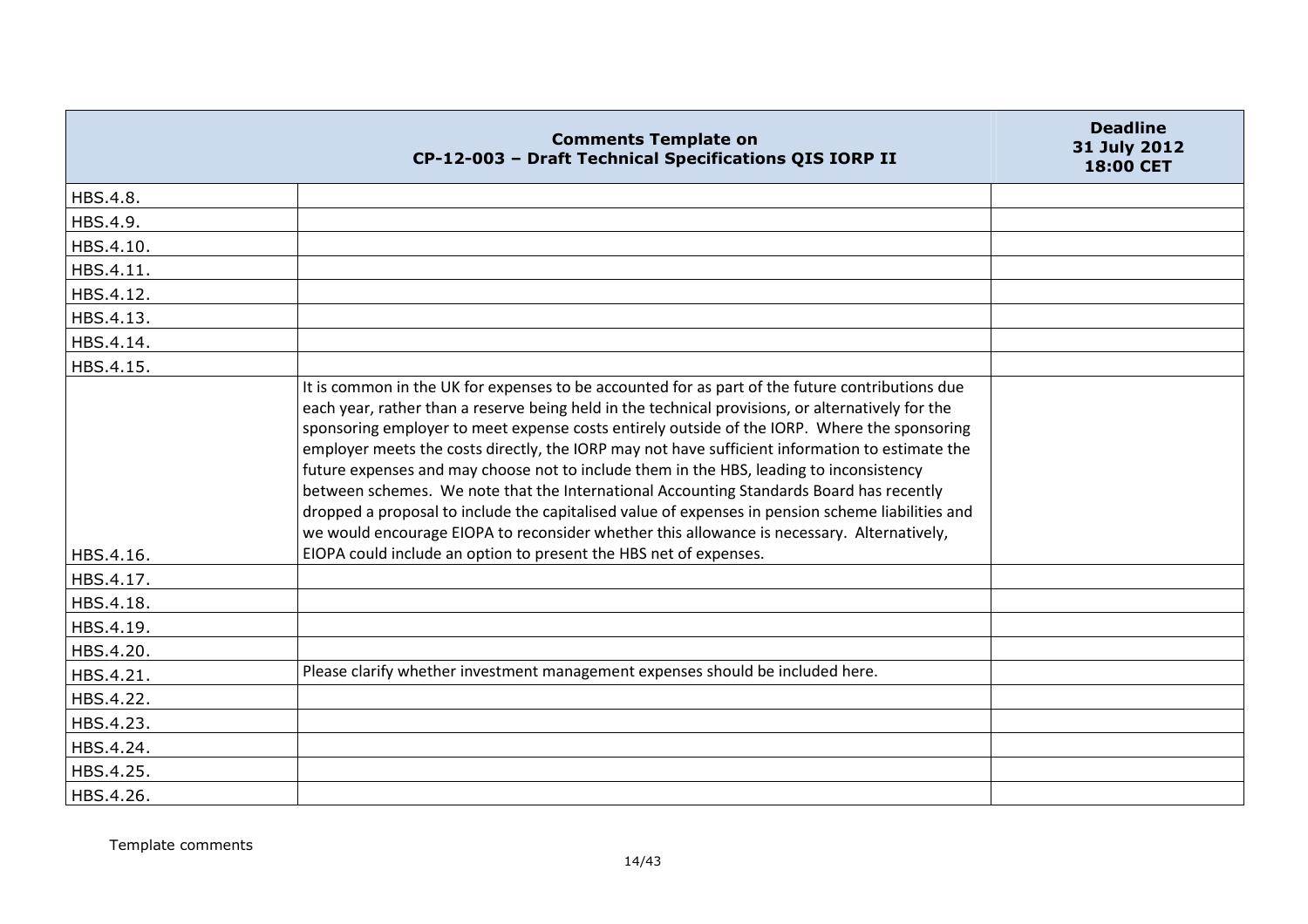|           | <b>Comments Template on</b><br>CP-12-003 - Draft Technical Specifications QIS IORP II                                                                                                                                                                                                                                                                                                                                                                                                                                          | <b>Deadline</b><br>31 July 2012<br>18:00 CET |
|-----------|--------------------------------------------------------------------------------------------------------------------------------------------------------------------------------------------------------------------------------------------------------------------------------------------------------------------------------------------------------------------------------------------------------------------------------------------------------------------------------------------------------------------------------|----------------------------------------------|
| HBS.4.27. |                                                                                                                                                                                                                                                                                                                                                                                                                                                                                                                                |                                              |
| HBS.4.28. |                                                                                                                                                                                                                                                                                                                                                                                                                                                                                                                                |                                              |
| HBS.4.29. | We support this view. The expectation of future benefits that a beneficiary may have, based on<br>past practice, does not invalidate an IORP's discretion to change that policy. It may inform the<br>IORP's decision but there will be many other circumstances which IORPs will need to take into<br>account, not least the funding position of the IORP. We consider that the classification of mixed<br>benefits as either discretionary or conditional should take into account each IORP's likely<br>management actions. |                                              |
|           |                                                                                                                                                                                                                                                                                                                                                                                                                                                                                                                                |                                              |
| HBS.4.30. | We believe EIOPA will not have sufficient information to take a position on this item as aggregate                                                                                                                                                                                                                                                                                                                                                                                                                             |                                              |
| HBS.4.31. | data held by supervisors will not include sufficient detail.                                                                                                                                                                                                                                                                                                                                                                                                                                                                   |                                              |
|           |                                                                                                                                                                                                                                                                                                                                                                                                                                                                                                                                |                                              |
| HBS.4.32. | We believe that aggregate data held by supervisors will not include sufficient detail to calculate                                                                                                                                                                                                                                                                                                                                                                                                                             |                                              |
| HBS.4.33. | these items.                                                                                                                                                                                                                                                                                                                                                                                                                                                                                                                   |                                              |
|           | We believe that aggregate data held by supervisors will not include sufficient detail to calculate                                                                                                                                                                                                                                                                                                                                                                                                                             |                                              |
| HBS.4.34. | these items.                                                                                                                                                                                                                                                                                                                                                                                                                                                                                                                   |                                              |
| HBS.4.35. |                                                                                                                                                                                                                                                                                                                                                                                                                                                                                                                                |                                              |
| HBS.4.36. |                                                                                                                                                                                                                                                                                                                                                                                                                                                                                                                                |                                              |
| HBS.4.37. |                                                                                                                                                                                                                                                                                                                                                                                                                                                                                                                                |                                              |
| HBS.4.38. |                                                                                                                                                                                                                                                                                                                                                                                                                                                                                                                                |                                              |
| HBS.4.39. |                                                                                                                                                                                                                                                                                                                                                                                                                                                                                                                                |                                              |
| HBS.4.40. |                                                                                                                                                                                                                                                                                                                                                                                                                                                                                                                                |                                              |
| HBS.4.41. |                                                                                                                                                                                                                                                                                                                                                                                                                                                                                                                                |                                              |
|           | It would be useful for IORPs to know the level of detail required here. Further research at a                                                                                                                                                                                                                                                                                                                                                                                                                                  |                                              |
| HBS.4.42. | national level may be required.                                                                                                                                                                                                                                                                                                                                                                                                                                                                                                |                                              |
| HBS.4.43. |                                                                                                                                                                                                                                                                                                                                                                                                                                                                                                                                |                                              |
| HBS.4.44. |                                                                                                                                                                                                                                                                                                                                                                                                                                                                                                                                |                                              |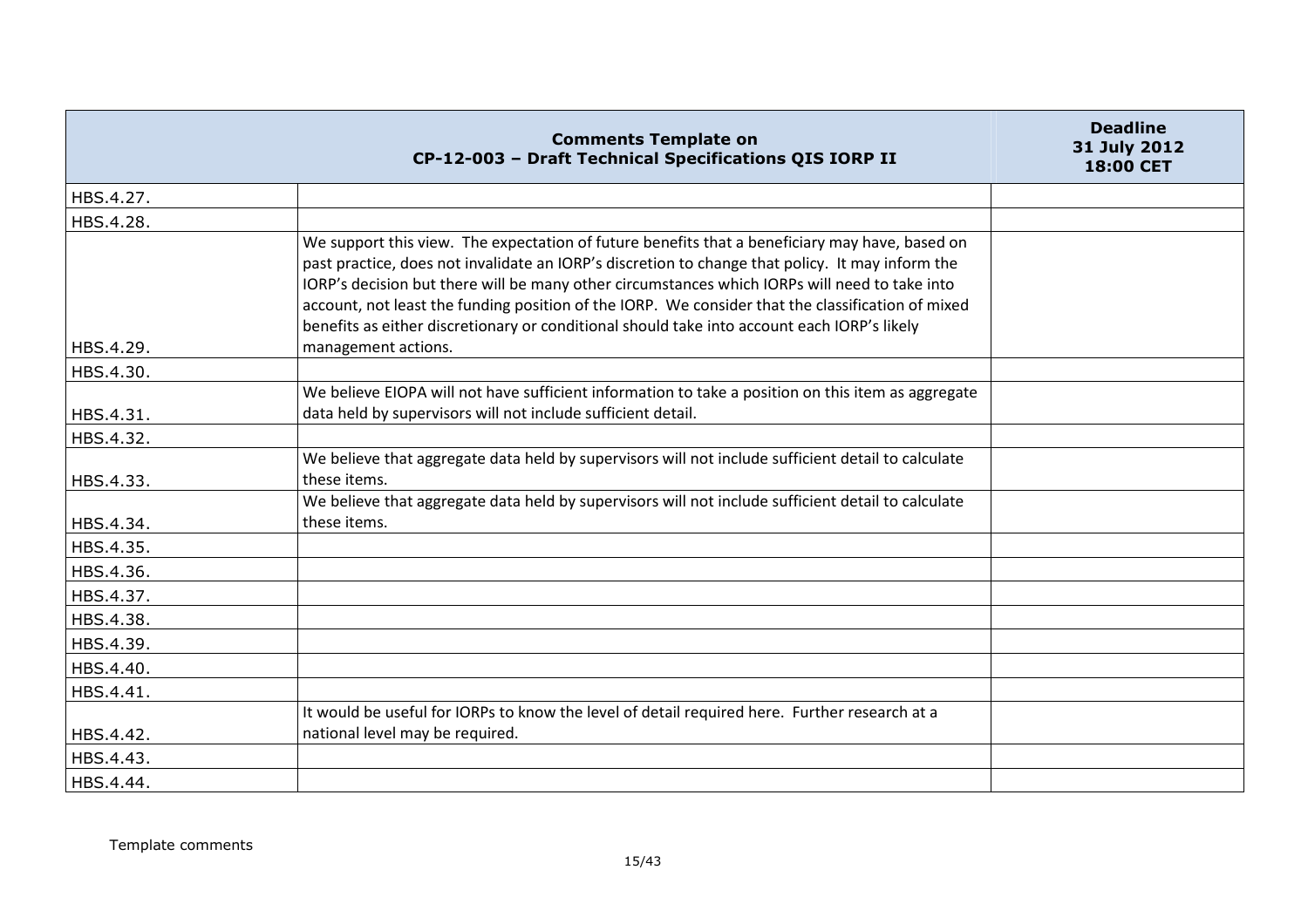|           | <b>Comments Template on</b><br>CP-12-003 - Draft Technical Specifications QIS IORP II                                                                                                                                                                                                                  | <b>Deadline</b><br>31 July 2012<br>18:00 CET |
|-----------|--------------------------------------------------------------------------------------------------------------------------------------------------------------------------------------------------------------------------------------------------------------------------------------------------------|----------------------------------------------|
| HBS.4.45. |                                                                                                                                                                                                                                                                                                        |                                              |
| HBS.4.46. |                                                                                                                                                                                                                                                                                                        |                                              |
| HBS.4.47. |                                                                                                                                                                                                                                                                                                        |                                              |
| HBS.4.48. |                                                                                                                                                                                                                                                                                                        |                                              |
| HBS.4.49. |                                                                                                                                                                                                                                                                                                        |                                              |
| HBS.4.50. |                                                                                                                                                                                                                                                                                                        |                                              |
| HBS.4.51. |                                                                                                                                                                                                                                                                                                        |                                              |
| HBS.4.52. |                                                                                                                                                                                                                                                                                                        |                                              |
| HBS.4.53. |                                                                                                                                                                                                                                                                                                        |                                              |
| HBS.4.54. |                                                                                                                                                                                                                                                                                                        |                                              |
| HBS.4.55. |                                                                                                                                                                                                                                                                                                        |                                              |
| HBS.4.56. |                                                                                                                                                                                                                                                                                                        |                                              |
| HBS.4.57. |                                                                                                                                                                                                                                                                                                        |                                              |
| HBS.4.58. |                                                                                                                                                                                                                                                                                                        |                                              |
| HBS.4.59. |                                                                                                                                                                                                                                                                                                        |                                              |
| HBS.4.60. |                                                                                                                                                                                                                                                                                                        |                                              |
| HBS.4.61. |                                                                                                                                                                                                                                                                                                        |                                              |
|           | Some of the scenarios considered in previous sections require IORPs to weight probabilities<br>towards adverse scenarios to reflect market pricing for risk. In these cases we do not consider it<br>appropriate for an additional risk margin to be added. EIOPA should clarify what this risk margin |                                              |
| HBS.5.1.  | represents.                                                                                                                                                                                                                                                                                            |                                              |
| HBS.5.2.  | We would like to see EIOPA's analysis behind the selection of a simplified risk margin of 8% of<br>best estimate technical provisions.                                                                                                                                                                 |                                              |
| HBS.5.3.  |                                                                                                                                                                                                                                                                                                        |                                              |
| HBS.5.4.  |                                                                                                                                                                                                                                                                                                        |                                              |
| HBS.5.5.  |                                                                                                                                                                                                                                                                                                        |                                              |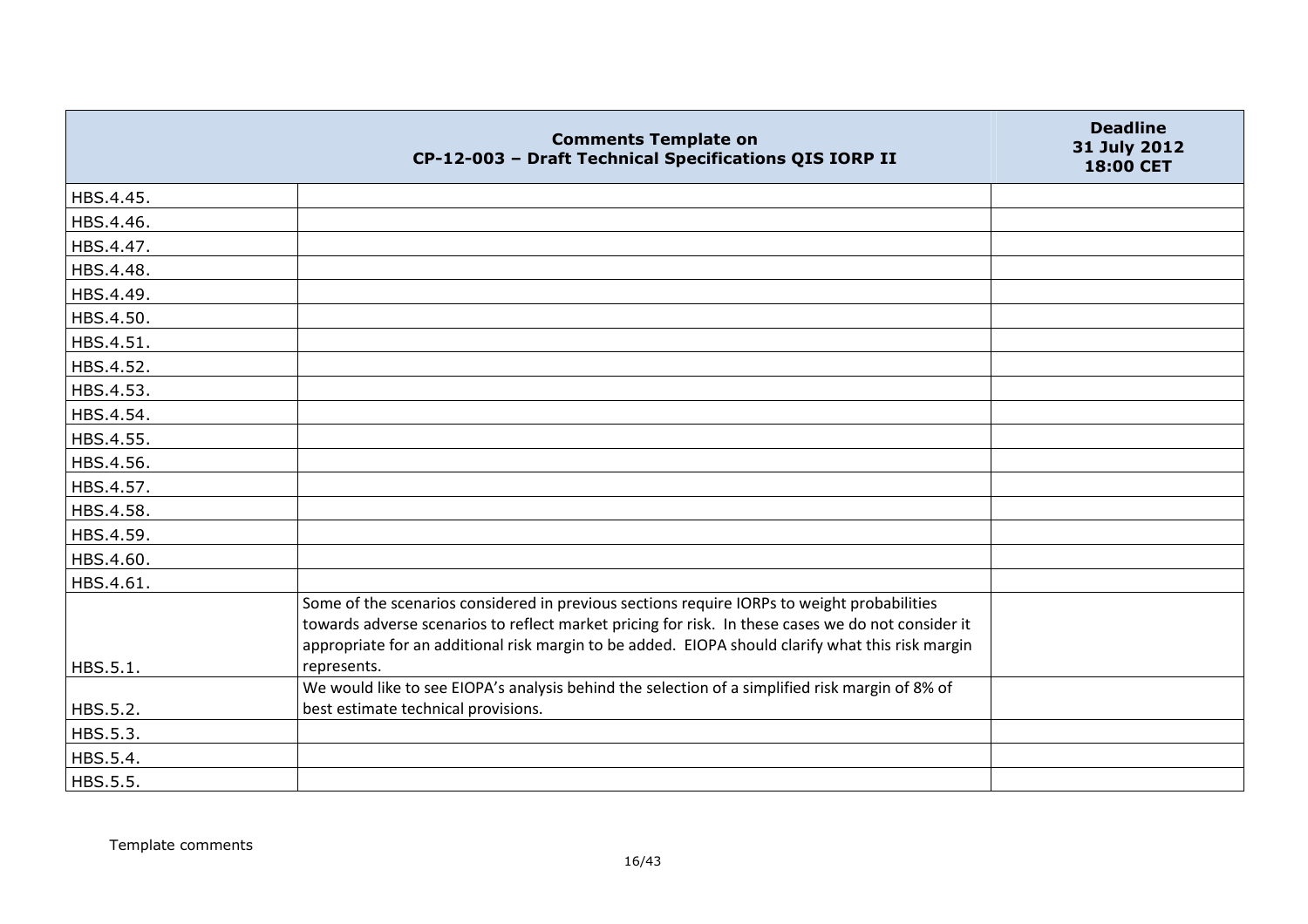|           | <b>Comments Template on</b><br>CP-12-003 - Draft Technical Specifications QIS IORP II                                                                                                        | <b>Deadline</b><br>31 July 2012<br>18:00 CET |
|-----------|----------------------------------------------------------------------------------------------------------------------------------------------------------------------------------------------|----------------------------------------------|
| HBS.6.1.  |                                                                                                                                                                                              |                                              |
| HBS.6.2.  |                                                                                                                                                                                              |                                              |
| HBS.6.3.  |                                                                                                                                                                                              |                                              |
|           | An additional form of contingent asset is the existence of a parent company or group of<br>companies which, legally or voluntarily, have an obligation to support the scheme, for example in |                                              |
| HBS.6.4.  | the event of sponsor default.                                                                                                                                                                |                                              |
| HBS.6.5.  |                                                                                                                                                                                              |                                              |
| HBS.6.6.  |                                                                                                                                                                                              |                                              |
| HBS.6.7.  |                                                                                                                                                                                              |                                              |
| HBS.6.8.  |                                                                                                                                                                                              |                                              |
| HBS.6.9.  |                                                                                                                                                                                              |                                              |
| HBS.6.10. |                                                                                                                                                                                              |                                              |
| HBS.6.11. |                                                                                                                                                                                              |                                              |
| HBS.6.12. |                                                                                                                                                                                              |                                              |
| HBS.6.13. |                                                                                                                                                                                              |                                              |
| HBS.6.14. |                                                                                                                                                                                              |                                              |
| HBS.6.15. |                                                                                                                                                                                              |                                              |
|           | We do not believe the credit rating for unrated employers adequately captures factors such as<br>member state, industry or legal form of employer.                                           |                                              |
|           | In the UK, most IORPs need to pay a levy to a pension protection scheme which is based, in part,                                                                                             |                                              |
|           | on the estimated probability of default of the sponsor. We suggest this would be more<br>appropriate than the blanket rate which EIOPA has specified.                                        |                                              |
| HBS.6.16. |                                                                                                                                                                                              |                                              |
| HBS.6.17. |                                                                                                                                                                                              |                                              |
| HBS.6.18. |                                                                                                                                                                                              |                                              |
| HBS.6.19. |                                                                                                                                                                                              |                                              |
| HBS.6.20. |                                                                                                                                                                                              |                                              |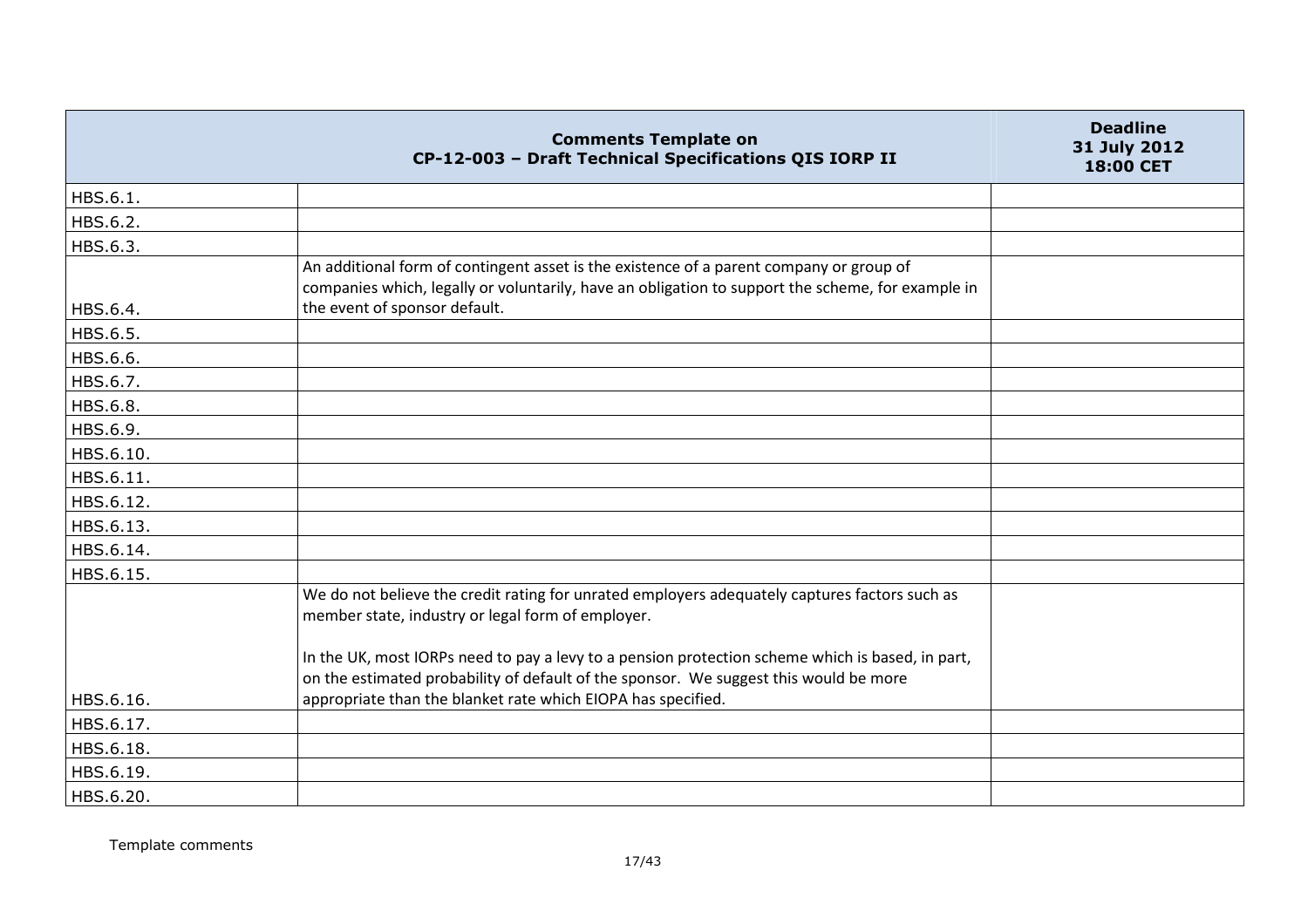|           | <b>Comments Template on</b><br>CP-12-003 - Draft Technical Specifications QIS IORP II | <b>Deadline</b><br>31 July 2012<br>18:00 CET |
|-----------|---------------------------------------------------------------------------------------|----------------------------------------------|
| HBS.6.21. |                                                                                       |                                              |
| HBS.6.22. |                                                                                       |                                              |
| HBS.6.23. |                                                                                       |                                              |
| HBS.6.24. |                                                                                       |                                              |
| HBS.6.25. |                                                                                       |                                              |
| HBS.6.26. |                                                                                       |                                              |
| HBS.6.27. |                                                                                       |                                              |
| HBS.6.28. |                                                                                       |                                              |
| HBS.6.29. |                                                                                       |                                              |
| HBS.6.30. |                                                                                       |                                              |
| HBS.6.31. |                                                                                       |                                              |
| HBS.6.32. |                                                                                       |                                              |
| HBS.6.33. |                                                                                       |                                              |
| HBS.6.34. |                                                                                       |                                              |
| HBS.6.35. |                                                                                       |                                              |
| HBS.6.36. |                                                                                       |                                              |
| HBS.6.37. |                                                                                       |                                              |
| HBS.6.38. |                                                                                       |                                              |
| HBS.6.39. |                                                                                       |                                              |
| HBS.6.40. |                                                                                       |                                              |
| HBS.6.41. |                                                                                       |                                              |
| HBS.6.42. |                                                                                       |                                              |
| HBS.6.43. |                                                                                       |                                              |
| HBS.6.44. |                                                                                       |                                              |
| HBS.6.45. |                                                                                       |                                              |
| HBS.6.46. |                                                                                       |                                              |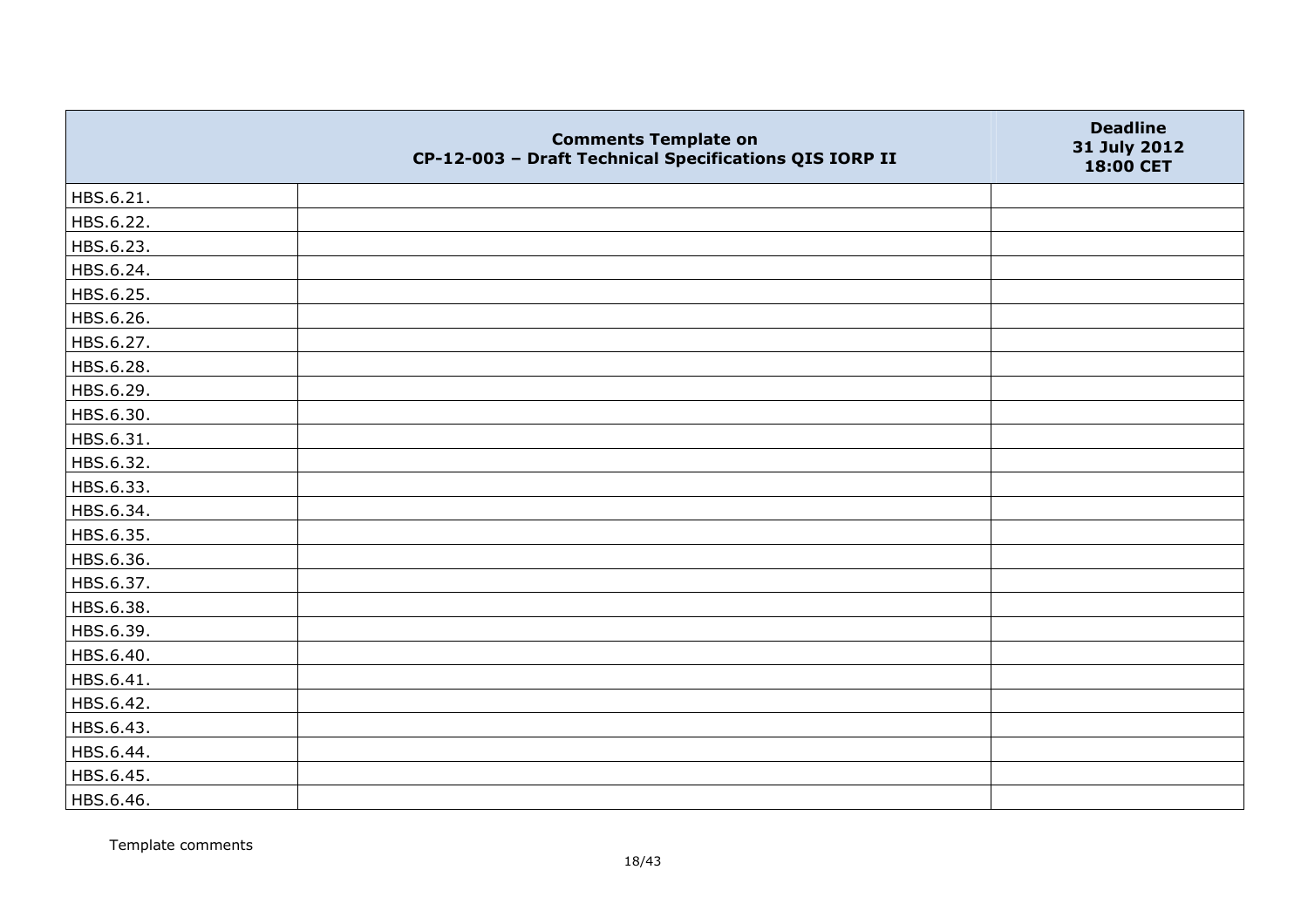|           | <b>Comments Template on</b><br>CP-12-003 - Draft Technical Specifications QIS IORP II | <b>Deadline</b><br>31 July 2012<br>18:00 CET |
|-----------|---------------------------------------------------------------------------------------|----------------------------------------------|
| HBS.6.47. |                                                                                       |                                              |
| HBS.6.48. |                                                                                       |                                              |
| HBS.6.49. |                                                                                       |                                              |
| HBS.6.50. |                                                                                       |                                              |
| HBS.6.51. |                                                                                       |                                              |
| HBS.6.52. |                                                                                       |                                              |
| HBS.6.53. |                                                                                       |                                              |
| HBS.6.54. |                                                                                       |                                              |
| HBS.6.55. |                                                                                       |                                              |
| HBS.6.56. |                                                                                       |                                              |
| HBS.6.57. |                                                                                       |                                              |
| HBS.6.58. |                                                                                       |                                              |
| HBS.6.59. |                                                                                       |                                              |
| HBS.6.60. |                                                                                       |                                              |
| HBS.6.61. |                                                                                       |                                              |
| HBS.6.62. |                                                                                       |                                              |
| HBS.6.63. |                                                                                       |                                              |
| HBS.6.64. |                                                                                       |                                              |
| HBS.6.65. |                                                                                       |                                              |
| HBS.6.66. |                                                                                       |                                              |
| HBS.6.67. |                                                                                       |                                              |
| HBS.6.68. |                                                                                       |                                              |
| HBS.6.69. |                                                                                       |                                              |
| HBS.6.70. |                                                                                       |                                              |
| HBS.6.71. |                                                                                       |                                              |
| HBS.6.72. |                                                                                       |                                              |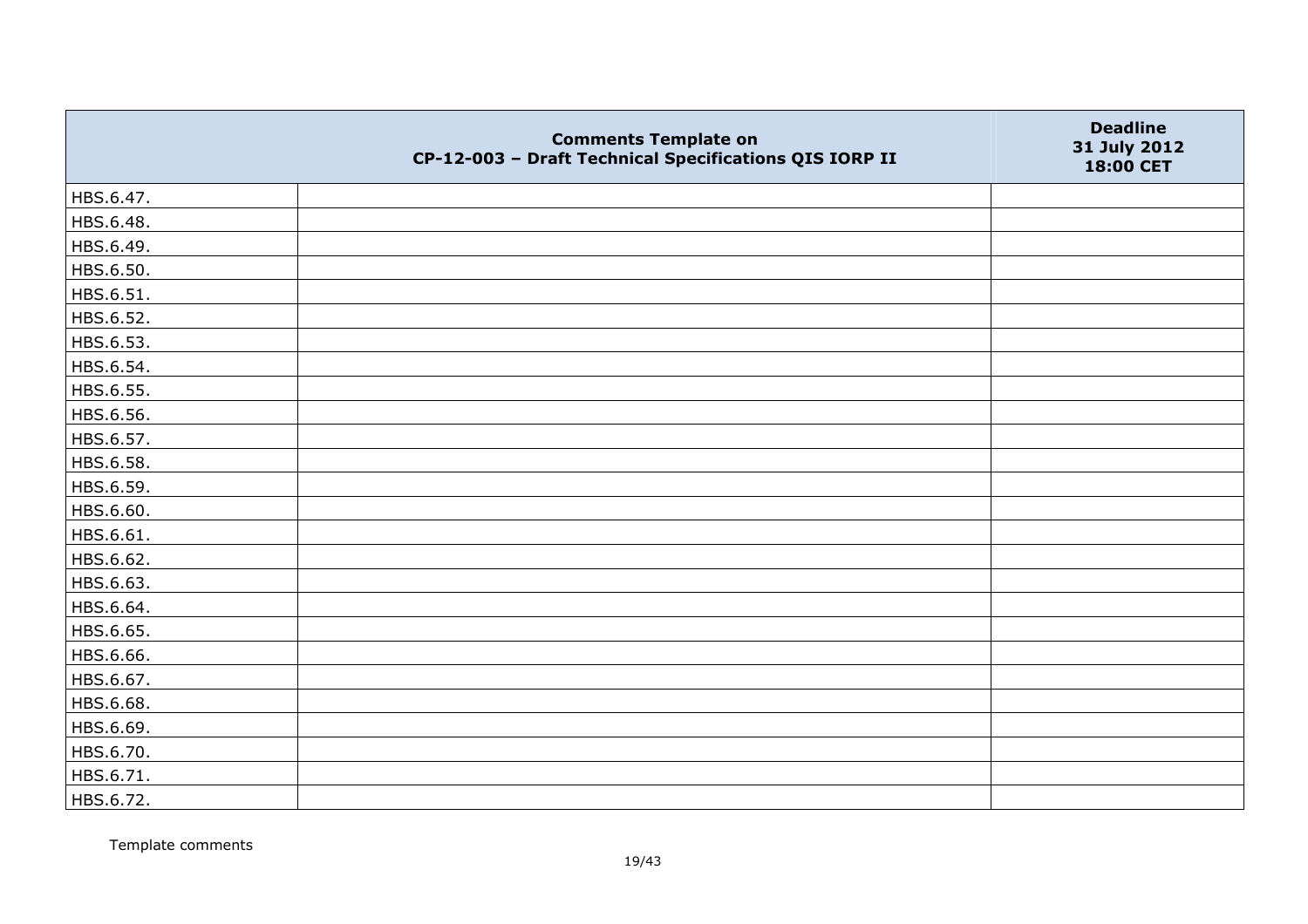|           | <b>Comments Template on</b><br>CP-12-003 - Draft Technical Specifications QIS IORP II                                                                                                                                                                                                               | <b>Deadline</b><br>31 July 2012<br>18:00 CET |
|-----------|-----------------------------------------------------------------------------------------------------------------------------------------------------------------------------------------------------------------------------------------------------------------------------------------------------|----------------------------------------------|
| HBS.6.73. |                                                                                                                                                                                                                                                                                                     |                                              |
| HBS.6.74. |                                                                                                                                                                                                                                                                                                     |                                              |
| HBS.6.75. |                                                                                                                                                                                                                                                                                                     |                                              |
| HBS.6.76. |                                                                                                                                                                                                                                                                                                     |                                              |
| HBS.6.77. |                                                                                                                                                                                                                                                                                                     |                                              |
| HBS.6.78. |                                                                                                                                                                                                                                                                                                     |                                              |
| HBS.6.79. |                                                                                                                                                                                                                                                                                                     |                                              |
| HBS.6.80. |                                                                                                                                                                                                                                                                                                     |                                              |
| HBS.6.81. |                                                                                                                                                                                                                                                                                                     |                                              |
| HBS.6.82. |                                                                                                                                                                                                                                                                                                     |                                              |
| HBS.6.83. |                                                                                                                                                                                                                                                                                                     |                                              |
| HBS.6.84. |                                                                                                                                                                                                                                                                                                     |                                              |
| HBS.6.85. |                                                                                                                                                                                                                                                                                                     |                                              |
| HBS.6.86. |                                                                                                                                                                                                                                                                                                     |                                              |
| HBS.6.87. |                                                                                                                                                                                                                                                                                                     |                                              |
| HBS.6.88. |                                                                                                                                                                                                                                                                                                     |                                              |
| HBS.6.89. |                                                                                                                                                                                                                                                                                                     |                                              |
| HBS.6.90. |                                                                                                                                                                                                                                                                                                     |                                              |
|           | Does this section also apply in the case of recoverables from an SPV that is not in relation to<br>(re)insurance? An example would be an employer setting up an SPV to pass the cashflows from a<br>property or trademark to its pension scheme. We would prefer the principles set down in section |                                              |
| HBS.7.1.  | 2.9 to apply to these situations. Alternatively they might be considered under sponsor support.                                                                                                                                                                                                     |                                              |
| HBS.7.2.  |                                                                                                                                                                                                                                                                                                     |                                              |
| HBS.7.3.  |                                                                                                                                                                                                                                                                                                     |                                              |
| HBS.7.4.  |                                                                                                                                                                                                                                                                                                     |                                              |
| HBS.7.5.  |                                                                                                                                                                                                                                                                                                     |                                              |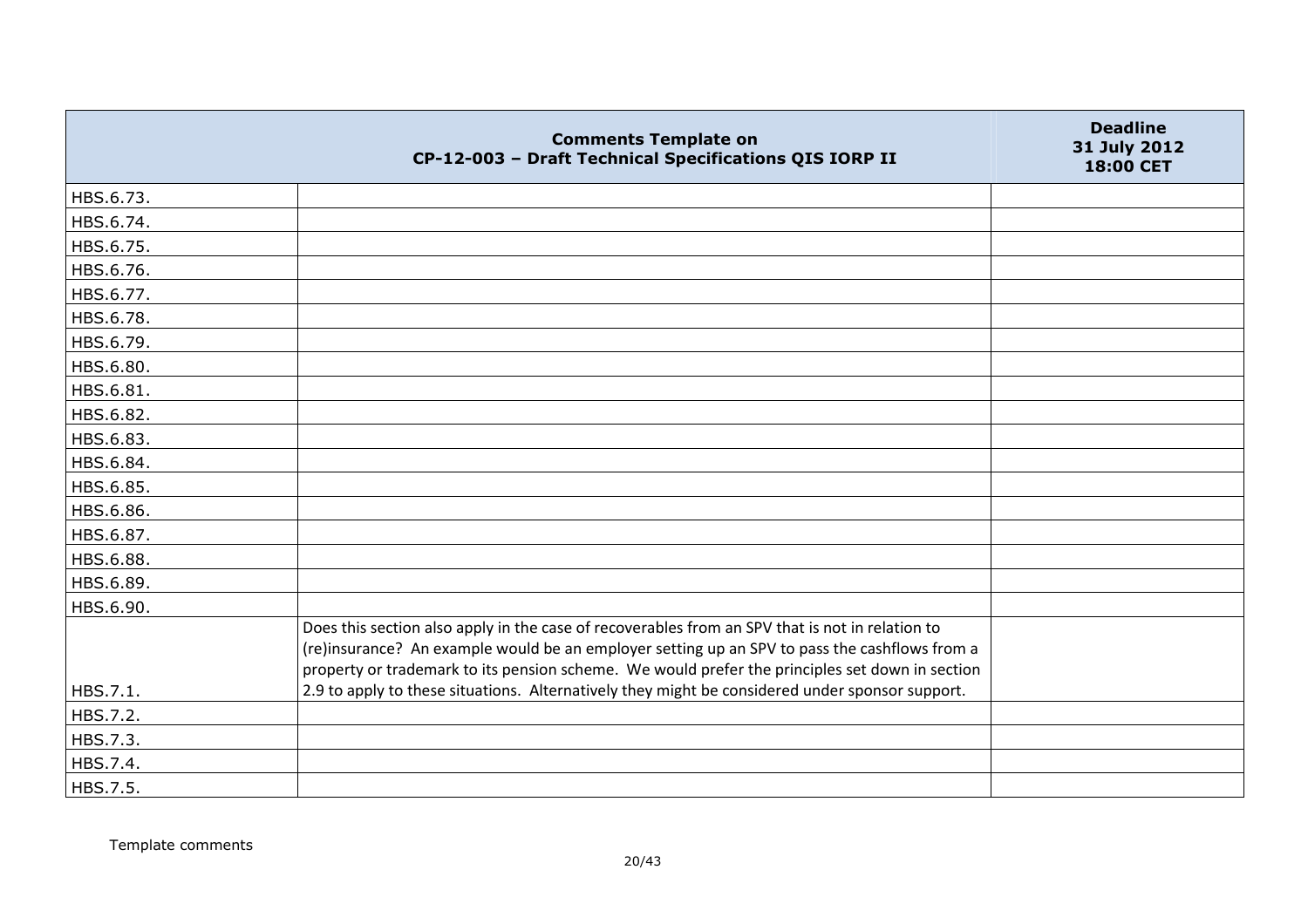|           | <b>Comments Template on</b><br>CP-12-003 - Draft Technical Specifications QIS IORP II | <b>Deadline</b><br>31 July 2012<br>18:00 CET |
|-----------|---------------------------------------------------------------------------------------|----------------------------------------------|
| HBS.7.6.  |                                                                                       |                                              |
| HBS.7.7.  |                                                                                       |                                              |
| HBS.7.8.  |                                                                                       |                                              |
| HBS.7.9.  |                                                                                       |                                              |
| HBS.7.10. |                                                                                       |                                              |
| HBS.7.11. |                                                                                       |                                              |
| HBS.7.12. |                                                                                       |                                              |
| HBS.7.13. |                                                                                       |                                              |
| HBS.7.14. |                                                                                       |                                              |
| HBS.7.15. |                                                                                       |                                              |
| HBS.7.16. |                                                                                       |                                              |
| HBS.7.17. |                                                                                       |                                              |
| HBS.7.18. |                                                                                       |                                              |
| HBS.7.19. |                                                                                       |                                              |
| HBS.7.20. |                                                                                       |                                              |
| HBS.7.21. |                                                                                       |                                              |
| HBS.7.22. |                                                                                       |                                              |
| HBS.7.23. |                                                                                       |                                              |
| HBS.7.24. |                                                                                       |                                              |
| HBS.7.25. |                                                                                       |                                              |
| HBS.7.26. |                                                                                       |                                              |
| HBS.7.27. |                                                                                       |                                              |
| HBS.7.28. |                                                                                       |                                              |
| HBS.7.29. |                                                                                       |                                              |
| HBS.7.30. |                                                                                       |                                              |
| HBS.7.31. |                                                                                       |                                              |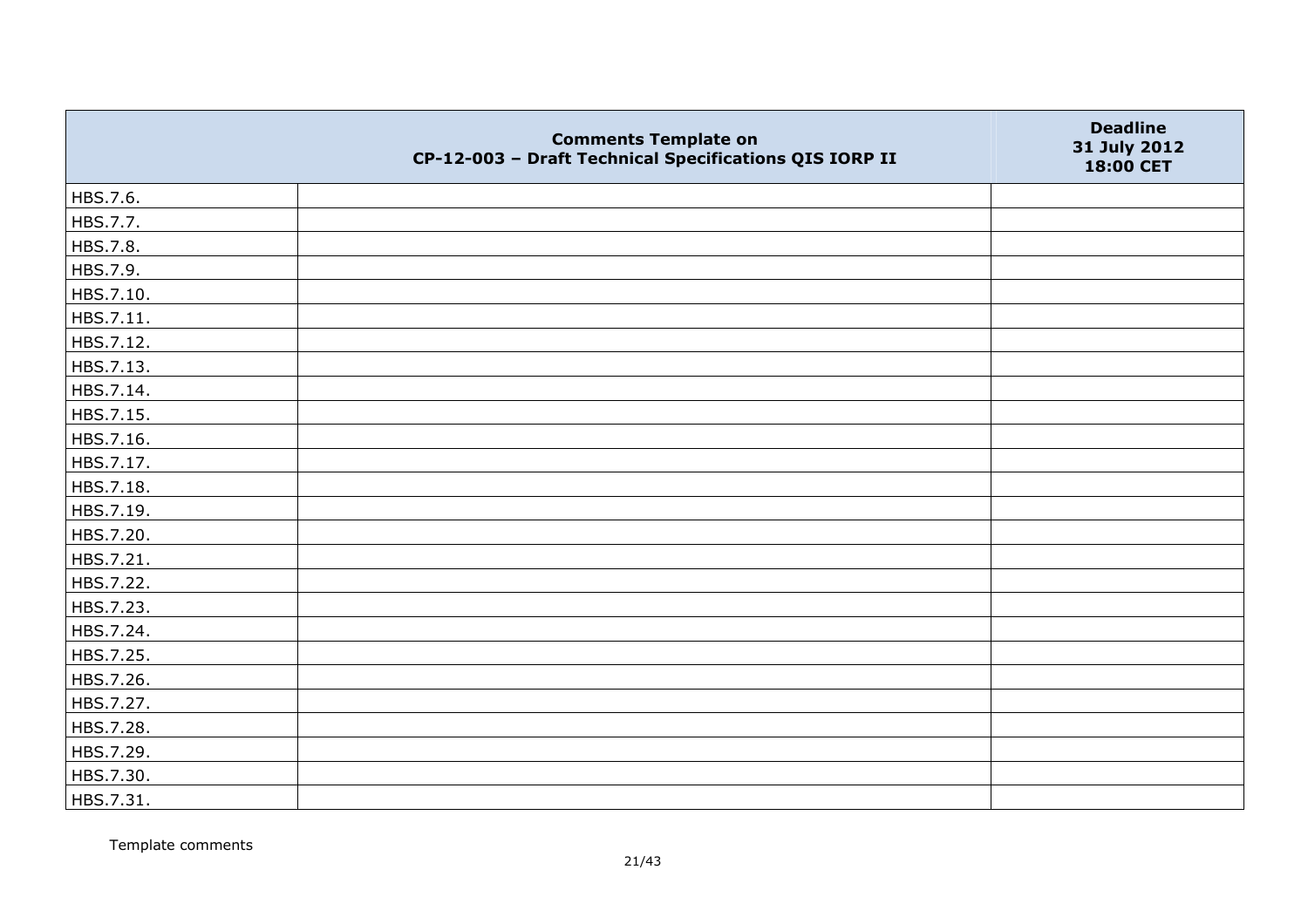|           | <b>Comments Template on</b><br>CP-12-003 - Draft Technical Specifications QIS IORP II                                                                                                                                                                                                                                                                                                                               | <b>Deadline</b><br>31 July 2012<br>18:00 CET |
|-----------|---------------------------------------------------------------------------------------------------------------------------------------------------------------------------------------------------------------------------------------------------------------------------------------------------------------------------------------------------------------------------------------------------------------------|----------------------------------------------|
| HBS.7.32. |                                                                                                                                                                                                                                                                                                                                                                                                                     |                                              |
| HBS.7.33. |                                                                                                                                                                                                                                                                                                                                                                                                                     |                                              |
| HBS.7.34. |                                                                                                                                                                                                                                                                                                                                                                                                                     |                                              |
|           | We believe this is exactly the sort of area where professional judgement will be required and we                                                                                                                                                                                                                                                                                                                    |                                              |
| HBS.7.35. | would not like to see such advice fettered.                                                                                                                                                                                                                                                                                                                                                                         |                                              |
| HBS.7.36. |                                                                                                                                                                                                                                                                                                                                                                                                                     |                                              |
| HBS.7.37. |                                                                                                                                                                                                                                                                                                                                                                                                                     |                                              |
| HBS.7.38. |                                                                                                                                                                                                                                                                                                                                                                                                                     |                                              |
| HBS.7.39. |                                                                                                                                                                                                                                                                                                                                                                                                                     |                                              |
| HBS.7.40. |                                                                                                                                                                                                                                                                                                                                                                                                                     |                                              |
| HBS.7.41. |                                                                                                                                                                                                                                                                                                                                                                                                                     |                                              |
| HBS.7.42. |                                                                                                                                                                                                                                                                                                                                                                                                                     |                                              |
| HBS.8.1.  |                                                                                                                                                                                                                                                                                                                                                                                                                     |                                              |
| HBS.8.2.  |                                                                                                                                                                                                                                                                                                                                                                                                                     |                                              |
| HBS.8.3.  |                                                                                                                                                                                                                                                                                                                                                                                                                     |                                              |
| HBS.8.4.  |                                                                                                                                                                                                                                                                                                                                                                                                                     |                                              |
| HBS.8.5.  |                                                                                                                                                                                                                                                                                                                                                                                                                     |                                              |
|           | We are concerned that the same ultimate forward rate is to be used for liabilities denominated in<br>three separate currencies where other parameters, such as the last liquid point, vary. We believe<br>the use of the ultimate forward rate could give rise to rates which are not consistent with market<br>pricing, particularly given the long duration of pension liabilities, and produce counter-intuitive |                                              |
| HBS.8.6.  | results that are difficult for an end user to understand.                                                                                                                                                                                                                                                                                                                                                           |                                              |
|           | Pension schemes in the UK tend to invest their bond portfolio in a mixture of fixed interest and<br>index-linked bonds, depending on factors including the nature of their liabilities. The market for<br>index-linked bonds is less deep and liquid than that for fixed interest bonds and we consider that                                                                                                        |                                              |
| HBS.8.7.  | the last liquid point for liabilities expressed in sterling should be shorter.                                                                                                                                                                                                                                                                                                                                      |                                              |
| HBS.8.8.  |                                                                                                                                                                                                                                                                                                                                                                                                                     |                                              |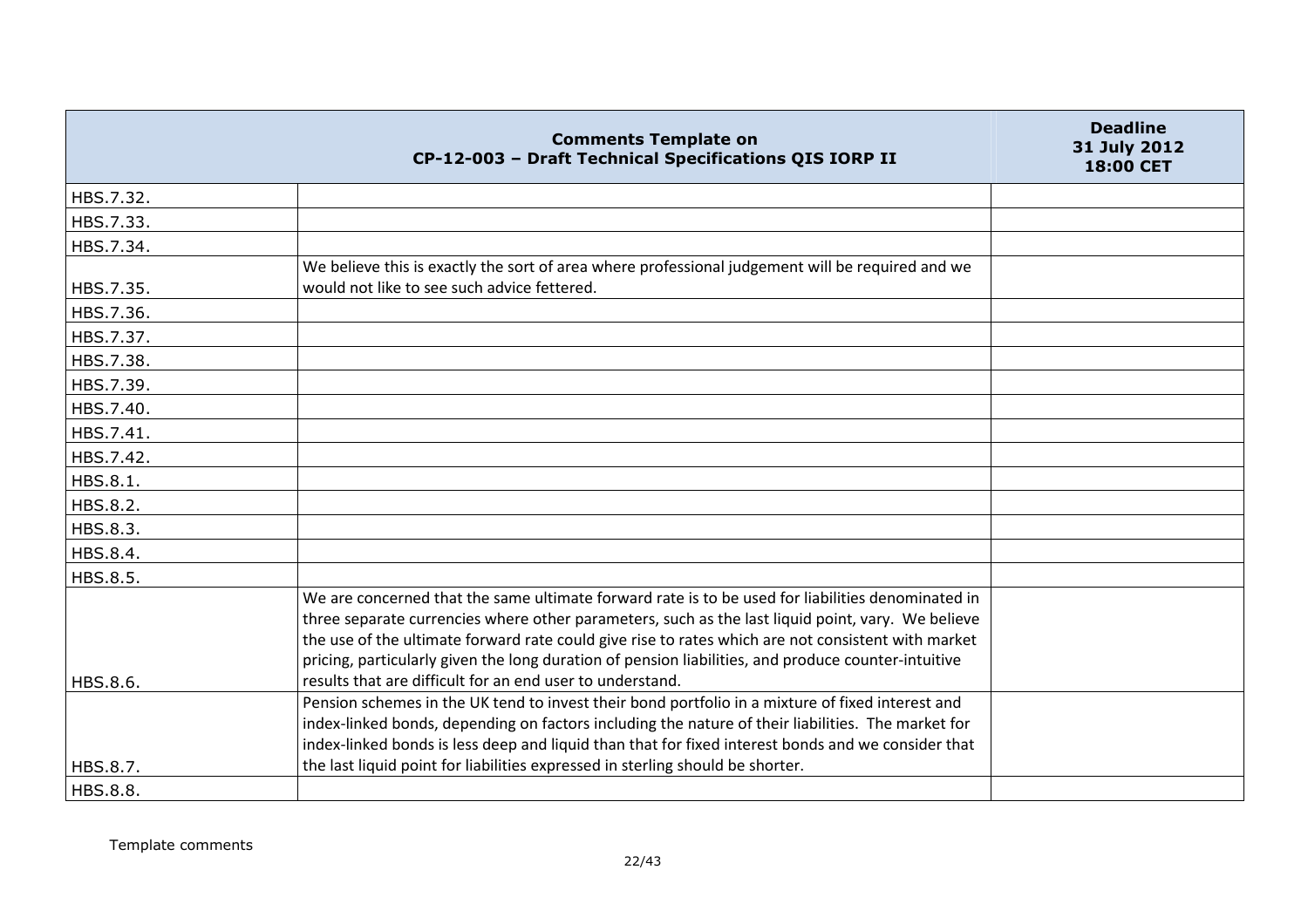|           | <b>Comments Template on</b><br>CP-12-003 - Draft Technical Specifications QIS IORP II                                                                                                                                                                                                                                                                                                          | <b>Deadline</b><br>31 July 2012<br>18:00 CET |
|-----------|------------------------------------------------------------------------------------------------------------------------------------------------------------------------------------------------------------------------------------------------------------------------------------------------------------------------------------------------------------------------------------------------|----------------------------------------------|
|           | We consider that the deduction made to interest rates to allow for credit risk should vary by                                                                                                                                                                                                                                                                                                  |                                              |
| HBS.8.9.  | country to better reflect the risk likely to apply given the IORP's local investment opportunities.                                                                                                                                                                                                                                                                                            |                                              |
| HBS.8.10. |                                                                                                                                                                                                                                                                                                                                                                                                |                                              |
| HBS.8.11. |                                                                                                                                                                                                                                                                                                                                                                                                |                                              |
| HBS.8.12. | As for HBS.8.9. above, the counter cyclical premium adjustment could vary by country to reflect<br>local conditions.                                                                                                                                                                                                                                                                           |                                              |
|           | Many IORPs in the UK operate liability-driven investment strategies which aim to match certain<br>portions of their liabilities to some extent. We believe that the conditions set out in Annex 2<br>should be relaxed (for example, by removing the requirement to ringfence such assets) to<br>recognise such responsible strategies without imposing stringent conditions on the management |                                              |
| HBS.8.13. | of the IORP.                                                                                                                                                                                                                                                                                                                                                                                   |                                              |
| HBS.8.14. |                                                                                                                                                                                                                                                                                                                                                                                                |                                              |
| HBS.8.15. |                                                                                                                                                                                                                                                                                                                                                                                                |                                              |
| HBS.8.16. |                                                                                                                                                                                                                                                                                                                                                                                                |                                              |
| HBS.8.17. | Consideration should be given to innovative investment strategies with, for example, targets that<br>reference bank base rates or inflation. The asset allocation of such funds can vary widely and at<br>short notice, and may not necessarily have a benchmark asset allocation which is free of tactical<br>deviations.                                                                     |                                              |
| HBS.8.18. |                                                                                                                                                                                                                                                                                                                                                                                                |                                              |
|           | Our historic analysis indicates that, in the UK, an average risk premium of 4% over AAA<br>government bonds would be more appropriate for a best estimate of expected returns.                                                                                                                                                                                                                 |                                              |
| HBS.8.19. | Consideration should be given to allowing this parameter to vary by country.                                                                                                                                                                                                                                                                                                                   |                                              |
| HBS.8.20. |                                                                                                                                                                                                                                                                                                                                                                                                |                                              |
| HBS.8.21. |                                                                                                                                                                                                                                                                                                                                                                                                |                                              |
| HBS.8.22. |                                                                                                                                                                                                                                                                                                                                                                                                |                                              |
| HBS.8.23. | EIOPA should clarify whether this fixed inflation assumption is intended to represent all inflation<br>measures, or simply those published under the harmonised rules (HICPs). We would recommend<br>that EIOPA considers making this assumption country-specific, perhaps to reflect the member                                                                                               |                                              |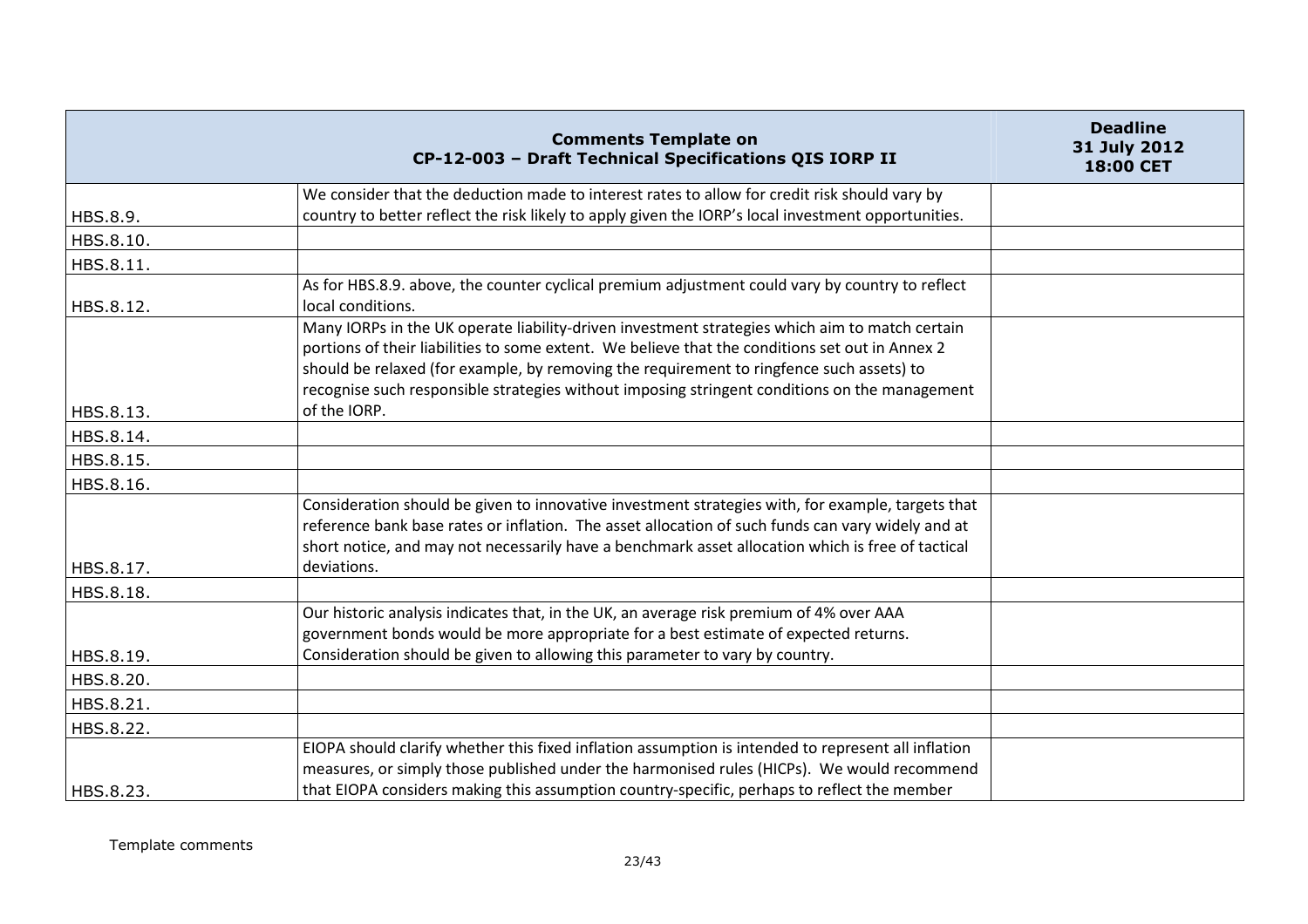|           | <b>Comments Template on</b><br>CP-12-003 - Draft Technical Specifications QIS IORP II                                                                                                                                                                                                                                                                                                                                                                                                                                                                                                                                                                                                                                       | <b>Deadline</b><br>31 July 2012<br>18:00 CET |
|-----------|-----------------------------------------------------------------------------------------------------------------------------------------------------------------------------------------------------------------------------------------------------------------------------------------------------------------------------------------------------------------------------------------------------------------------------------------------------------------------------------------------------------------------------------------------------------------------------------------------------------------------------------------------------------------------------------------------------------------------------|----------------------------------------------|
|           | state's target for inflation, and allowing room for professional judgement.                                                                                                                                                                                                                                                                                                                                                                                                                                                                                                                                                                                                                                                 |                                              |
| HBS.8.24. | The level of salary increases varies widely over time, country and employment industry. In the UK<br>we would normally seek information from different sources to arrive at an assumption for salary<br>increases which is appropriate for the IORP concerned.                                                                                                                                                                                                                                                                                                                                                                                                                                                              |                                              |
| HBS.9.1.  |                                                                                                                                                                                                                                                                                                                                                                                                                                                                                                                                                                                                                                                                                                                             |                                              |
| HBS.9.2.  |                                                                                                                                                                                                                                                                                                                                                                                                                                                                                                                                                                                                                                                                                                                             |                                              |
| HBS.9.3.  |                                                                                                                                                                                                                                                                                                                                                                                                                                                                                                                                                                                                                                                                                                                             |                                              |
| HBS.9.4.  |                                                                                                                                                                                                                                                                                                                                                                                                                                                                                                                                                                                                                                                                                                                             |                                              |
| HBS.9.5.  |                                                                                                                                                                                                                                                                                                                                                                                                                                                                                                                                                                                                                                                                                                                             |                                              |
| HBS.9.6.  |                                                                                                                                                                                                                                                                                                                                                                                                                                                                                                                                                                                                                                                                                                                             |                                              |
| HBS.9.7.  | Further consideration should be given to the valuation of intangible assets. The nature of these<br>can vary widely and it can be difficult to find a comparable market price, although the asset could<br>be sold if necessary. EIOPA should be willing to accept an expert's assessment as to the value of<br>such assets.                                                                                                                                                                                                                                                                                                                                                                                                |                                              |
| HBS.9.8.  |                                                                                                                                                                                                                                                                                                                                                                                                                                                                                                                                                                                                                                                                                                                             |                                              |
| HBS.9.9.  |                                                                                                                                                                                                                                                                                                                                                                                                                                                                                                                                                                                                                                                                                                                             |                                              |
| SCR.1.1.  |                                                                                                                                                                                                                                                                                                                                                                                                                                                                                                                                                                                                                                                                                                                             |                                              |
| SCR.1.2.  |                                                                                                                                                                                                                                                                                                                                                                                                                                                                                                                                                                                                                                                                                                                             |                                              |
| SCR.1.3.  |                                                                                                                                                                                                                                                                                                                                                                                                                                                                                                                                                                                                                                                                                                                             |                                              |
| SCR.1.4.  | We believe the Level A technical provisions are overly prudent and should not be used to<br>calculate contribution requirements. Presenting the results in this manner will exaggerate the<br>cost to employers of providing defined benefit pensions and hasten their demise, resulting in<br>decreased security for members. It may also cause panic among members, resulting in<br>withdrawals from IORPs and decreased private pension provision. We accept that a certain level<br>of prudence is necessary to ensure that IORPs are funded appropriately, and managers of IORPs<br>have developed their skills in this area significantly over the last decade, however the Level A<br>provisions are a step too far. |                                              |
| SCR.1.5.  |                                                                                                                                                                                                                                                                                                                                                                                                                                                                                                                                                                                                                                                                                                                             |                                              |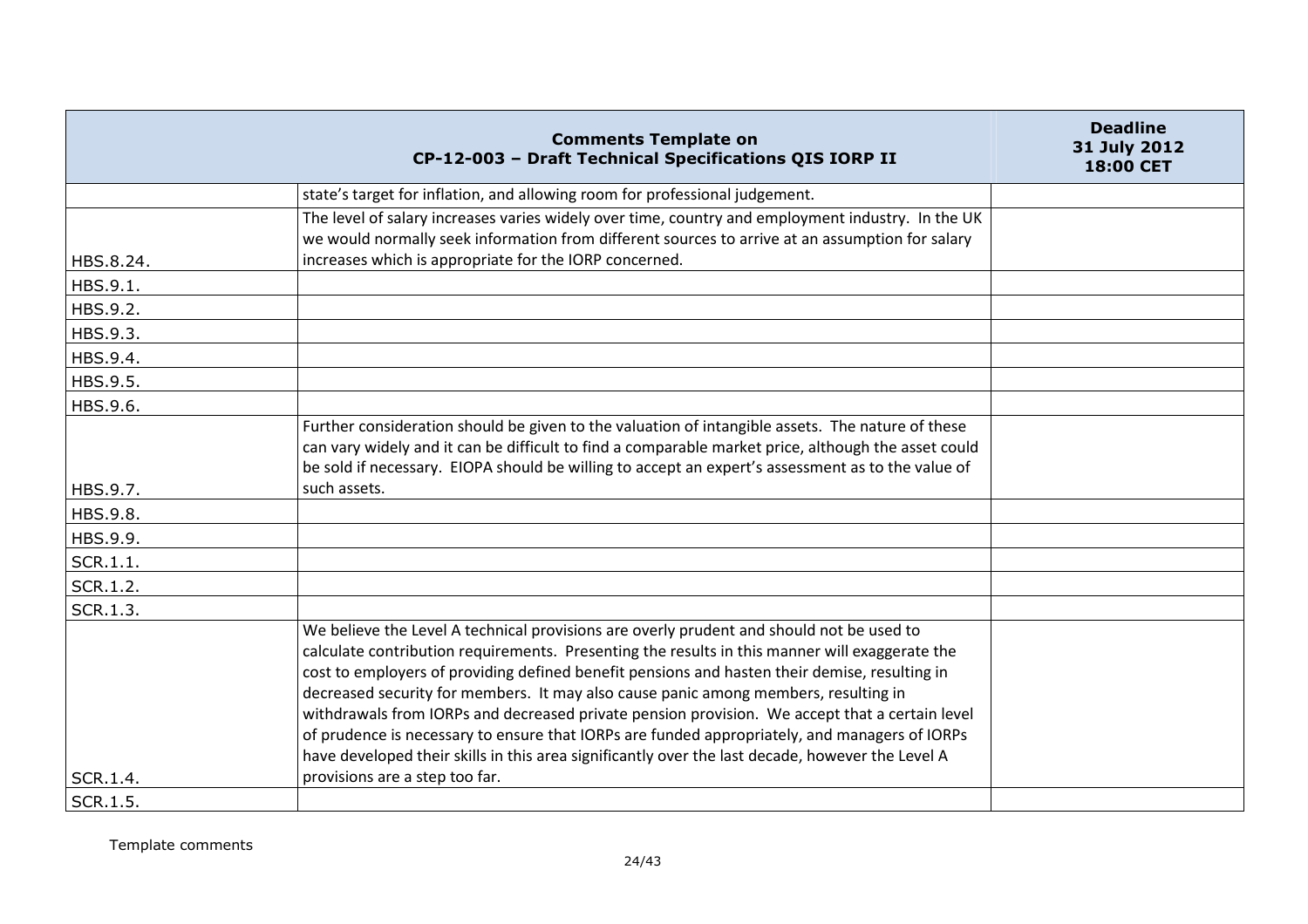|                 | <b>Comments Template on</b><br>CP-12-003 - Draft Technical Specifications QIS IORP II                                                                                                                                                                                             | <b>Deadline</b><br>31 July 2012<br>18:00 CET |
|-----------------|-----------------------------------------------------------------------------------------------------------------------------------------------------------------------------------------------------------------------------------------------------------------------------------|----------------------------------------------|
| SCR.1.6.        |                                                                                                                                                                                                                                                                                   |                                              |
| SCR.1.7.        |                                                                                                                                                                                                                                                                                   |                                              |
| <b>SCR.1.8.</b> |                                                                                                                                                                                                                                                                                   |                                              |
|                 | We would like EIOPA to add the words « where proportionate » at the end of the first two bullet<br>points.                                                                                                                                                                        |                                              |
|                 | For the third bullet point, we believe that a negative capital requirement should be included<br>where the increase in NAV could be offset against a loss elsewhere. IORPs do not typically                                                                                       |                                              |
| SCR.1.9.        | ringfence each risk.                                                                                                                                                                                                                                                              |                                              |
| SCR.1.10.       |                                                                                                                                                                                                                                                                                   |                                              |
| SCR.1.11.       |                                                                                                                                                                                                                                                                                   |                                              |
| SCR.1.12.       |                                                                                                                                                                                                                                                                                   |                                              |
| SCR.1.13.       |                                                                                                                                                                                                                                                                                   |                                              |
| SCR.1.14.       |                                                                                                                                                                                                                                                                                   |                                              |
| SCR.1.15.       |                                                                                                                                                                                                                                                                                   |                                              |
| SCR.1.16.       |                                                                                                                                                                                                                                                                                   |                                              |
| SCR.1.17.       |                                                                                                                                                                                                                                                                                   |                                              |
| SCR.1.18.       |                                                                                                                                                                                                                                                                                   |                                              |
| SCR.1.19.       |                                                                                                                                                                                                                                                                                   |                                              |
| SCR.1.20.       |                                                                                                                                                                                                                                                                                   |                                              |
| SCR.1.21.       |                                                                                                                                                                                                                                                                                   |                                              |
| SCR.1.22.       |                                                                                                                                                                                                                                                                                   |                                              |
| SCR.1.23.       |                                                                                                                                                                                                                                                                                   |                                              |
| SCR.1.24.       |                                                                                                                                                                                                                                                                                   |                                              |
| SCR.1.25.       | We would like EIOPA to consider whether the correlation factor between market risk and pension<br>liability risk should vary according to the IORP's investment strategy. Other correlation factors<br>may be appropriate depending on the particular circumstances of each IORP. |                                              |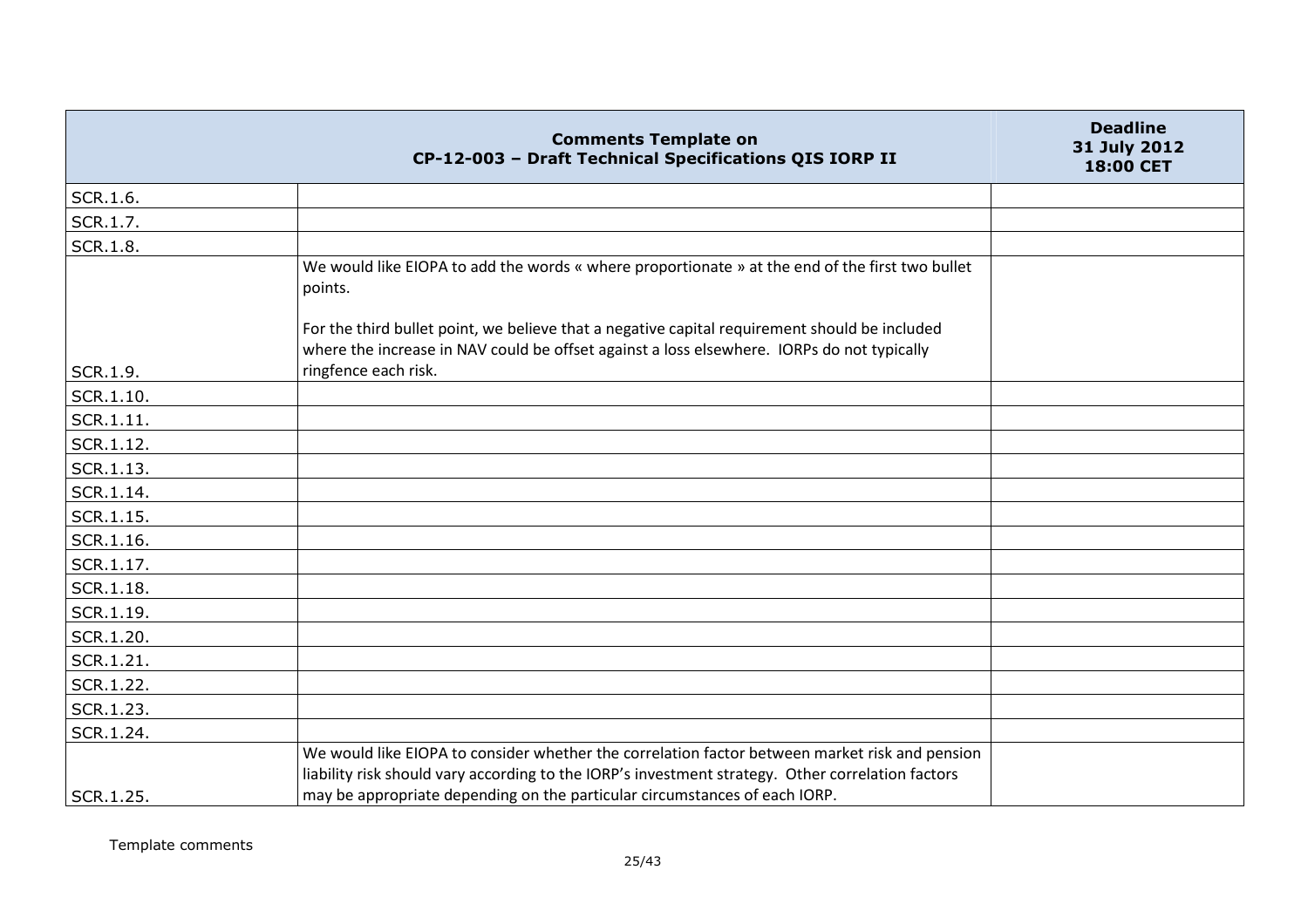|           | <b>Comments Template on</b><br>CP-12-003 - Draft Technical Specifications QIS IORP II | <b>Deadline</b><br>31 July 2012<br>18:00 CET |
|-----------|---------------------------------------------------------------------------------------|----------------------------------------------|
| SCR.2.1.  |                                                                                       |                                              |
| SCR.2.2.  |                                                                                       |                                              |
| SCR.2.3.  |                                                                                       |                                              |
| SCR.2.4.  |                                                                                       |                                              |
| SCR.2.5.  |                                                                                       |                                              |
| SCR.2.6.  |                                                                                       |                                              |
| SCR.2.7.  |                                                                                       |                                              |
| SCR.2.8.  |                                                                                       |                                              |
| SCR.2.9.  |                                                                                       |                                              |
| SCR.2.10. |                                                                                       |                                              |
| SCR.2.11. |                                                                                       |                                              |
| SCR.2.12. |                                                                                       |                                              |
| SCR.2.13. |                                                                                       |                                              |
| SCR.2.14. |                                                                                       |                                              |
| SCR.2.15. |                                                                                       |                                              |
| SCR.2.16. |                                                                                       |                                              |
| SCR.2.17. |                                                                                       |                                              |
| SCR.2.18. |                                                                                       |                                              |
| SCR.2.19. |                                                                                       |                                              |
| SCR.2.20. |                                                                                       |                                              |
| SCR.2.21. |                                                                                       |                                              |
| SCR.2.22. |                                                                                       |                                              |
| SCR.2.23. |                                                                                       |                                              |
| SCR.2.24. |                                                                                       |                                              |
| SCR.2.25. |                                                                                       |                                              |
| SCR.2.26. |                                                                                       |                                              |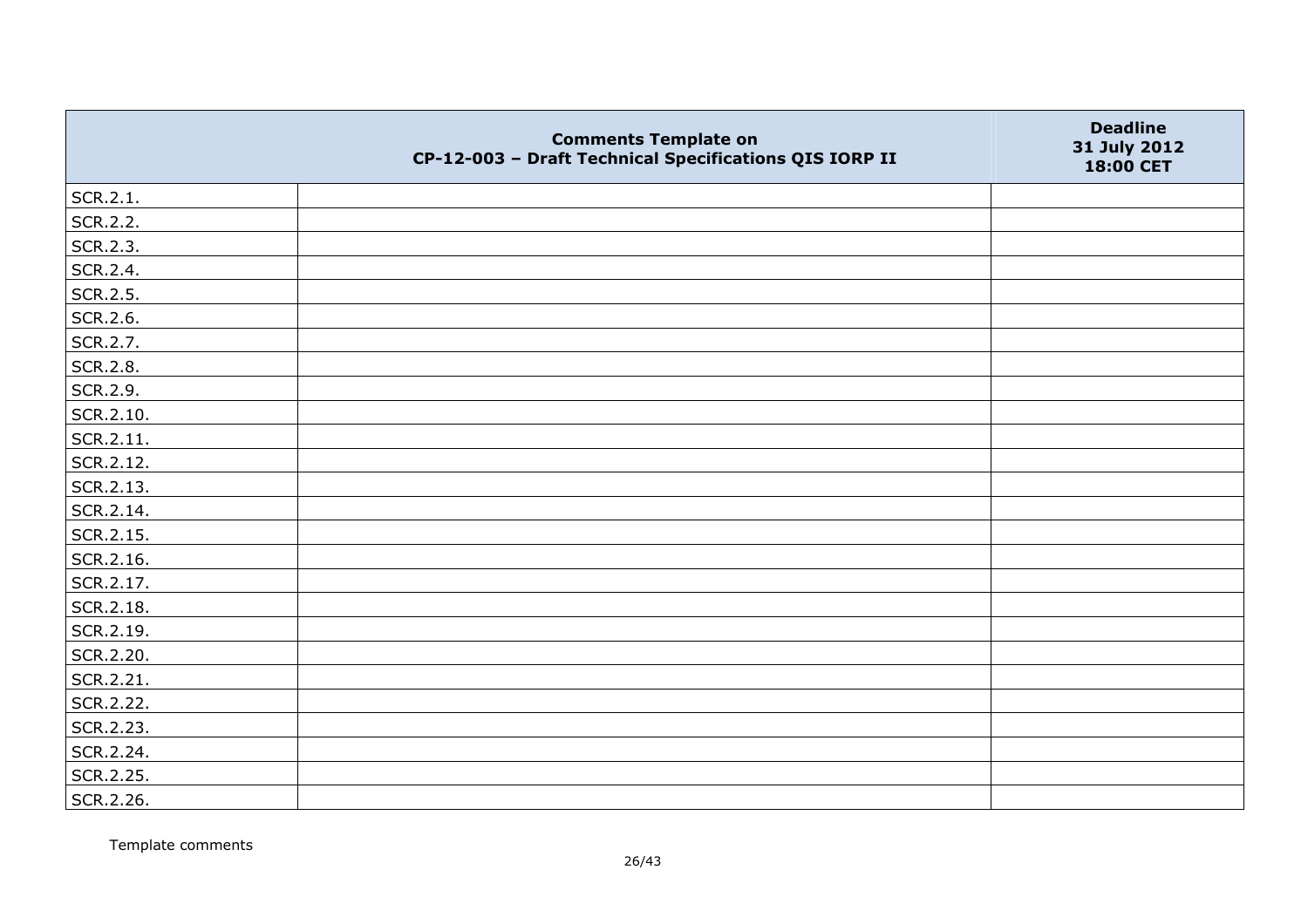|                 | <b>Comments Template on</b><br>CP-12-003 - Draft Technical Specifications QIS IORP II                                                                             | <b>Deadline</b><br>31 July 2012<br>18:00 CET |
|-----------------|-------------------------------------------------------------------------------------------------------------------------------------------------------------------|----------------------------------------------|
| SCR.2.27.       |                                                                                                                                                                   |                                              |
| SCR.2.28.       |                                                                                                                                                                   |                                              |
| SCR.2.29.       |                                                                                                                                                                   |                                              |
| SCR.2.30.       |                                                                                                                                                                   |                                              |
| SCR.2.31.       |                                                                                                                                                                   |                                              |
| SCR.2.32.       | We believe that aggregate data held by supervisors will not include sufficient detail to calculate<br>these items.                                                |                                              |
| SCR.2.33.       | We believe that aggregate data held by supervisors will not include sufficient detail to calculate<br>these items.                                                |                                              |
| SCR.2.34.       | We believe that aggregate data held by supervisors will not include sufficient detail to calculate<br>these items.                                                |                                              |
| SCR.2.35.       | We believe that aggregate data held by supervisors will not include sufficient detail to accurately<br>calculate these items.                                     |                                              |
| SCR.3.1.        |                                                                                                                                                                   |                                              |
| SCR.3.2.        |                                                                                                                                                                   |                                              |
| SCR.3.3.        |                                                                                                                                                                   |                                              |
| SCR.3.4.        |                                                                                                                                                                   |                                              |
| <b>SCR.3.5.</b> |                                                                                                                                                                   |                                              |
| SCR.3.6.        | The parameters for the capital requirement for operational risk should be consulted on.                                                                           |                                              |
| SCR.4.1.        |                                                                                                                                                                   |                                              |
| SCR.4.2.        |                                                                                                                                                                   |                                              |
| <b>SCR.4.3.</b> |                                                                                                                                                                   |                                              |
| SCR.4.4.        | The risk relating to intangible assets can vary according to the nature of the asset and a single<br>parameter may oversimplify matters.                          |                                              |
| SCR.5.1.        | The interaction of market risk with pension liability risk should be considered given that many<br>IORPs in the UK pursue liability-driven investment strategies. |                                              |
| SCR.5.2.        |                                                                                                                                                                   |                                              |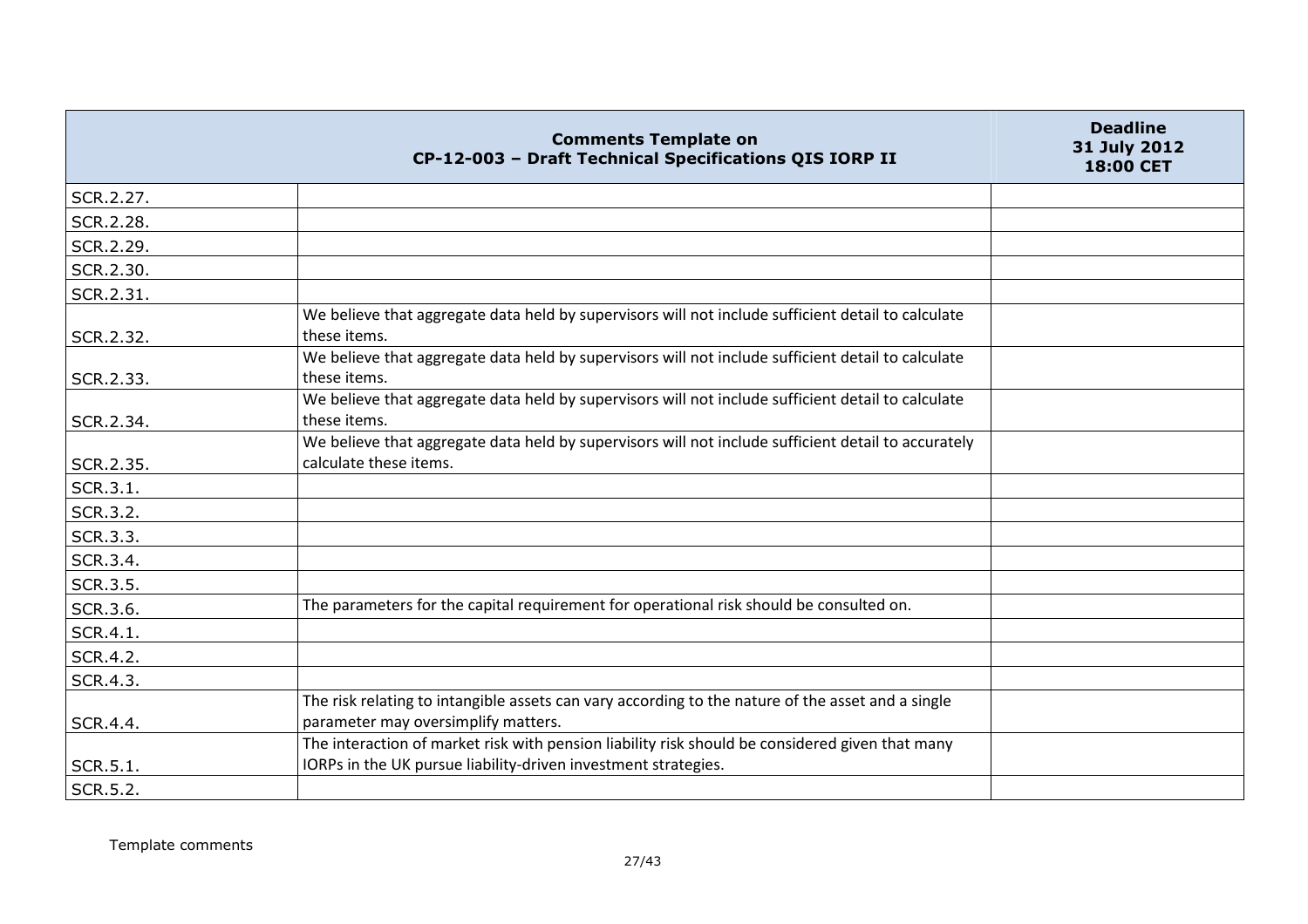|                 | <b>Comments Template on</b><br>CP-12-003 - Draft Technical Specifications QIS IORP II                                                                                                                                                                                                                                                                                                                                                                                                   | <b>Deadline</b><br>31 July 2012<br>18:00 CET |
|-----------------|-----------------------------------------------------------------------------------------------------------------------------------------------------------------------------------------------------------------------------------------------------------------------------------------------------------------------------------------------------------------------------------------------------------------------------------------------------------------------------------------|----------------------------------------------|
| SCR.5.3.        |                                                                                                                                                                                                                                                                                                                                                                                                                                                                                         |                                              |
| SCR.5.4.        |                                                                                                                                                                                                                                                                                                                                                                                                                                                                                         |                                              |
| SCR.5.5.        |                                                                                                                                                                                                                                                                                                                                                                                                                                                                                         |                                              |
| SCR.5.6.        |                                                                                                                                                                                                                                                                                                                                                                                                                                                                                         |                                              |
| SCR.5.7.        |                                                                                                                                                                                                                                                                                                                                                                                                                                                                                         |                                              |
| <b>SCR.5.8.</b> |                                                                                                                                                                                                                                                                                                                                                                                                                                                                                         |                                              |
|                 | Consideration should be given to innovative investment strategies with, for example, targets that<br>reference bank base rates or inflation. The asset allocation of such funds can vary widely and at<br>short notice, but without necessarily increased volatility of returns.<br>We believe this section may also penalise schemes that are invested in investment schemes such<br>as with-profits funds, where the allocation is not necessarily transparent but a certain level of |                                              |
| SCR.5.9.        | guarantee applies to the investment.                                                                                                                                                                                                                                                                                                                                                                                                                                                    |                                              |
| SCR.5.10.       |                                                                                                                                                                                                                                                                                                                                                                                                                                                                                         |                                              |
| SCR.5.11.       |                                                                                                                                                                                                                                                                                                                                                                                                                                                                                         |                                              |
| SCR.5.12.       |                                                                                                                                                                                                                                                                                                                                                                                                                                                                                         |                                              |
| SCR.5.13.       |                                                                                                                                                                                                                                                                                                                                                                                                                                                                                         |                                              |
| SCR.5.14.       |                                                                                                                                                                                                                                                                                                                                                                                                                                                                                         |                                              |
| SCR.5.15.       |                                                                                                                                                                                                                                                                                                                                                                                                                                                                                         |                                              |
| SCR.5.16.       |                                                                                                                                                                                                                                                                                                                                                                                                                                                                                         |                                              |
| SCR.5.17.       |                                                                                                                                                                                                                                                                                                                                                                                                                                                                                         |                                              |
| SCR.5.18.       |                                                                                                                                                                                                                                                                                                                                                                                                                                                                                         |                                              |
| SCR.5.19.       |                                                                                                                                                                                                                                                                                                                                                                                                                                                                                         |                                              |
| SCR.5.20.       |                                                                                                                                                                                                                                                                                                                                                                                                                                                                                         |                                              |
| SCR.5.21.       |                                                                                                                                                                                                                                                                                                                                                                                                                                                                                         |                                              |
| SCR.5.22.       |                                                                                                                                                                                                                                                                                                                                                                                                                                                                                         |                                              |
| SCR.5.23.       |                                                                                                                                                                                                                                                                                                                                                                                                                                                                                         |                                              |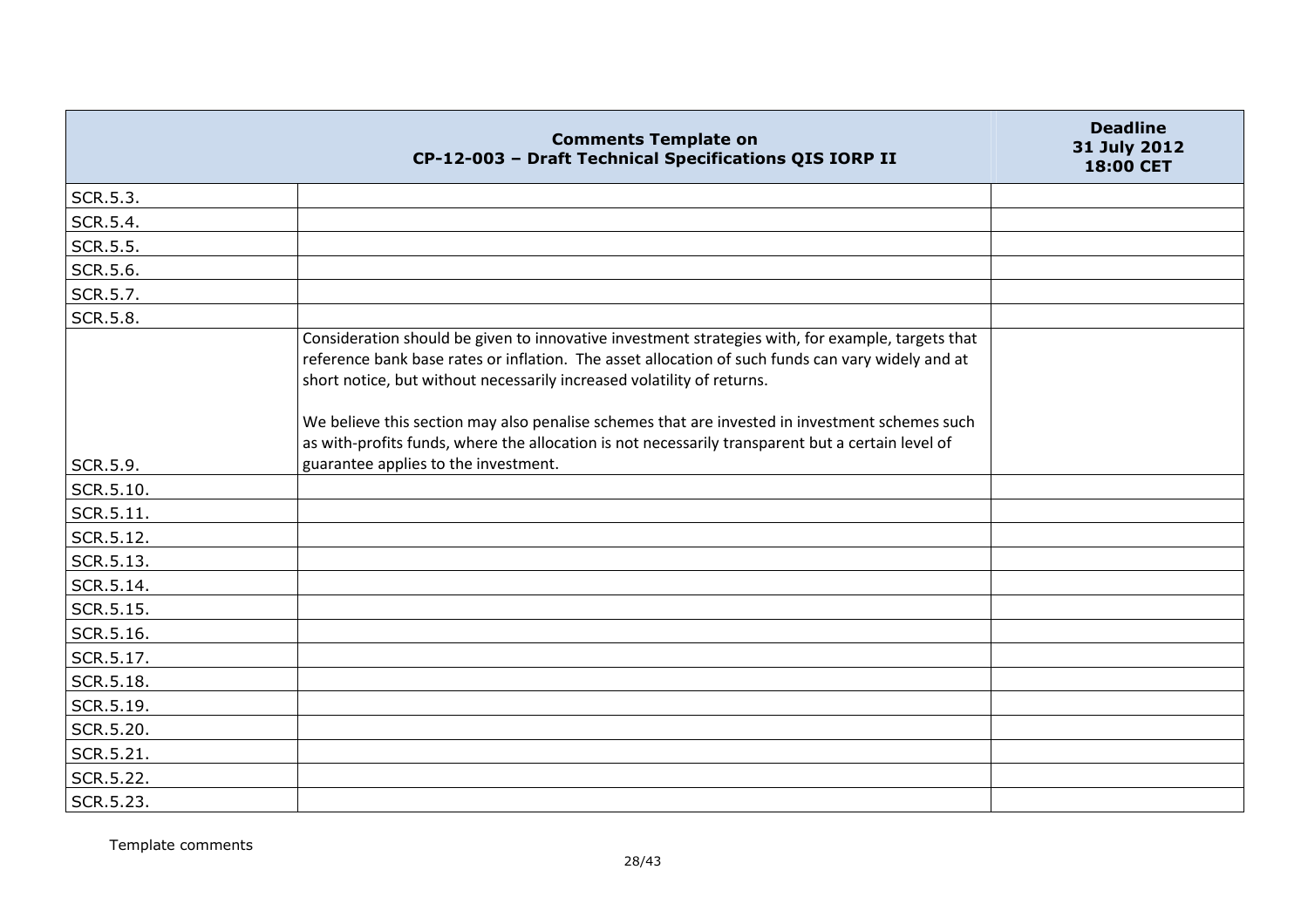|           | <b>Comments Template on</b><br>CP-12-003 - Draft Technical Specifications QIS IORP II                                                                                                           | <b>Deadline</b><br>31 July 2012<br>18:00 CET |
|-----------|-------------------------------------------------------------------------------------------------------------------------------------------------------------------------------------------------|----------------------------------------------|
| SCR.5.24. |                                                                                                                                                                                                 |                                              |
| SCR.5.25. |                                                                                                                                                                                                 |                                              |
| SCR.5.26. |                                                                                                                                                                                                 |                                              |
|           | We expect that supervisors will need to make approximations when using aggregate data for the<br>submission and EIOPA should recognise that such results will not be accurate, invalidating the |                                              |
| SCR.5.27. | exercise.                                                                                                                                                                                       |                                              |
| SCR.5.28. |                                                                                                                                                                                                 |                                              |
| SCR.5.29. |                                                                                                                                                                                                 |                                              |
| SCR.5.30. |                                                                                                                                                                                                 |                                              |
| SCR.5.31. |                                                                                                                                                                                                 |                                              |
| SCR.5.32. |                                                                                                                                                                                                 |                                              |
| SCR.5.33. |                                                                                                                                                                                                 |                                              |
| SCR.5.34. |                                                                                                                                                                                                 |                                              |
| SCR.5.35. |                                                                                                                                                                                                 |                                              |
| SCR.5.36. |                                                                                                                                                                                                 |                                              |
| SCR.5.37. |                                                                                                                                                                                                 |                                              |
| SCR.5.38. |                                                                                                                                                                                                 |                                              |
| SCR.5.39. |                                                                                                                                                                                                 |                                              |
| SCR.5.40. |                                                                                                                                                                                                 |                                              |
| SCR.5.41. |                                                                                                                                                                                                 |                                              |
| SCR.5.42. |                                                                                                                                                                                                 |                                              |
| SCR.5.43. |                                                                                                                                                                                                 |                                              |
| SCR.5.44. |                                                                                                                                                                                                 |                                              |
| SCR.5.45. |                                                                                                                                                                                                 |                                              |
| SCR.5.46. |                                                                                                                                                                                                 |                                              |
| SCR.5.47. |                                                                                                                                                                                                 |                                              |

Template comments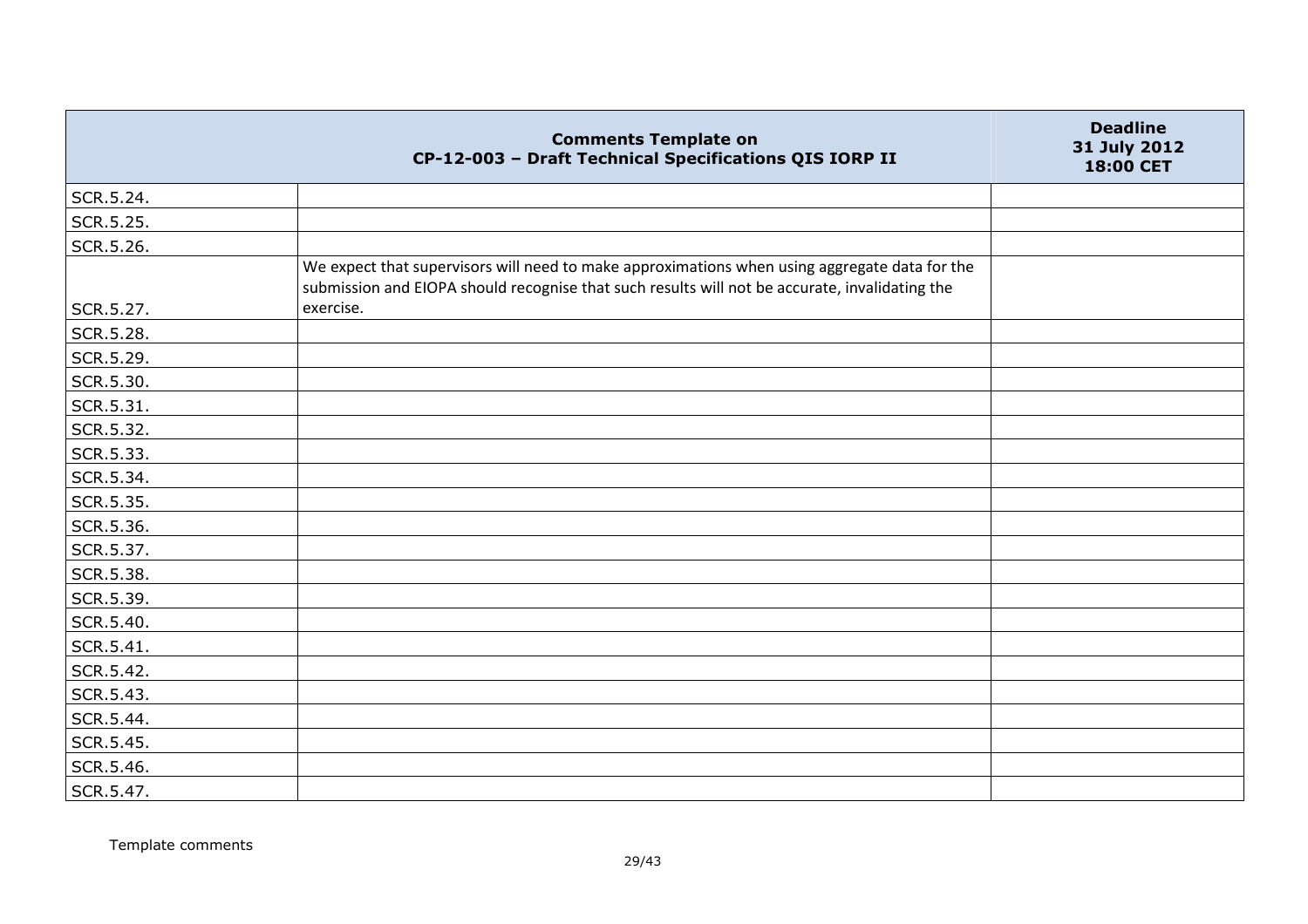|           | <b>Comments Template on</b><br>CP-12-003 - Draft Technical Specifications QIS IORP II | <b>Deadline</b><br>31 July 2012<br>18:00 CET |
|-----------|---------------------------------------------------------------------------------------|----------------------------------------------|
| SCR.5.48. |                                                                                       |                                              |
| SCR.5.49. |                                                                                       |                                              |
| SCR.5.50. |                                                                                       |                                              |
| SCR.5.51. |                                                                                       |                                              |
| SCR.5.52. |                                                                                       |                                              |
| SCR.5.53. |                                                                                       |                                              |
| SCR.5.54. |                                                                                       |                                              |
| SCR.5.55. |                                                                                       |                                              |
| SCR.5.56. |                                                                                       |                                              |
| SCR.5.57. |                                                                                       |                                              |
| SCR.5.58. |                                                                                       |                                              |
| SCR.5.59. |                                                                                       |                                              |
| SCR.5.60. |                                                                                       |                                              |
| SCR.5.61. |                                                                                       |                                              |
| SCR.5.62. |                                                                                       |                                              |
| SCR.5.63. |                                                                                       |                                              |
| SCR.5.64. |                                                                                       |                                              |
| SCR.5.65. |                                                                                       |                                              |
| SCR.5.66. |                                                                                       |                                              |
| SCR.5.67. |                                                                                       |                                              |
| SCR.5.68. |                                                                                       |                                              |
| SCR.5.69. |                                                                                       |                                              |
| SCR.5.70. |                                                                                       |                                              |
| SCR.5.71. |                                                                                       |                                              |
| SCR.5.72. |                                                                                       |                                              |
| SCR.5.73. |                                                                                       |                                              |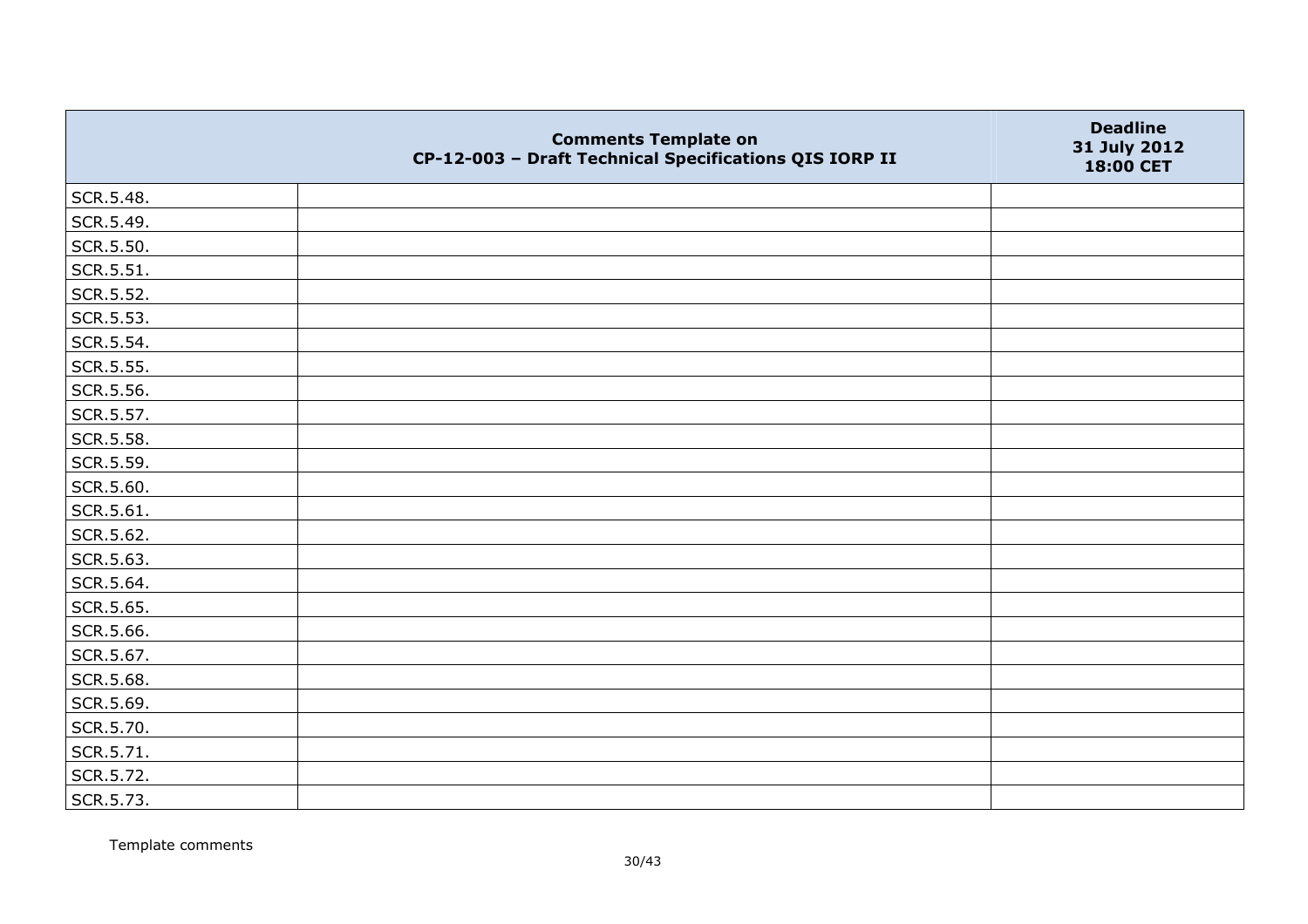|           | <b>Comments Template on</b><br>CP-12-003 - Draft Technical Specifications QIS IORP II       | <b>Deadline</b><br>31 July 2012<br>18:00 CET |
|-----------|---------------------------------------------------------------------------------------------|----------------------------------------------|
| SCR.5.74. |                                                                                             |                                              |
| SCR.5.75. |                                                                                             |                                              |
| SCR.5.76. |                                                                                             |                                              |
| SCR.5.77. |                                                                                             |                                              |
| SCR.5.78. |                                                                                             |                                              |
| SCR.5.79. |                                                                                             |                                              |
| SCR.5.80. |                                                                                             |                                              |
| SCR.5.81. |                                                                                             |                                              |
| SCR.5.82. |                                                                                             |                                              |
| SCR.5.83. |                                                                                             |                                              |
| SCR.5.84. |                                                                                             |                                              |
| SCR.5.85. |                                                                                             |                                              |
| SCR.5.86. |                                                                                             |                                              |
| SCR.5.87. |                                                                                             |                                              |
| SCR.5.88. |                                                                                             |                                              |
| SCR.5.89. |                                                                                             |                                              |
| SCR.5.90. |                                                                                             |                                              |
| SCR.5.91. |                                                                                             |                                              |
| SCR.5.92. |                                                                                             |                                              |
|           | EIOPA should consider whether it is necessary to apply any member-state-specific adjustment |                                              |
| SCR.5.93. | here.                                                                                       |                                              |
| SCR.5.94. |                                                                                             |                                              |
| SCR.5.95. |                                                                                             |                                              |
| SCR.5.96. |                                                                                             |                                              |
| SCR.5.97. |                                                                                             |                                              |
| SCR.5.98. |                                                                                             |                                              |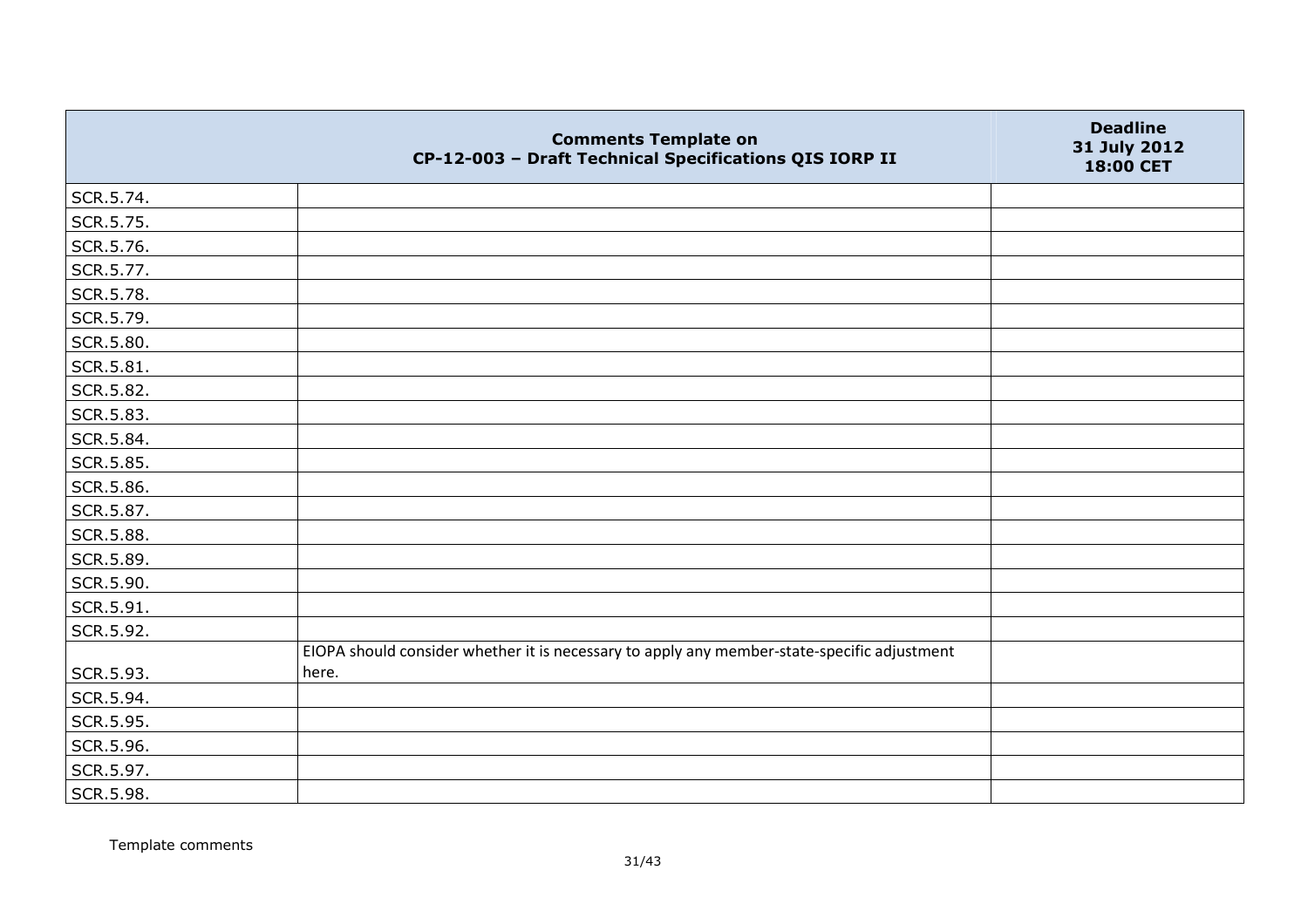|            | <b>Comments Template on</b><br>CP-12-003 - Draft Technical Specifications QIS IORP II | <b>Deadline</b><br>31 July 2012<br>18:00 CET |
|------------|---------------------------------------------------------------------------------------|----------------------------------------------|
| SCR.5.99.  |                                                                                       |                                              |
| SCR.5.100. |                                                                                       |                                              |
| SCR.5.101. |                                                                                       |                                              |
| SCR.5.102. |                                                                                       |                                              |
| SCR.5.103. |                                                                                       |                                              |
| SCR.5.104. |                                                                                       |                                              |
| SCR.5.105. |                                                                                       |                                              |
| SCR.5.106. |                                                                                       |                                              |
| SCR.5.107. |                                                                                       |                                              |
| SCR.5.108. |                                                                                       |                                              |
| SCR.5.109. |                                                                                       |                                              |
| SCR.5.110. |                                                                                       |                                              |
| SCR.5.111. |                                                                                       |                                              |
| SCR.5.112. |                                                                                       |                                              |
| SCR.5.113. |                                                                                       |                                              |
| SCR.5.114. |                                                                                       |                                              |
| SCR.5.115. |                                                                                       |                                              |
| SCR.5.116. |                                                                                       |                                              |
| SCR.5.117. |                                                                                       |                                              |
| SCR.5.118. |                                                                                       |                                              |
| SCR.5.119. |                                                                                       |                                              |
| SCR.5.120. |                                                                                       |                                              |
| SCR.5.121. |                                                                                       |                                              |
| SCR.5.122. |                                                                                       |                                              |
| SCR.5.123. |                                                                                       |                                              |
| SCR.5.124. |                                                                                       |                                              |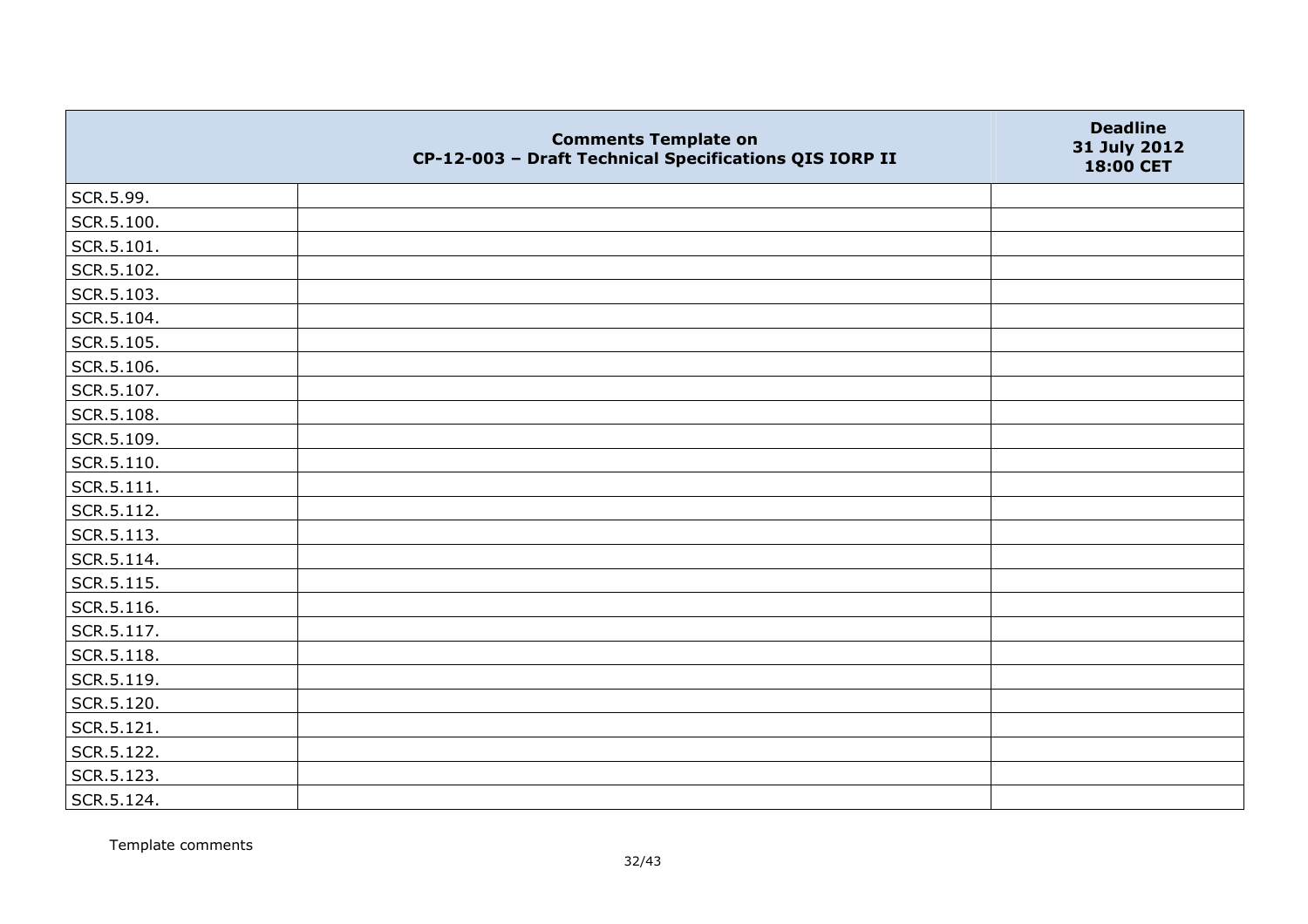|            | <b>Comments Template on</b><br>CP-12-003 - Draft Technical Specifications QIS IORP II                                 | <b>Deadline</b><br>31 July 2012<br>18:00 CET |
|------------|-----------------------------------------------------------------------------------------------------------------------|----------------------------------------------|
| SCR.5.125. |                                                                                                                       |                                              |
| SCR.5.126. | EIOPA should indicate the meaning of « sufficiently nearby » - same street, same city, same<br>administrative region? |                                              |
| SCR.5.127. |                                                                                                                       |                                              |
| SCR.5.128. |                                                                                                                       |                                              |
| SCR.5.129. |                                                                                                                       |                                              |
| SCR.5.130. |                                                                                                                       |                                              |
| SCR.5.131. |                                                                                                                       |                                              |
| SCR.6.1.   |                                                                                                                       |                                              |
| SCR.6.2.   |                                                                                                                       |                                              |
| SCR.6.3.   |                                                                                                                       |                                              |
| SCR.6.4.   |                                                                                                                       |                                              |
| SCR.6.5.   |                                                                                                                       |                                              |
| SCR.6.6.   |                                                                                                                       |                                              |
| SCR.6.7.   |                                                                                                                       |                                              |
| SCR.6.8.   |                                                                                                                       |                                              |
| SCR.6.9.   |                                                                                                                       |                                              |
| SCR.6.10.  |                                                                                                                       |                                              |
| SCR.6.11.  |                                                                                                                       |                                              |
| SCR.6.12.  |                                                                                                                       |                                              |
| SCR.6.13.  |                                                                                                                       |                                              |
| SCR.6.14.  |                                                                                                                       |                                              |
| SCR.6.15.  |                                                                                                                       |                                              |
| SCR.6.16.  |                                                                                                                       |                                              |
| SCR.6.17.  |                                                                                                                       |                                              |
| SCR.6.18.  |                                                                                                                       |                                              |

Template comments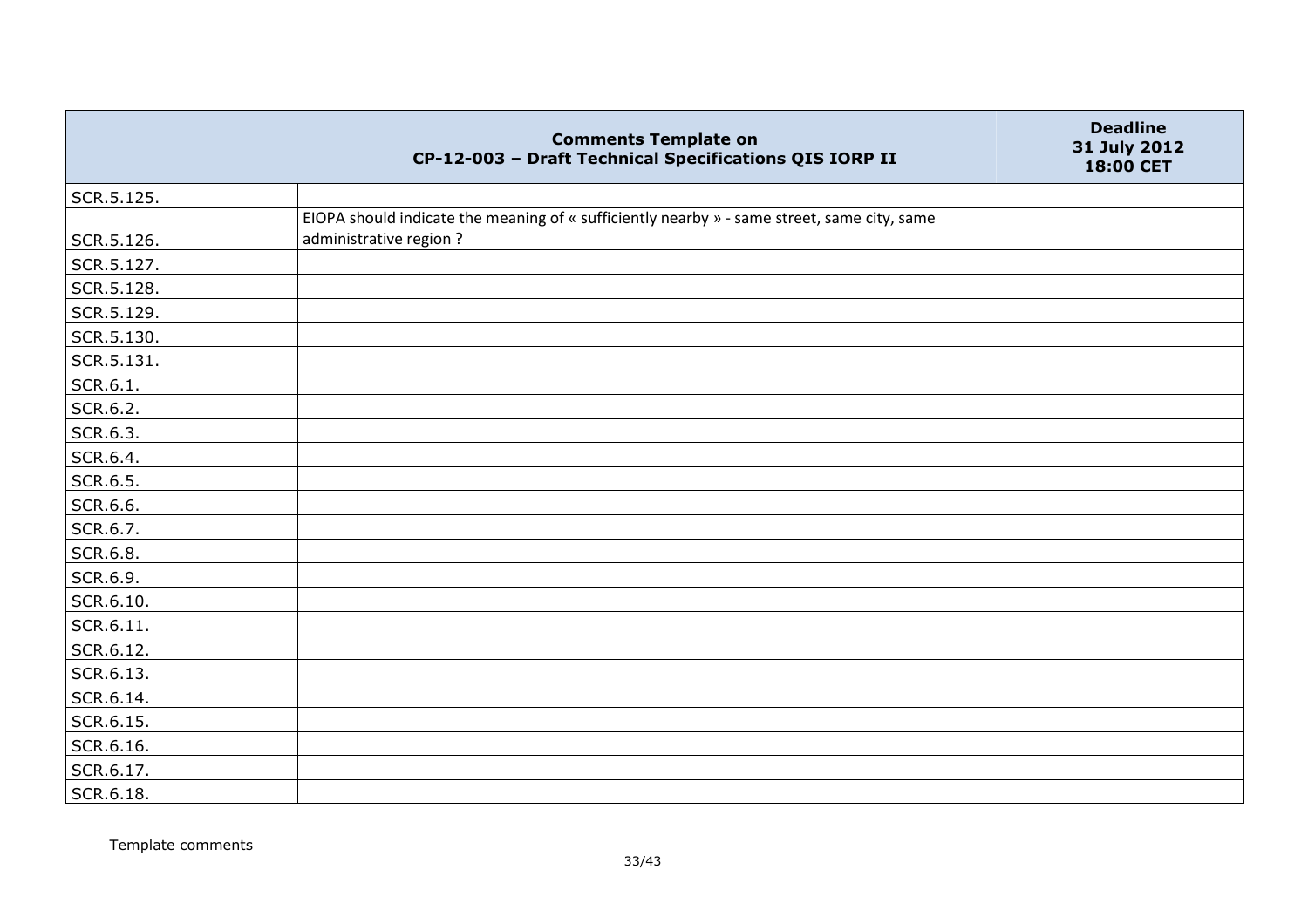|           | <b>Comments Template on</b><br>CP-12-003 - Draft Technical Specifications QIS IORP II          | <b>Deadline</b><br>31 July 2012<br>18:00 CET |
|-----------|------------------------------------------------------------------------------------------------|----------------------------------------------|
| SCR.6.19. |                                                                                                |                                              |
| SCR.6.20. |                                                                                                |                                              |
| SCR.6.21. |                                                                                                |                                              |
| SCR.6.22. |                                                                                                |                                              |
| SCR.6.23. |                                                                                                |                                              |
| SCR.6.24. |                                                                                                |                                              |
| SCR.6.25. |                                                                                                |                                              |
| SCR.6.26. |                                                                                                |                                              |
| SCR.6.27. |                                                                                                |                                              |
| SCR.6.28. |                                                                                                |                                              |
| SCR.6.29. |                                                                                                |                                              |
| SCR.6.30. |                                                                                                |                                              |
| SCR.6.31. |                                                                                                |                                              |
| SCR.6.32. |                                                                                                |                                              |
| SCR.7.1.  |                                                                                                |                                              |
| SCR.7.2.  |                                                                                                |                                              |
| SCR.7.3.  |                                                                                                |                                              |
| SCR.7.4.  |                                                                                                |                                              |
| SCR.7.5.  |                                                                                                |                                              |
| SCR.7.6.  |                                                                                                |                                              |
|           | Other correlation factors may be appropriate depending on the particular circumstances of each |                                              |
| SCR.7.7.  | IORP.                                                                                          |                                              |
| SCR.7.8.  |                                                                                                |                                              |
| SCR.7.9.  |                                                                                                |                                              |
| SCR.7.10. |                                                                                                |                                              |
| SCR.7.11. |                                                                                                |                                              |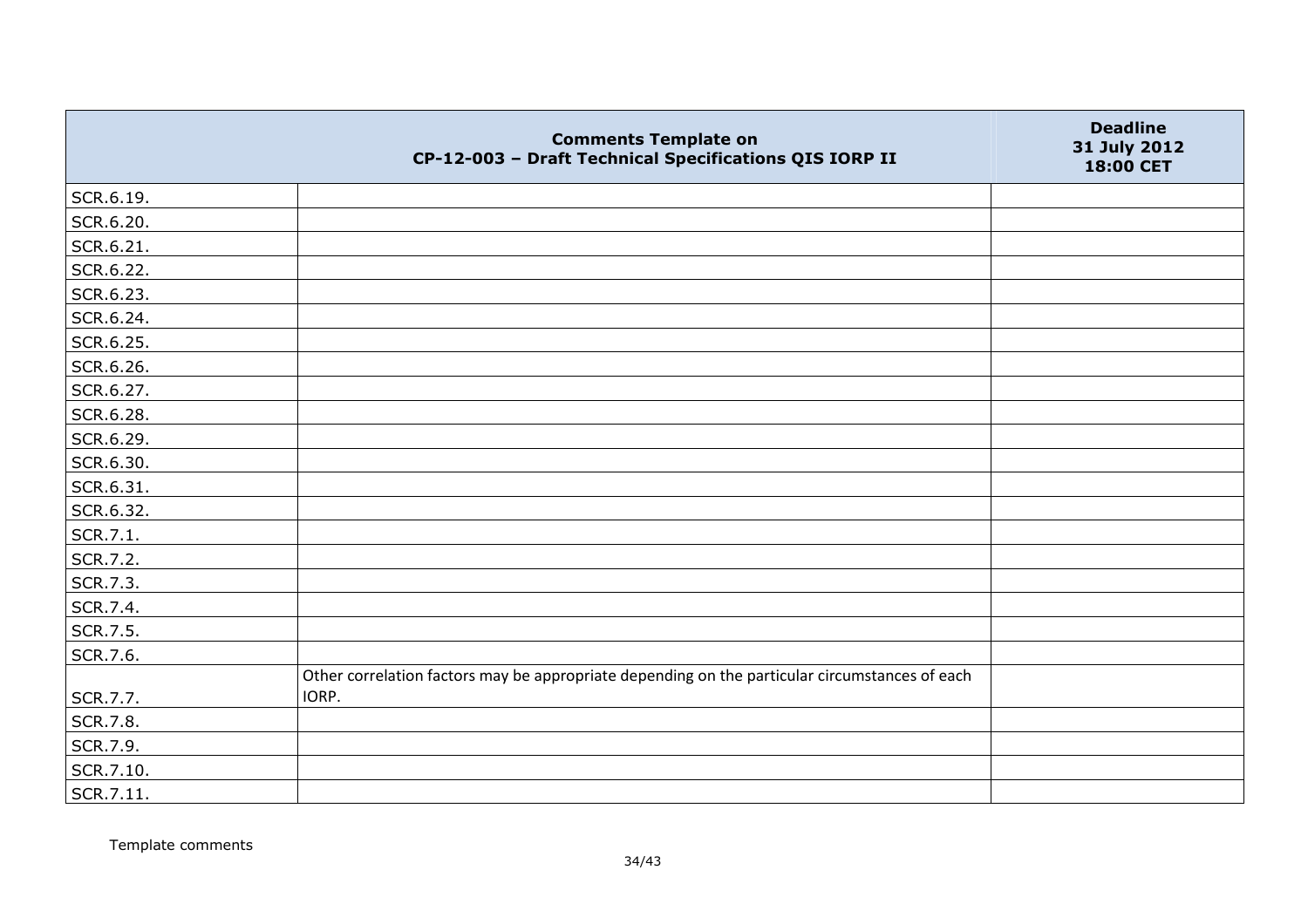|           | <b>Comments Template on</b><br>CP-12-003 - Draft Technical Specifications QIS IORP II                                                                                            | <b>Deadline</b><br>31 July 2012<br>18:00 CET |
|-----------|----------------------------------------------------------------------------------------------------------------------------------------------------------------------------------|----------------------------------------------|
| SCR.7.12. |                                                                                                                                                                                  |                                              |
| SCR.7.13. | We would like EIOPA to confirm why such a floor is considered appropriate, given the loss-<br>absorbing nature of the interaction between the different pension liability risks. |                                              |
| SCR.7.14. |                                                                                                                                                                                  |                                              |
| SCR.7.15. |                                                                                                                                                                                  |                                              |
| SCR.7.16. |                                                                                                                                                                                  |                                              |
| SCR.7.17. |                                                                                                                                                                                  |                                              |
| SCR.7.18. |                                                                                                                                                                                  |                                              |
| SCR.7.19. |                                                                                                                                                                                  |                                              |
| SCR.7.20. |                                                                                                                                                                                  |                                              |
| SCR.7.21. |                                                                                                                                                                                  |                                              |
| SCR.7.22. |                                                                                                                                                                                  |                                              |
| SCR.7.23. |                                                                                                                                                                                  |                                              |
| SCR.7.24. |                                                                                                                                                                                  |                                              |
| SCR.7.25. | We would like EIOPA to confirm why such a floor is considered appropriate, given the loss-<br>absorbing nature of the interaction between the different pension liability risks. |                                              |
| SCR.7.26. |                                                                                                                                                                                  |                                              |
| SCR.7.27. |                                                                                                                                                                                  |                                              |
| SCR.7.28. |                                                                                                                                                                                  |                                              |
| SCR.7.29. |                                                                                                                                                                                  |                                              |
| SCR.7.30. |                                                                                                                                                                                  |                                              |
| SCR.7.31. |                                                                                                                                                                                  |                                              |
| SCR.7.32. |                                                                                                                                                                                  |                                              |
| SCR.7.33. |                                                                                                                                                                                  |                                              |
| SCR.7.34. |                                                                                                                                                                                  |                                              |
| SCR.7.35. |                                                                                                                                                                                  |                                              |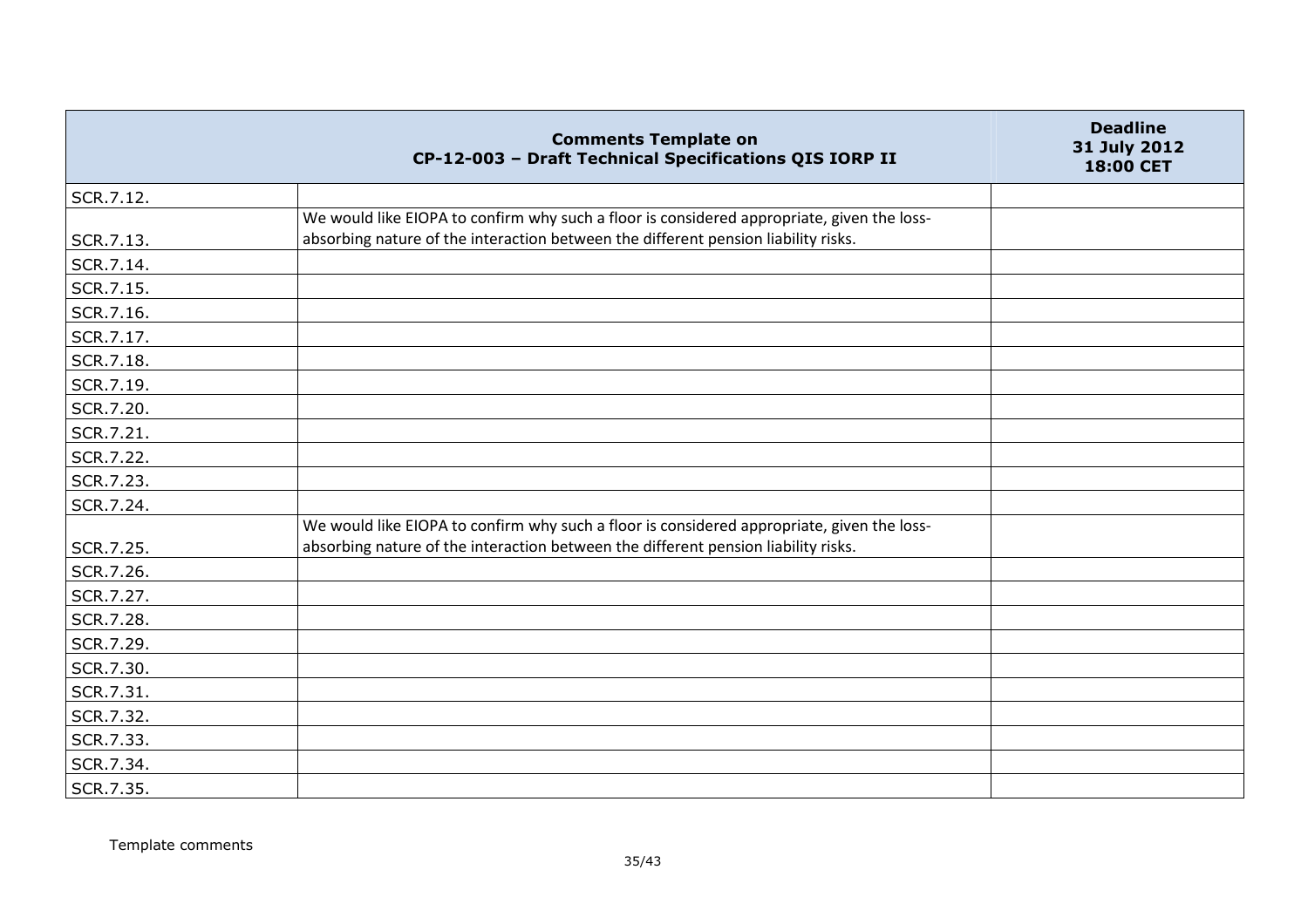|           | <b>Comments Template on</b><br>CP-12-003 - Draft Technical Specifications QIS IORP II | <b>Deadline</b><br>31 July 2012<br>18:00 CET |
|-----------|---------------------------------------------------------------------------------------|----------------------------------------------|
| SCR.7.36. |                                                                                       |                                              |
| SCR.7.37. |                                                                                       |                                              |
| SCR.7.38. |                                                                                       |                                              |
| SCR.7.39. |                                                                                       |                                              |
| SCR.7.40. |                                                                                       |                                              |
| SCR.7.41. |                                                                                       |                                              |
| SCR.7.42. |                                                                                       |                                              |
| SCR.7.43. |                                                                                       |                                              |
| SCR.7.44. |                                                                                       |                                              |
| SCR.7.45. |                                                                                       |                                              |
| SCR.7.46. |                                                                                       |                                              |
| SCR.7.47. |                                                                                       |                                              |
| SCR.7.48. |                                                                                       |                                              |
| SCR.7.49. |                                                                                       |                                              |
| SCR.7.50. |                                                                                       |                                              |
| SCR.7.51. |                                                                                       |                                              |
| SCR.7.52. |                                                                                       |                                              |
| SCR.7.53. |                                                                                       |                                              |
| SCR.7.54. |                                                                                       |                                              |
| SCR.7.55. |                                                                                       |                                              |
| SCR.7.56. |                                                                                       |                                              |
| SCR.7.57. |                                                                                       |                                              |
| SCR.7.58. |                                                                                       |                                              |
| SCR.7.59. |                                                                                       |                                              |
| SCR.7.60. |                                                                                       |                                              |
| SCR.7.61. |                                                                                       |                                              |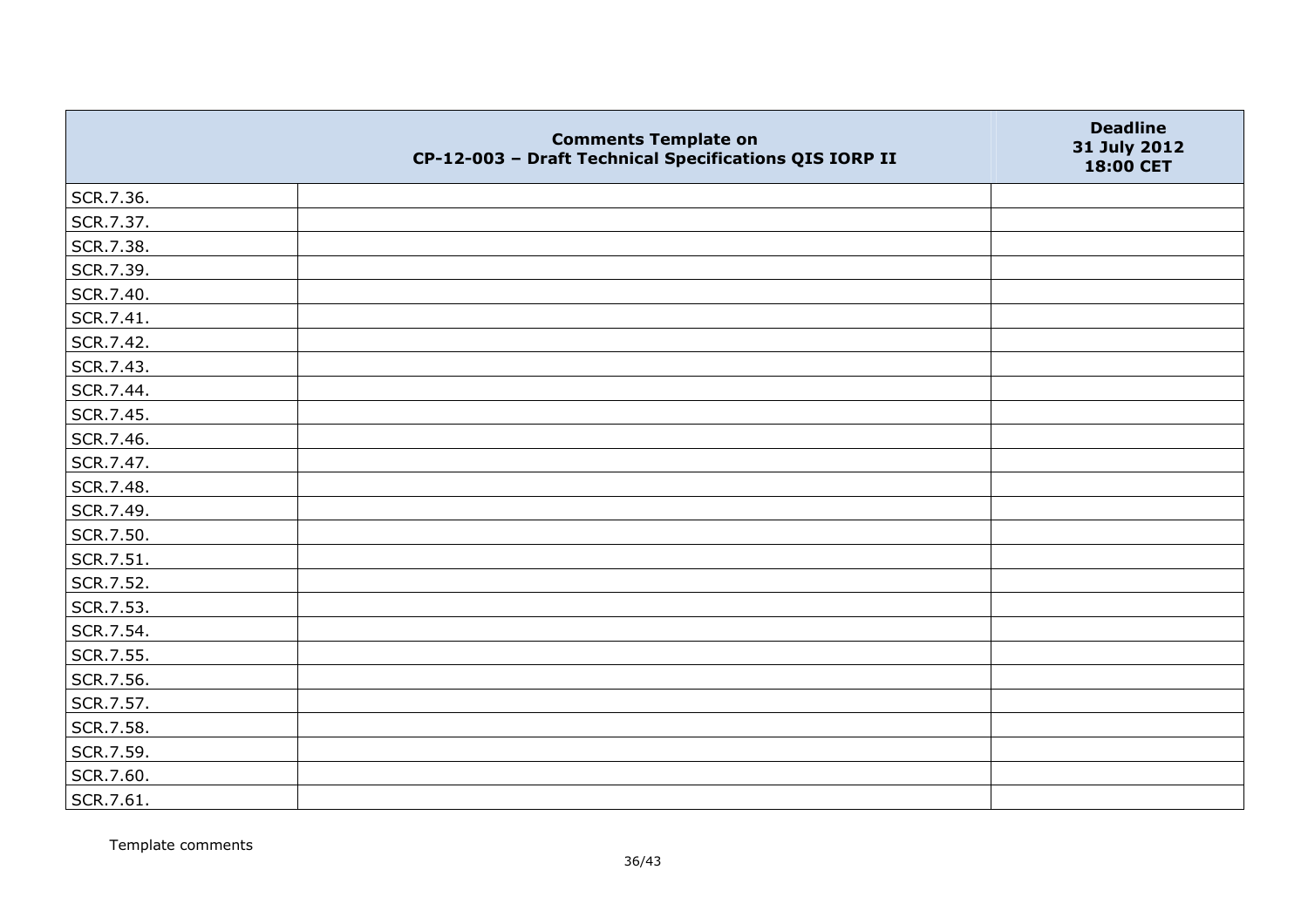|           | <b>Comments Template on</b><br>CP-12-003 - Draft Technical Specifications QIS IORP II | <b>Deadline</b><br>31 July 2012<br>18:00 CET |
|-----------|---------------------------------------------------------------------------------------|----------------------------------------------|
| SCR.7.62. |                                                                                       |                                              |
| SCR.7.63. |                                                                                       |                                              |
| SCR.7.64. |                                                                                       |                                              |
| SCR.7.65. |                                                                                       |                                              |
| SCR.7.66. |                                                                                       |                                              |
| SCR.7.67. |                                                                                       |                                              |
| SCR.7.68. |                                                                                       |                                              |
| SCR.7.69. |                                                                                       |                                              |
| SCR.7.70. |                                                                                       |                                              |
| SCR.7.71. |                                                                                       |                                              |
| SCR.7.72. |                                                                                       |                                              |
| SCR.7.73. |                                                                                       |                                              |
| SCR.7.74. |                                                                                       |                                              |
| SCR.7.75. |                                                                                       |                                              |
| SCR.7.76. |                                                                                       |                                              |
| SCR.7.77. |                                                                                       |                                              |
| SCR.7.78. |                                                                                       |                                              |
| SCR.7.79. |                                                                                       |                                              |
| SCR.7.80. |                                                                                       |                                              |
| SCR.7.81. |                                                                                       |                                              |
| SCR.7.82. |                                                                                       |                                              |
| SCR.7.83. |                                                                                       |                                              |
| SCR.7.84. |                                                                                       |                                              |
| SCR.7.85. |                                                                                       |                                              |
| SCR.7.86. |                                                                                       |                                              |
| SCR.7.87. |                                                                                       |                                              |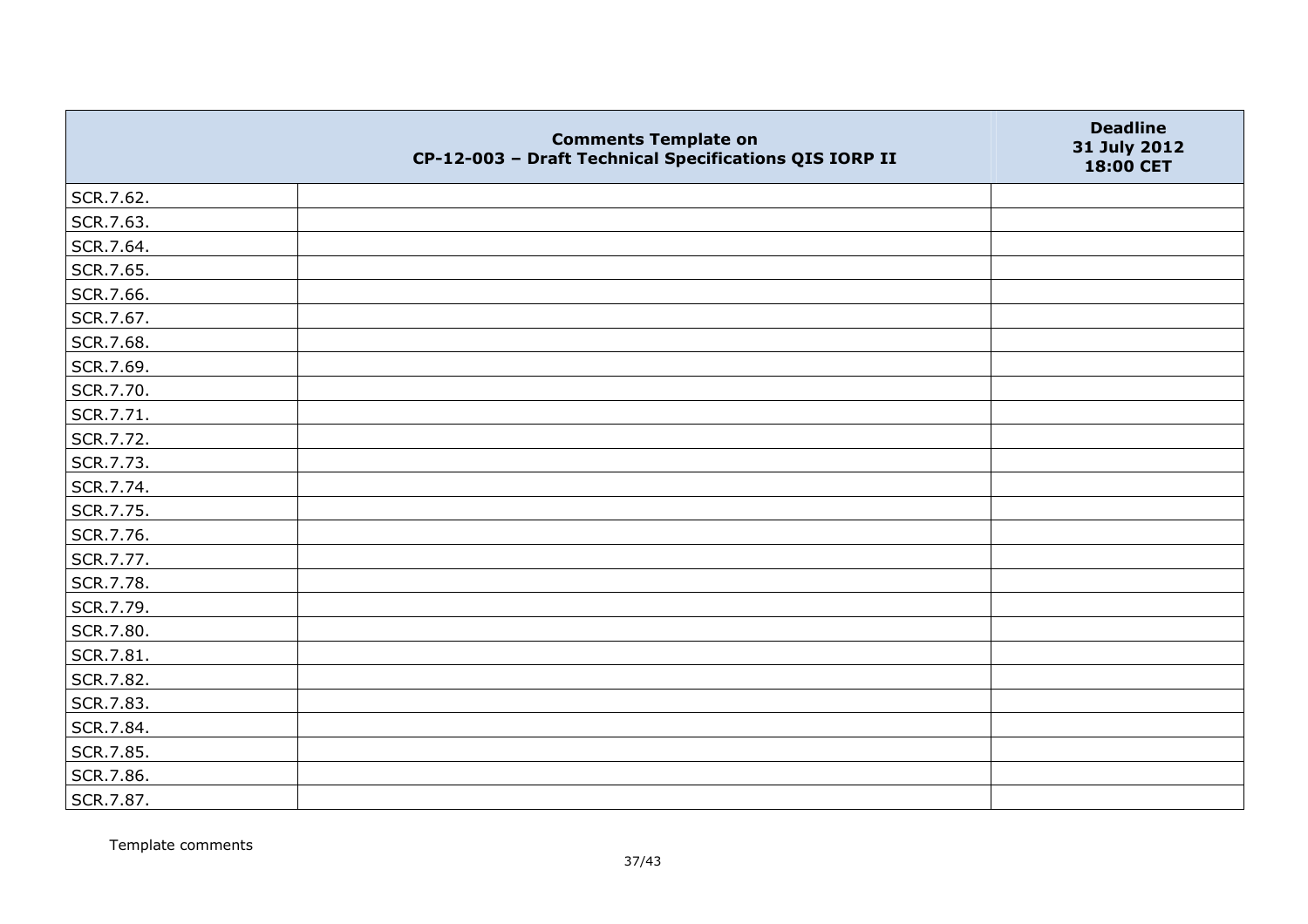|                 | <b>Comments Template on</b><br>CP-12-003 - Draft Technical Specifications QIS IORP II                                                                                                                                                                                                                             | <b>Deadline</b><br>31 July 2012<br>18:00 CET |
|-----------------|-------------------------------------------------------------------------------------------------------------------------------------------------------------------------------------------------------------------------------------------------------------------------------------------------------------------|----------------------------------------------|
| SCR.8.1.        |                                                                                                                                                                                                                                                                                                                   |                                              |
| <b>SCR.8.2.</b> |                                                                                                                                                                                                                                                                                                                   |                                              |
| SCR.8.3.        |                                                                                                                                                                                                                                                                                                                   |                                              |
| SCR.8.4.        |                                                                                                                                                                                                                                                                                                                   |                                              |
| <b>SCR.8.5.</b> | EIOPA should clarify in what circumstances IORPs will need to use the health risk module. We<br>would expect ancillary pension scheme benefits such as enhanced pensions on ill-health<br>retirement, and contribution waivers in the event of long-term sickness, to be included under the<br>disability module. |                                              |
| SCR.8.6.        |                                                                                                                                                                                                                                                                                                                   |                                              |
| SCR.8.7.        |                                                                                                                                                                                                                                                                                                                   |                                              |
|                 | Some collective investment vehicles used by IORPs include the use of financial risk mitigation<br>techniques. IORPs should be able to make use of information provided by their investment                                                                                                                        |                                              |
| SCR.9.1.        | managers on such techniques where they approximate the requirements in this section.                                                                                                                                                                                                                              |                                              |
| SCR.9.2.        |                                                                                                                                                                                                                                                                                                                   |                                              |
| SCR.9.3.        |                                                                                                                                                                                                                                                                                                                   |                                              |
| SCR.9.4.        |                                                                                                                                                                                                                                                                                                                   |                                              |
| SCR.9.5.        |                                                                                                                                                                                                                                                                                                                   |                                              |
| SCR.9.6.        |                                                                                                                                                                                                                                                                                                                   |                                              |
| SCR.9.7.        |                                                                                                                                                                                                                                                                                                                   |                                              |
| SCR.9.8.        |                                                                                                                                                                                                                                                                                                                   |                                              |
| SCR.9.9.        |                                                                                                                                                                                                                                                                                                                   |                                              |
| SCR.9.10.       |                                                                                                                                                                                                                                                                                                                   |                                              |
| SCR.9.11.       |                                                                                                                                                                                                                                                                                                                   |                                              |
| SCR.9.12.       |                                                                                                                                                                                                                                                                                                                   |                                              |
| SCR.9.13.       |                                                                                                                                                                                                                                                                                                                   |                                              |
| SCR.9.14.       |                                                                                                                                                                                                                                                                                                                   |                                              |
| SCR.9.15.       |                                                                                                                                                                                                                                                                                                                   |                                              |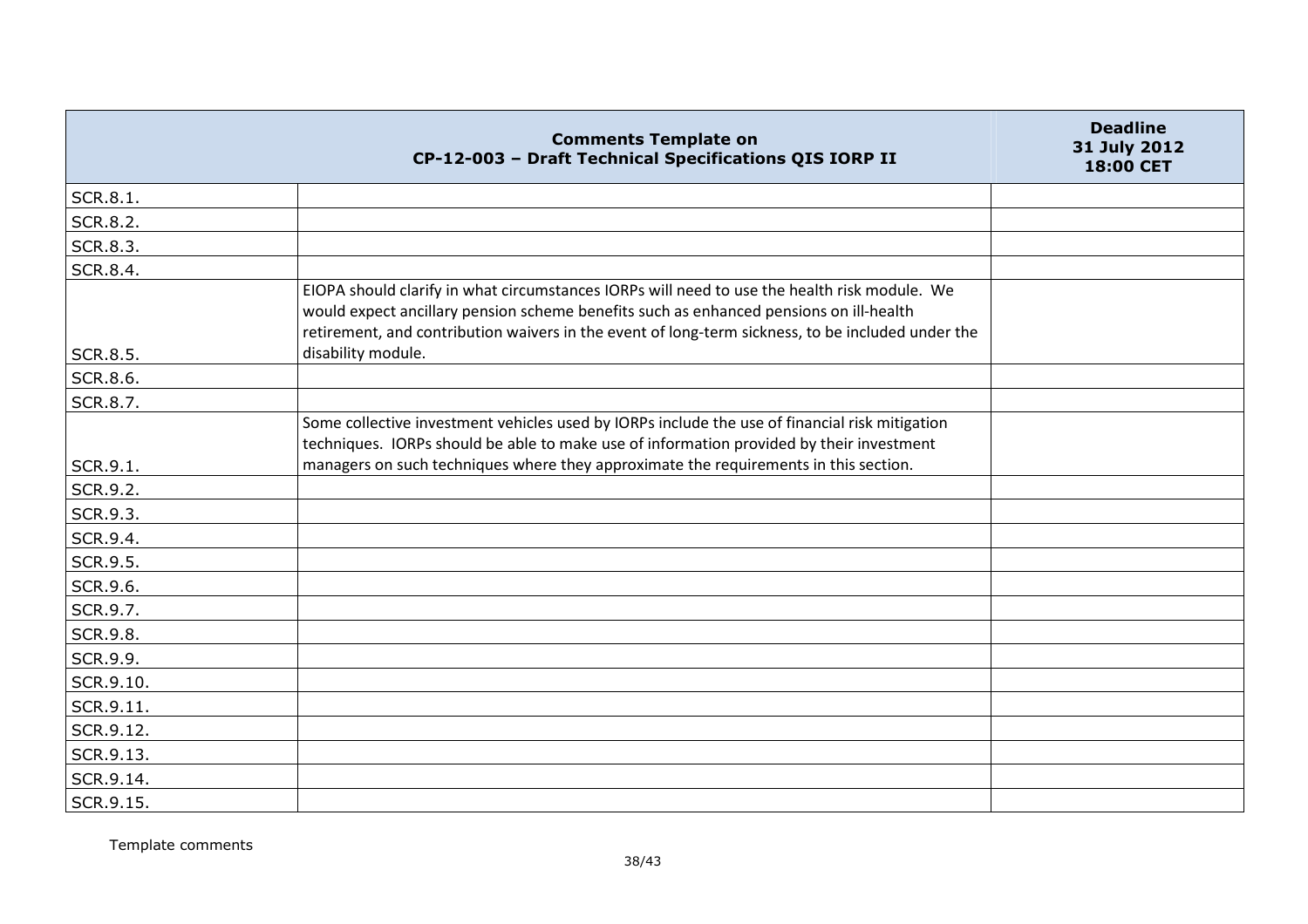|           | <b>Comments Template on</b><br>CP-12-003 - Draft Technical Specifications QIS IORP II | <b>Deadline</b><br>31 July 2012<br>18:00 CET |
|-----------|---------------------------------------------------------------------------------------|----------------------------------------------|
| SCR.9.16. |                                                                                       |                                              |
| SCR.9.17. |                                                                                       |                                              |
| SCR.9.18. |                                                                                       |                                              |
| SCR.9.19. |                                                                                       |                                              |
| SCR.9.20. |                                                                                       |                                              |
| SCR.9.21. |                                                                                       |                                              |
| SCR.9.22. |                                                                                       |                                              |
| SCR.9.23. |                                                                                       |                                              |
| SCR.9.24. |                                                                                       |                                              |
| SCR.9.25. |                                                                                       |                                              |
| SCR.9.26. |                                                                                       |                                              |
| SCR.9.27. |                                                                                       |                                              |
| SCR.9.28. |                                                                                       |                                              |
| SCR.9.29. |                                                                                       |                                              |
| SCR.9.30. |                                                                                       |                                              |
| SCR.9.31. |                                                                                       |                                              |
| SCR.9.32. |                                                                                       |                                              |
| SCR.9.33. |                                                                                       |                                              |
| SCR.9.34. |                                                                                       |                                              |
| SCR.10.1. |                                                                                       |                                              |
| SCR.10.2. |                                                                                       |                                              |
| SCR.10.3. |                                                                                       |                                              |
| SCR.10.4. |                                                                                       |                                              |
| SCR.10.5. |                                                                                       |                                              |
| SCR.10.6. |                                                                                       |                                              |
| SCR.10.7. |                                                                                       |                                              |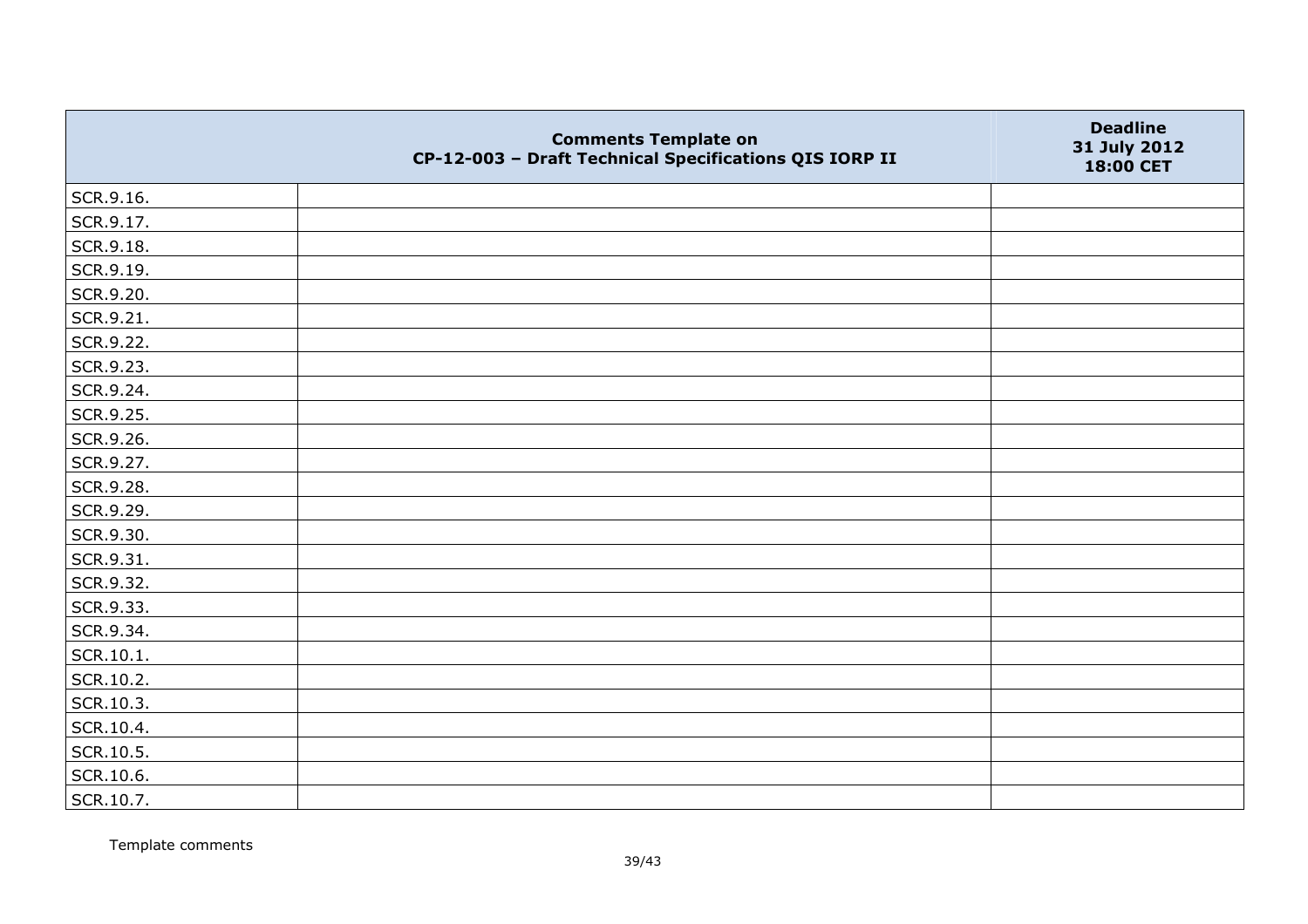|            | <b>Comments Template on</b><br>CP-12-003 - Draft Technical Specifications QIS IORP II                                                                                                                                                                                                       | <b>Deadline</b><br>31 July 2012<br>18:00 CET |
|------------|---------------------------------------------------------------------------------------------------------------------------------------------------------------------------------------------------------------------------------------------------------------------------------------------|----------------------------------------------|
| SCR.10.8.  |                                                                                                                                                                                                                                                                                             |                                              |
| SCR.10.9.  |                                                                                                                                                                                                                                                                                             |                                              |
| SCR.10.10. |                                                                                                                                                                                                                                                                                             |                                              |
| SCR.10.11. |                                                                                                                                                                                                                                                                                             |                                              |
| MCR.1.1.   | Further consideration needs to be given to the level of any minimum capital requirement, with<br>input from the supervisory authority in each member state.                                                                                                                                 |                                              |
| MCR.2.1.   |                                                                                                                                                                                                                                                                                             |                                              |
| MCR.2.2.   |                                                                                                                                                                                                                                                                                             |                                              |
| MCR.2.3.   |                                                                                                                                                                                                                                                                                             |                                              |
| MCR.2.4.   |                                                                                                                                                                                                                                                                                             |                                              |
| MCR.2.5.   |                                                                                                                                                                                                                                                                                             |                                              |
| MCR.2.6.   |                                                                                                                                                                                                                                                                                             |                                              |
| MCR.2.7.   |                                                                                                                                                                                                                                                                                             |                                              |
| MCR.2.8.   |                                                                                                                                                                                                                                                                                             |                                              |
| MCR.2.9.   |                                                                                                                                                                                                                                                                                             |                                              |
| PRO.1.1.   |                                                                                                                                                                                                                                                                                             |                                              |
| PRO.2.1.   |                                                                                                                                                                                                                                                                                             |                                              |
|            | We are supportive of this approach. However we believe that the majority of IORPs will lack the<br>necessary skills to undertake the in-depth analysis required for the QIS, let alone the final<br>proposals, if implemented. We would welcome exemptions, or additional guidance, for the |                                              |
| PRO.2.2.   | managers of small and medium-sized IORPs.                                                                                                                                                                                                                                                   |                                              |
| PRO.2.3.   |                                                                                                                                                                                                                                                                                             |                                              |
| PRO.2.4.   |                                                                                                                                                                                                                                                                                             |                                              |
| PRO.2.5.   |                                                                                                                                                                                                                                                                                             |                                              |
| PRO.2.6.   |                                                                                                                                                                                                                                                                                             |                                              |
| PRO.3.1.   | This is an area where considerable professional guidance could be required, increasing costs to<br>IORPs.                                                                                                                                                                                   |                                              |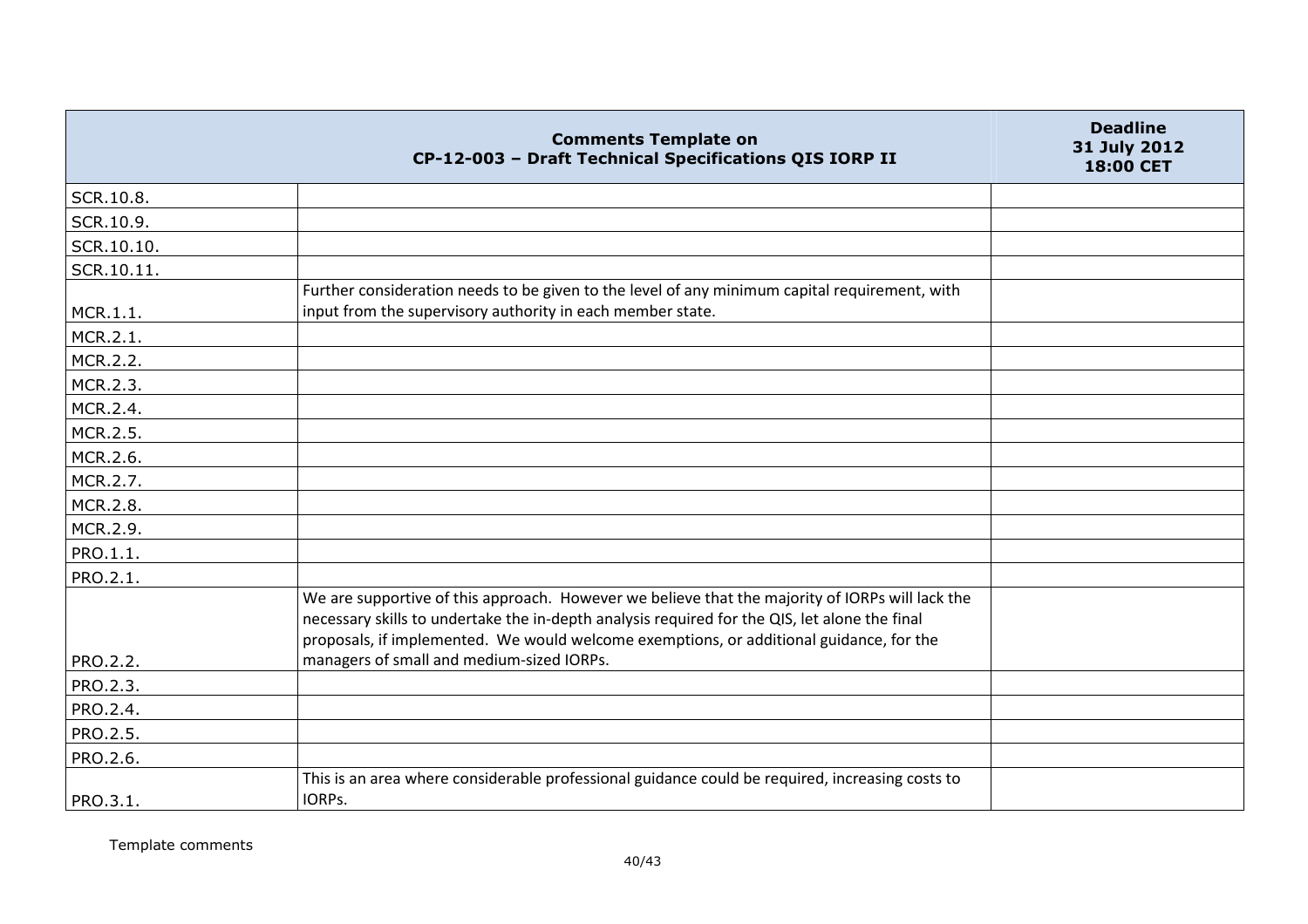|                        | <b>Comments Template on</b><br>CP-12-003 - Draft Technical Specifications QIS IORP II                                                                                                                                                                                                                                                                                                                                                                                                                                                                              | <b>Deadline</b><br>31 July 2012<br>18:00 CET |
|------------------------|--------------------------------------------------------------------------------------------------------------------------------------------------------------------------------------------------------------------------------------------------------------------------------------------------------------------------------------------------------------------------------------------------------------------------------------------------------------------------------------------------------------------------------------------------------------------|----------------------------------------------|
| PRO.3.2.               |                                                                                                                                                                                                                                                                                                                                                                                                                                                                                                                                                                    |                                              |
| PRO.3.3.               |                                                                                                                                                                                                                                                                                                                                                                                                                                                                                                                                                                    |                                              |
| PRO.3.4.               |                                                                                                                                                                                                                                                                                                                                                                                                                                                                                                                                                                    |                                              |
| PRO.3.5.               |                                                                                                                                                                                                                                                                                                                                                                                                                                                                                                                                                                    |                                              |
| PRO.3.6.               |                                                                                                                                                                                                                                                                                                                                                                                                                                                                                                                                                                    |                                              |
| PRO.3.7.               |                                                                                                                                                                                                                                                                                                                                                                                                                                                                                                                                                                    |                                              |
|                        | The exercise of some options within an IORP are designed to be cost-neutral on a technical<br>provisions basis, but give rise to a different pattern of cashflows. Could such options be excluded<br>on the grounds of proportionality?                                                                                                                                                                                                                                                                                                                            |                                              |
| PRO.3.8.               |                                                                                                                                                                                                                                                                                                                                                                                                                                                                                                                                                                    |                                              |
| PRO.3.9.               |                                                                                                                                                                                                                                                                                                                                                                                                                                                                                                                                                                    |                                              |
| PRO.3.10.              |                                                                                                                                                                                                                                                                                                                                                                                                                                                                                                                                                                    |                                              |
| PRO.3.11.              |                                                                                                                                                                                                                                                                                                                                                                                                                                                                                                                                                                    |                                              |
| PRO.3.12.              |                                                                                                                                                                                                                                                                                                                                                                                                                                                                                                                                                                    |                                              |
| PRO.3.13.              |                                                                                                                                                                                                                                                                                                                                                                                                                                                                                                                                                                    |                                              |
| PRO.3.14.              |                                                                                                                                                                                                                                                                                                                                                                                                                                                                                                                                                                    |                                              |
| PRO.3.15.              |                                                                                                                                                                                                                                                                                                                                                                                                                                                                                                                                                                    |                                              |
| PRO.3.16.              |                                                                                                                                                                                                                                                                                                                                                                                                                                                                                                                                                                    |                                              |
| PRO.3.17.              |                                                                                                                                                                                                                                                                                                                                                                                                                                                                                                                                                                    |                                              |
| PRO.3.18.<br>PRO.3.19. | EIOPA should clarify who it considers to be the user of the information. From PRO.3.20. we<br>assume that this is the supervisory authority. In this case it may be necessary for supervisory<br>authorities in member states to issue additional guidance on proportionality.<br>If the users are to include beneficiaries of IORPs, this judgement becomes much harder to<br>exercise. We consider that the holistic balance sheet and capital requirement proposals are<br>unduly complex and could potentially mislead individuals, leading to poor decisions. |                                              |
| PRO.3.20.              | We consider that to give a picture of the true impact on IORPs, the QIS should require the same                                                                                                                                                                                                                                                                                                                                                                                                                                                                    |                                              |